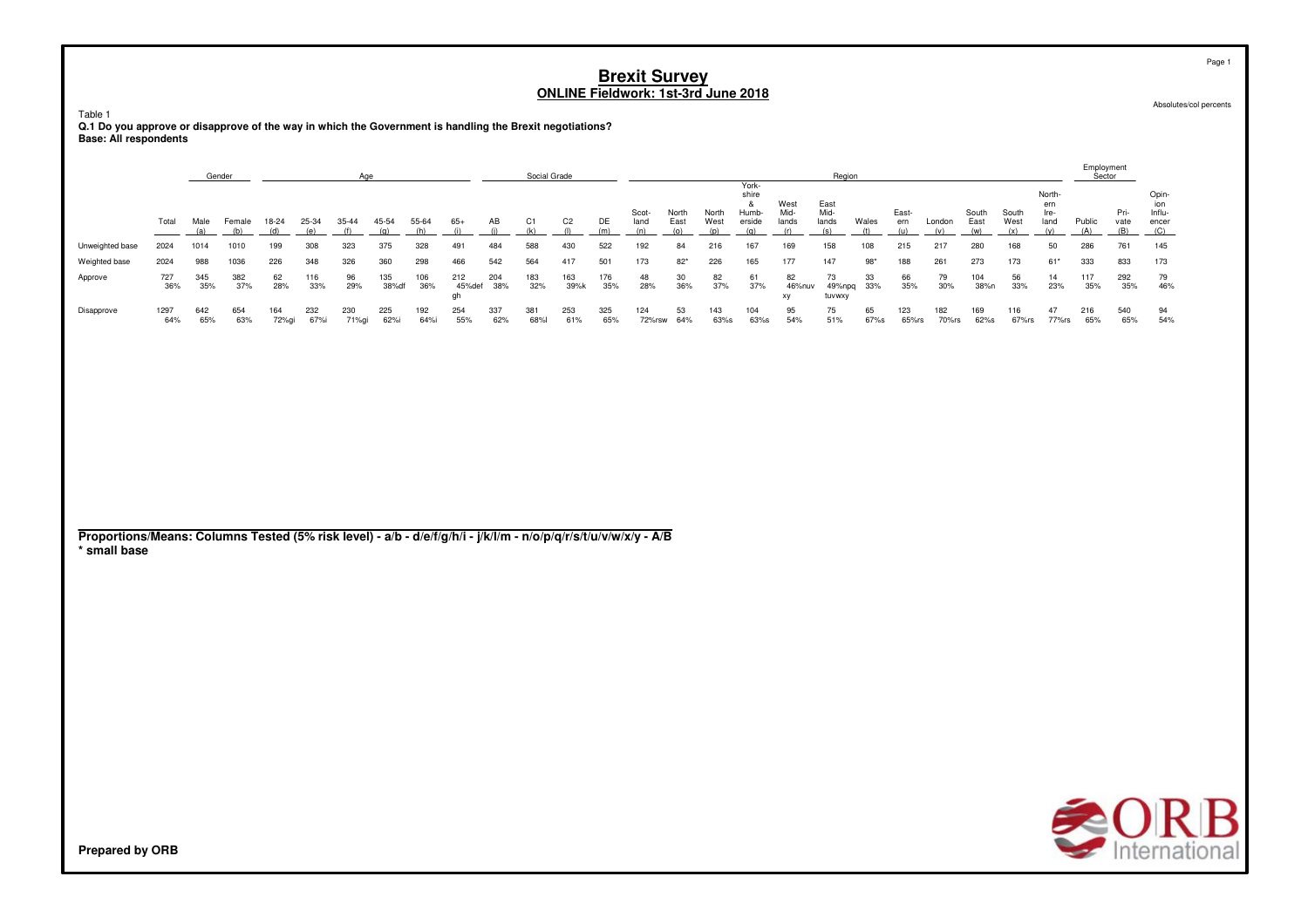Table 2

 **Q.2 The British Government is beginning their Brexit negotiations with the EU. How stongly do you agree or disagree with the following statements?Base: All respondents**

**Summary**

|                                      |     |                                                                                                              | Statements                                                |                                                                             |                                                                                                                          |
|--------------------------------------|-----|--------------------------------------------------------------------------------------------------------------|-----------------------------------------------------------|-----------------------------------------------------------------------------|--------------------------------------------------------------------------------------------------------------------------|
|                                      |     | I think the Prime<br>Minister will get<br>the right deal for<br>Britain in the<br><b>Brexit negotiations</b> | Britain will be<br>economically better<br>off post Brexit | Britain will have<br>more control over<br>immigration post<br><b>Brexit</b> | Having greater<br>control over<br>immigration is more<br>important than<br>having access to<br>free trade with the<br>EU |
| Unweighted base                      |     | 2024                                                                                                         | 2024                                                      | 2024                                                                        | 2024                                                                                                                     |
| Weighted base                        |     | 2024                                                                                                         | 2024                                                      | 2024                                                                        | 2024                                                                                                                     |
| NET: Agree                           |     | 646<br>32%                                                                                                   | 835<br>41%                                                | 1270<br>63%                                                                 | 866<br>43%                                                                                                               |
| Strongly agree                       | (4) | 140<br>7%                                                                                                    | 278<br>14%                                                | 404<br>20%                                                                  | 347<br>17%                                                                                                               |
| Agree                                | (3) | 506<br>25%                                                                                                   | 557<br>28%                                                | 866<br>43%                                                                  | 519<br>26%                                                                                                               |
| <b>Disagree</b>                      | (2) | 527<br>26%                                                                                                   | 408<br>20%                                                | 338<br>17%                                                                  | 518<br>26%                                                                                                               |
| Strongly disagree                    | (1) | 460<br>23%                                                                                                   | 373<br>18%                                                | 135<br>7%                                                                   | 372<br>18%                                                                                                               |
| NET: Disagree                        |     | 988<br>49%                                                                                                   | 780<br>39%                                                | 473<br>23%                                                                  | 890<br>44%                                                                                                               |
| Don't know                           |     | 391<br>19%                                                                                                   | 408<br>20%                                                | 280<br>14%                                                                  | 268<br>13%                                                                                                               |
| Mean                                 |     | 2.20                                                                                                         | 2.46                                                      | 2.88                                                                        | 2.48                                                                                                                     |
| Standard deviation<br>Standard error |     | 0.95<br>0.02                                                                                                 | 1.03<br>0.03                                              | 0.85<br>0.02                                                                | 1.03<br>0.02                                                                                                             |



Page 2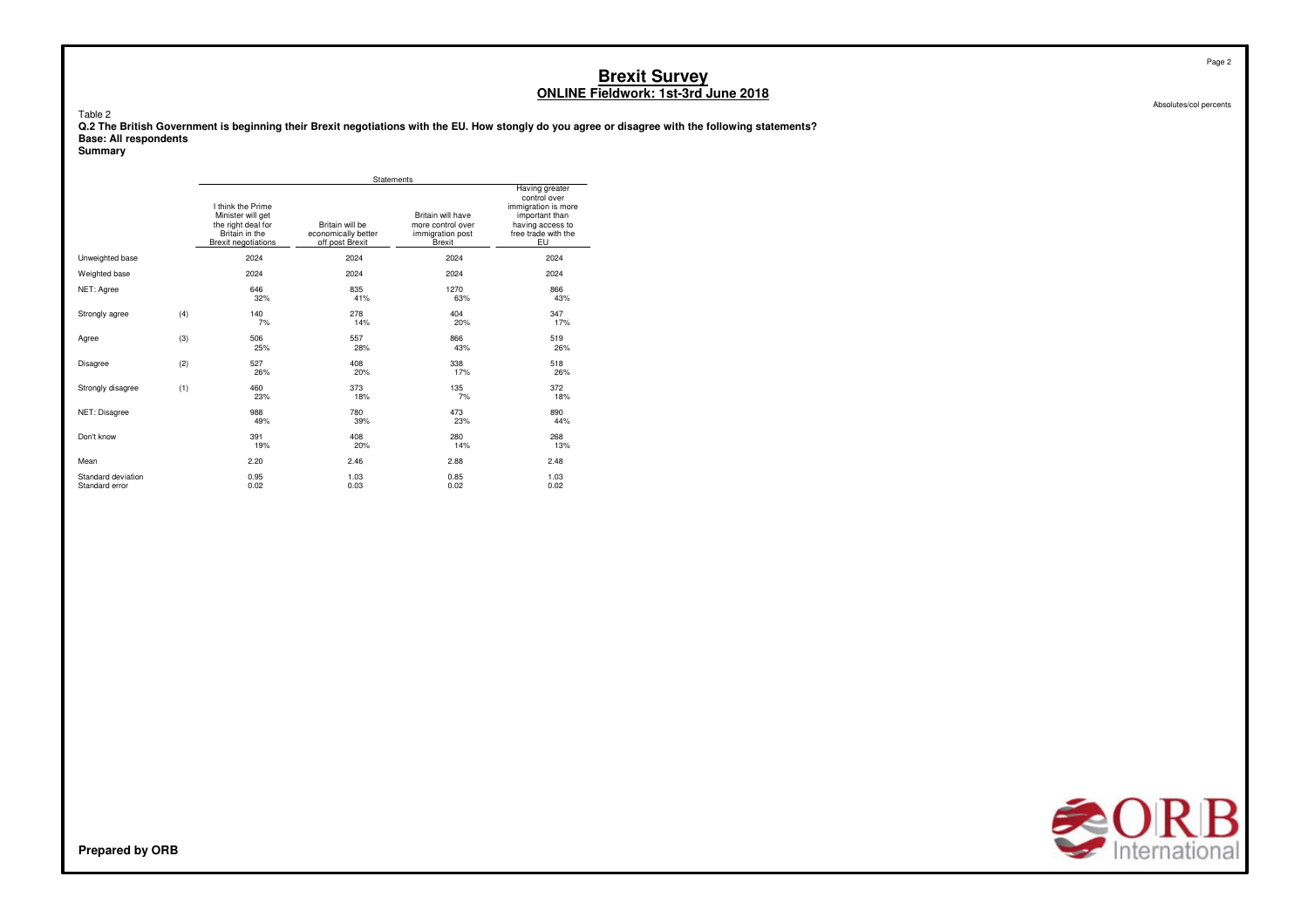Table 3

Q.2 The British Government is beginning their Brexit negotiations with the EU. How stongly do you agree or disagree with the following statements?

and the primary continuum of the state of the Brexil part of the State: All respondents<br>I think the Prime Minister will get the right deal for Britain in the Brexit negotiations

|                                                                                                                 |     |              | Gender       |               |              |              |              | Age          |              |                     |              | Social Grade |                       |              |                      |                      |                      |                                               |                                     | Region                       |              |                     |                  |                                     |                      |                                      | Employment<br>Sector |                     |                                        |
|-----------------------------------------------------------------------------------------------------------------|-----|--------------|--------------|---------------|--------------|--------------|--------------|--------------|--------------|---------------------|--------------|--------------|-----------------------|--------------|----------------------|----------------------|----------------------|-----------------------------------------------|-------------------------------------|------------------------------|--------------|---------------------|------------------|-------------------------------------|----------------------|--------------------------------------|----------------------|---------------------|----------------------------------------|
|                                                                                                                 |     | Total        | Male<br>(a)  | Female<br>(b) | 18-24<br>(d) | 25-34<br>(e) | 35-44<br>(f) | 45-54<br>(q) | 55-64<br>(h) | $65+$<br>(i)        | AB<br>(i)    | C1<br>(k)    | C <sub>2</sub><br>(1) | DE<br>(m)    | Scot-<br>land<br>(n) | North<br>East<br>(o) | North<br>West<br>(p) | York-<br>shire<br>&<br>Humb-<br>erside<br>(q) | West<br>Mid-<br>lands<br>(r)        | East<br>Mid-<br>lands<br>(s) | Wales<br>(t) | East-<br>ern<br>(u) | London<br>(v)    | South<br>East<br>(w)                | South<br>West<br>(x) | North-<br>ern<br>Ire-<br>land<br>(y) | Public<br>(A)        | Pri-<br>vate<br>(B) | Opin-<br>ion<br>Influ-<br>encer<br>(C) |
| Unweighted base                                                                                                 |     | 2024         | 1014         | 1010          | 199          | 308          | 323          | 375          | 328          | 491                 | 484          | 588          | 430                   | 522          | 192                  | 84                   | 216                  | 167                                           | 169                                 | 158                          | 108          | 215                 | 217              | 280                                 | 168                  | 50                                   | 286                  | 761                 | 145                                    |
| Weighted base                                                                                                   |     | 2024         | 988          | 1036          | 226          | 348          | 326          | 360          | 298          | 466                 | 542          | 564          | 417                   | 501          | 173                  | $82*$                | 226                  | 165                                           | 177                                 | 147                          | $98*$        | 188                 | 261              | 273                                 | 173                  | $61*$                                | 333                  | 833                 | 173                                    |
| NET: Agree                                                                                                      |     | 646<br>32%   | 313<br>32%   | 333<br>32%    | 65<br>29%    | 87<br>25%    | 78<br>24%    | 118<br>33%ef | 95<br>32%f   | 203<br>44%def<br>gh | 178<br>33%   | 173<br>31%   | 148<br>36%            | 147<br>29%   | 41<br>24%            | 23<br>28%            | 68<br>30%            | 55<br>33%                                     | 69<br>39%nx                         | 56<br>38%n                   | 28<br>29%    | 70<br>37%n          | 77<br>29%        | 99<br>36%n                          | 47<br>27%            | 13<br>22%                            | 93<br>28%            | 261<br>31%          | 74<br>43%                              |
| Strongly agree                                                                                                  | (4) | 140<br>7%    | 78<br>8%     | 62<br>6%      | 20<br>9%     | 22<br>6%     | 16<br>5%     | 19<br>5%     | 15<br>5%     | 48<br>10%fgh        | 39<br>7%     | 33<br>6%     | 30<br>7%              | 38<br>8%     | 10<br>6%             | 5<br>6%              | 16<br>7%             | 12<br>8%                                      | 24<br>14%nuvw<br>$\mathbf{x}$       | 10<br>7%                     | 12<br>12% vw | 11<br>6%            | 10<br>4%         | 13<br>5%                            | 10<br>6%             | 6<br>11%                             | 26<br>8%             | 59<br>7%            | 29<br>17%                              |
| Agree                                                                                                           | (3) | 506<br>25%   | 234<br>24%   | 272<br>26%    | 45<br>20%    | 65<br>19%    | 62<br>19%    | 99<br>27%ef  | 81<br>27%ef  | 155<br>33%def       | 139<br>26%   | 140<br>25%   | 119<br>28%m           | 108<br>22%   | 31<br>18%            | 18<br>22%            | 52<br>23%            | 43<br>26%                                     | 45<br>25%                           | 46<br>31%nty                 | 16<br>16%    | 59<br>31%nty        | 67<br>25%        | 85<br>31%nty                        | 37<br>22%            | $\overline{7}$<br>11%                | 67<br>20%            | 203<br>24%          | 45<br>26%                              |
| <b>Disagree</b>                                                                                                 | (2) | 527<br>26%   | 267<br>27%   | 260<br>25%    | 65<br>29%    | 103<br>30%i  | 95<br>29%i   | 85<br>24%    | 81<br>27%    | 98<br>21%           | 143<br>26%   | 151<br>27%   | 107<br>26%            | 126<br>25%   | 50<br>29%            | 18<br>22%            | 65<br>29%            | 33<br>20%                                     | 42<br>24%                           | 33<br>22%                    | 33<br>34%gu  | 42<br>22%           | 65<br>25%        | 85<br>$31%$ q                       | 40<br>23%            | 22<br>36%q                           | 100<br>30%           | 219<br>26%          | 33<br>19%                              |
| Strongly disagree                                                                                               | (1) | 460<br>23%   | 255<br>26%b  | 205<br>20%    | 66<br>29%hi  | 93<br>27%i   | 88<br>27%i   | 85<br>24%i   | 61<br>20%i   | 68<br>15%           | 146<br>27%l  | 135<br>24%l  | 67<br>16%             | 113<br>23%l  | 50<br>29%sw          | 21<br>25%            | 52<br>23%w           | 35<br>21%                                     | 34<br>19%                           | 25<br>17%                    | 21<br>22%    | 42<br>22%w          | 75<br>29%sw      | 40<br>15%                           | 48<br>28%sw          | 19<br>31%w                           | 78<br>23%            | 206<br>25%          | 54<br>31%                              |
| NET: Disagree                                                                                                   |     | 988<br>49%   | 522<br>53%b  | 465<br>45%    | 131<br>58%gi | 196<br>56%gi | 182<br>56%gi | 171<br>47%i  | 142<br>48%i  | 166<br>36%          | 289<br>53%l  | 287<br>51%   | 174<br>42%            | 239<br>48%   | 100<br>58%grs<br>uw  | 39<br>47%            | 117<br>52%s          | 68<br>41%                                     | 76<br>43%                           | 57<br>39%                    | 55<br>56%gs  | 84<br>45%           | 140<br>$54\%$ gs | 125<br>46%                          | 87<br>51%            | 41<br>67%qrs<br>uw                   | 178<br>53%           | 425<br>51%          | 87<br>50%                              |
| Don't know                                                                                                      |     | 391<br>19%   | 153<br>15%   | 238<br>23%a   | 31<br>14%    | 66<br>19%    | 66<br>20%    | 71<br>20%    | 60<br>20%    | 96<br>21%           | 75<br>14%    | 105<br>19%   | 94<br>23%j            | 116<br>23%j  | 32<br>18%            | 21<br>25%            | 41<br>18%            | 42<br>26%                                     | 33<br>18%                           | 34<br>23%                    | 15<br>16%    | 34<br>18%           | 44<br>17%        | 50<br>18%                           | 38<br>22%            | 7<br>11%                             | 62<br>19%            | 146<br>18%          | 12<br>7%                               |
| Mean                                                                                                            |     | 2.20         | 2.16         | 2.24          | 2.09         | 2.06         | 2.02         | 2.18         | 2.21f        | 2.50de<br>fgh       | 2.15         | 2.15         | $2.35$ jk<br>m        | 2.19         | 2.00                 | 2.11                 | 2.18                 | 2.26n                                         | 2.41nv<br>$\boldsymbol{\mathsf{x}}$ | 2.37nv<br>$\mathbf{x}$       | 2.23         | 2.25n               | 2.06             | 2.32nv<br>$\boldsymbol{\mathsf{x}}$ | 2.07                 | 2.02                                 | 2.16                 | 2.17                | 2.31                                   |
| Standard deviation<br>Standard error                                                                            |     | 0.95<br>0.02 | 0.97<br>0.03 | 0.92<br>0.03  | 0.98<br>0.07 | 0.93<br>0.06 | 0.91<br>0.06 | 0.93<br>0.05 | 0.90<br>0.06 | 0.94<br>0.05        | 0.96<br>0.05 | 0.93<br>0.04 | 0.91<br>0.05          | 0.97<br>0.05 | 0.92<br>0.07         | 0.97<br>0.12         | 0.94<br>0.07         | 0.99<br>0.09                                  | 1.03<br>0.09                        | 0.92<br>0.08                 | 1.00<br>0.11 | 0.94<br>0.07        | 0.92<br>0.07     | 0.84<br>0.06                        | 0.96<br>0.08         | 0.99<br>0.15                         | 0.95<br>0.06         | 0.95<br>0.04        | 1.11<br>0.10                           |
| Proportions/Means: Columns Tested (5% risk level) - a/b - d/e/f/g/h/i - j/k/l/m - n/o/p/q/r/s/t/u/v/w/x/y - A/B |     |              |              |               |              |              |              |              |              |                     |              |              |                       |              |                      |                      |                      |                                               |                                     |                              |              |                     |                  |                                     |                      |                                      |                      |                     |                                        |
| * small base                                                                                                    |     |              |              |               |              |              |              |              |              |                     |              |              |                       |              |                      |                      |                      |                                               |                                     |                              |              |                     |                  |                                     |                      |                                      |                      |                     |                                        |
| Prepared by ORB                                                                                                 |     |              |              |               |              |              |              |              |              |                     |              |              |                       |              |                      |                      |                      |                                               |                                     |                              |              |                     |                  |                                     |                      |                                      |                      |                     | <b>SORB</b>                            |

Page 3

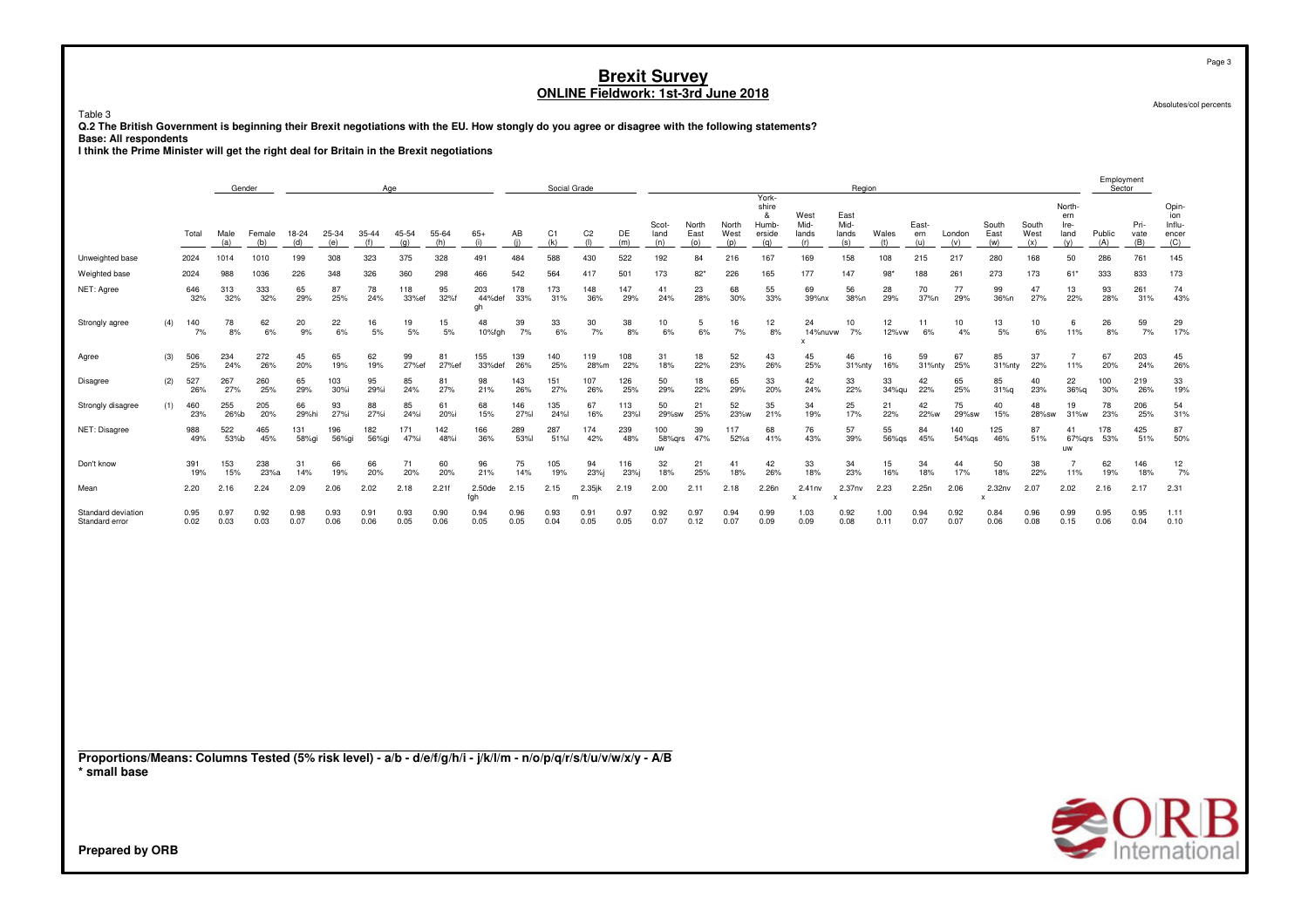Table 4

 **Q.2 The British Government is beginning their Brexit negotiations with the EU. How stongly do you agree or disagree with the following statements?Base: All respondents Britain will be economically better off post Brexit**

|                                                                                                                                                    |     |                    |                          | Gender             |                           |                     |                     | Age                              |                           |                            |                    | Social Grade        |                       |                     |                          |                      |                      |                                               |                              | Region                       |                         |                     |                                     |                      |                      |                                        | Employment        | Sector              |                                        |
|----------------------------------------------------------------------------------------------------------------------------------------------------|-----|--------------------|--------------------------|--------------------|---------------------------|---------------------|---------------------|----------------------------------|---------------------------|----------------------------|--------------------|---------------------|-----------------------|---------------------|--------------------------|----------------------|----------------------|-----------------------------------------------|------------------------------|------------------------------|-------------------------|---------------------|-------------------------------------|----------------------|----------------------|----------------------------------------|-------------------|---------------------|----------------------------------------|
|                                                                                                                                                    |     | Total              | Male<br>(a)              | Female<br>(b)      | 18-24<br>(d)              | 25-34<br>(e)        | 35-44<br>(f)        | 45-54<br>(g)                     | 55-64<br>(h)              | $65+$<br>(i)               | AB<br>(i)          | C1<br>(k)           | C <sub>2</sub><br>(1) | DE<br>(m)           | Scot-<br>land<br>(n)     | North<br>East<br>(o) | North<br>West<br>(p) | York-<br>shire<br>&<br>Humb-<br>erside<br>(q) | West<br>Mid-<br>lands<br>(r) | East<br>Mid-<br>lands<br>(s) | Wales<br>(t)            | East-<br>ern<br>(u) | London<br>(v)                       | South<br>East<br>(w) | South<br>West<br>(x) | North-<br>ern<br>Ire-<br>land<br>(y)   | Public<br>(A)     | Pri-<br>vate<br>(B) | Opin-<br>ion<br>Influ-<br>encer<br>(C) |
| Unweighted base                                                                                                                                    |     | 2024               | 1014                     | 1010               | 199                       | 308                 | 323                 | 375                              | 328                       | 491                        | 484                | 588                 | 430                   | 522                 | 192                      | 84                   | 216                  | 167                                           | 169                          | 158                          | 108                     | 215                 | 217                                 | 280                  | 168                  | 50                                     | 286               | 761                 | 145                                    |
| Weighted base<br>NET: Agree                                                                                                                        |     | 2024<br>835<br>41% | 988<br>444<br>45%b       | 1036<br>391<br>38% | 226<br>46<br>20%          | 348<br>102<br>29%   | 326<br>105<br>32%d  | 360<br>149<br>41%def             | 298<br>149<br>50%def<br>g | 466<br>285<br>61%def<br>gh | 542<br>189<br>35%  | 564<br>213<br>38%   | 417<br>193<br>46%jk   | 501<br>240<br>48%jk | 173<br>56<br>32%         | $82*$<br>33<br>40%   | 226<br>88<br>39%     | 165<br>78<br>47%nty                           | 177<br>84<br>48%nty          | 147<br>70<br>47%nty          | 98<br>33<br>34%         | 188<br>90<br>48%nty | 261<br>100<br>38%                   | 273<br>115<br>42%y   | 173<br>74<br>43%y    | $61*$<br>15<br>25%                     | 333<br>100<br>30% | 833<br>331<br>40%A  | 173<br>85<br>49%                       |
| Strongly agree                                                                                                                                     | (4) | 278<br>14%         | 175<br>18%b              | 103<br>10%         | 14<br>6%                  | 31<br>9%            | 33<br>10%           | 45<br>12%d                       | 49<br>17%def              | 106<br>23%def<br>gh        | 67<br>12%          | 65<br>12%           | 69<br>16%k            | 77<br>15%           | 14<br>8%                 | 9<br>11%             | 25<br>11%            | 31<br>19%n                                    | 32<br>18%n                   | 22<br>15%                    | 13<br>13%               | 29<br>16%n          | 33<br>13%                           | 39<br>14%            | 22<br>13%            | 8<br>13%                               | 27<br>8%          | 117<br>14%A         | 40<br>23%                              |
| Agree                                                                                                                                              | (3) | 557<br>28%         | 268<br>27%               | 289<br>28%         | 32<br>14%                 | 71<br>20%           | 72<br>22%           | 104<br>29%de                     | 100<br>33%def             | 179<br>38%def<br>q         | 122<br>23%         | 148<br>26%          | 124<br>30%            | 163<br>32%jk        | 42<br>24%                | 24<br>29%y           | 62<br>28%y           | 47<br>29%y                                    | 52<br>29%y                   | 48<br>32%y                   | 20<br>20%               | 61<br>32%ty         | 67<br>26%                           | 76<br>28%y           | 52<br>$30\%$ y       | $\overline{7}$<br>11%                  | 73<br>22%         | 214<br>26%          | 45<br>26%                              |
| <b>Disagree</b>                                                                                                                                    | (2) | 408<br>20%         | 195<br>20%               | 213<br>21%         | 73<br>32%ghi              | 82<br>24%i          | 78<br>24%i          | 65<br>18%i                       | 52<br>18%                 | 58<br>12%                  | 130<br>24%lm       | 131<br>23%lm        | 71<br>17%             | 77<br>15%           | 47<br>27%qrs<br>ux       | 16<br>20%            | 57<br>25%qru         | 26<br>16%                                     | 22<br>12%                    | 26<br>17%                    | 29<br>30%qrs<br>ux      | 28<br>15%           | 55<br>21%r                          | 53<br>20%            | 30<br>17%            | 19<br>31%qru                           | 90<br>27%B        | 172<br>21%          | 32<br>18%                              |
| Strongly disagree                                                                                                                                  | (1) | 373<br>18%         | 191<br>19%               | 181<br>18%         | 71<br>31%fgh              | 83<br>24%ghi        | 73<br>22%ghi        | 53<br>15%                        | 40<br>14%                 | 53<br>11%                  | 135<br>25%lm       | 116<br>21%lm        | 47<br>11%             | 74<br>15%           | 36<br>21%                | 15<br>18%            | 40<br>18%            | 26<br>16%                                     | 22<br>13%                    | 20<br>14%                    | 19<br>19%               | 34<br>18%           | 61<br>23%rs                         | 49<br>18%            | 39<br>23%r           | 12<br>19%                              | 69<br>21%         | 160<br>19%          | 38<br>22%                              |
| NET: Disagree<br>Don't know                                                                                                                        |     | 780<br>39%<br>408  | 386<br>39%<br>158        | 394<br>38%<br>251  | 144<br>64%efg<br>hi<br>37 | 165<br>47%ghi<br>81 | 151<br>46%ghi<br>70 | 118<br>33%i<br>93                | 93<br>31%i<br>56          | 110<br>24%<br>71           | 265<br>49%lm<br>87 | 247<br>44%lm<br>104 | 118<br>28%<br>106     | 151<br>30%<br>111   | 83<br>48%grs<br>uw<br>33 | 31<br>38%<br>18      | 97<br>43%grs<br>41   | 52<br>31%<br>35                               | 44<br>25%<br>48              | 45<br>31%<br>32              | 48<br>49%grs<br>u<br>17 | 62<br>33%<br>37     | 117<br>45%grs<br>$\mathbf{u}$<br>45 | 102<br>37%r<br>56    | 69<br>40%r<br>31     | 31<br>$51\%$ grs<br>$\mathbf{u}$<br>15 | 159<br>48%B<br>75 | 332<br>40%<br>169   | 70<br>40%<br>18                        |
| Mean                                                                                                                                               |     | 20%<br>2.46        | 16%<br>2.52 <sub>b</sub> | 24%a<br>2.40       | 16%<br>1.94               | 23%i<br>2.19d       | 22%i<br>2.26d       | 26%dhi<br>2.53de<br>$\mathbf{f}$ | 19%<br>2.65de             | 15%<br>2.86de<br>fgh       | 16%<br>2.27        | 18%<br>2.35         | 25%jk<br>$2.69$ jk    | 22%i<br>2.62jk      | 19%<br>2.24              | 22%<br>2.43          | 18%<br>2.40          | 21%<br>2.64nv                                 | 27%v<br>2.73np<br>tvxy       | 22%<br>2.63nv                | 18%<br>2.34             | 20%<br>2.56n        | 17%<br>2.33                         | 21%<br>2.48n         | 18%<br>2.40          | 25%<br>2.24                            | 22%<br>2.22       | 20%<br>2.43A        | 10%<br>2.57                            |
| Standard deviation<br>Standard error                                                                                                               |     | 1.03<br>0.03       | 1.07<br>0.04             | 0.98<br>0.04       | 0.92<br>0.07              | 1.01<br>0.07        | 1.01<br>0.06        | 0.99<br>0.06                     | 0.99<br>0.06              | 0.96<br>0.05               | 1.04<br>0.05       | 1.01<br>0.05        | 0.98<br>0.05          | 1.01<br>0.05        | 0.96<br>0.08             | 1.01<br>0.12         | 0.98<br>0.07         | 1.06<br>0.09                                  | 1.03<br>0.09                 | 0.99<br>0.09                 | 1.01<br>0.11            | 1.04<br>0.08        | 1.05<br>0.08                        | 1.03<br>0.07         | 1.05<br>0.09         | 1.04<br>0.17                           | 0.96<br>0.06      | 1.04<br>0.04        | 1.12<br>0.10                           |
|                                                                                                                                                    |     |                    |                          |                    |                           |                     |                     |                                  |                           |                            |                    |                     |                       |                     |                          |                      |                      |                                               |                              |                              |                         |                     |                                     |                      |                      |                                        |                   |                     |                                        |
| Proportions/Means: Columns Tested (5% risk level) - a/b - d/e/f/g/h/i - j/k/l/m - n/o/p/q/r/s/t/u/v/w/x/y - A/B<br>* small base<br>Prepared by ORB |     |                    |                          |                    |                           |                     |                     |                                  |                           |                            |                    |                     |                       |                     |                          |                      |                      |                                               |                              |                              |                         |                     |                                     |                      |                      |                                        |                   |                     | $\bigotimes_{\text{International}}$    |

Page 4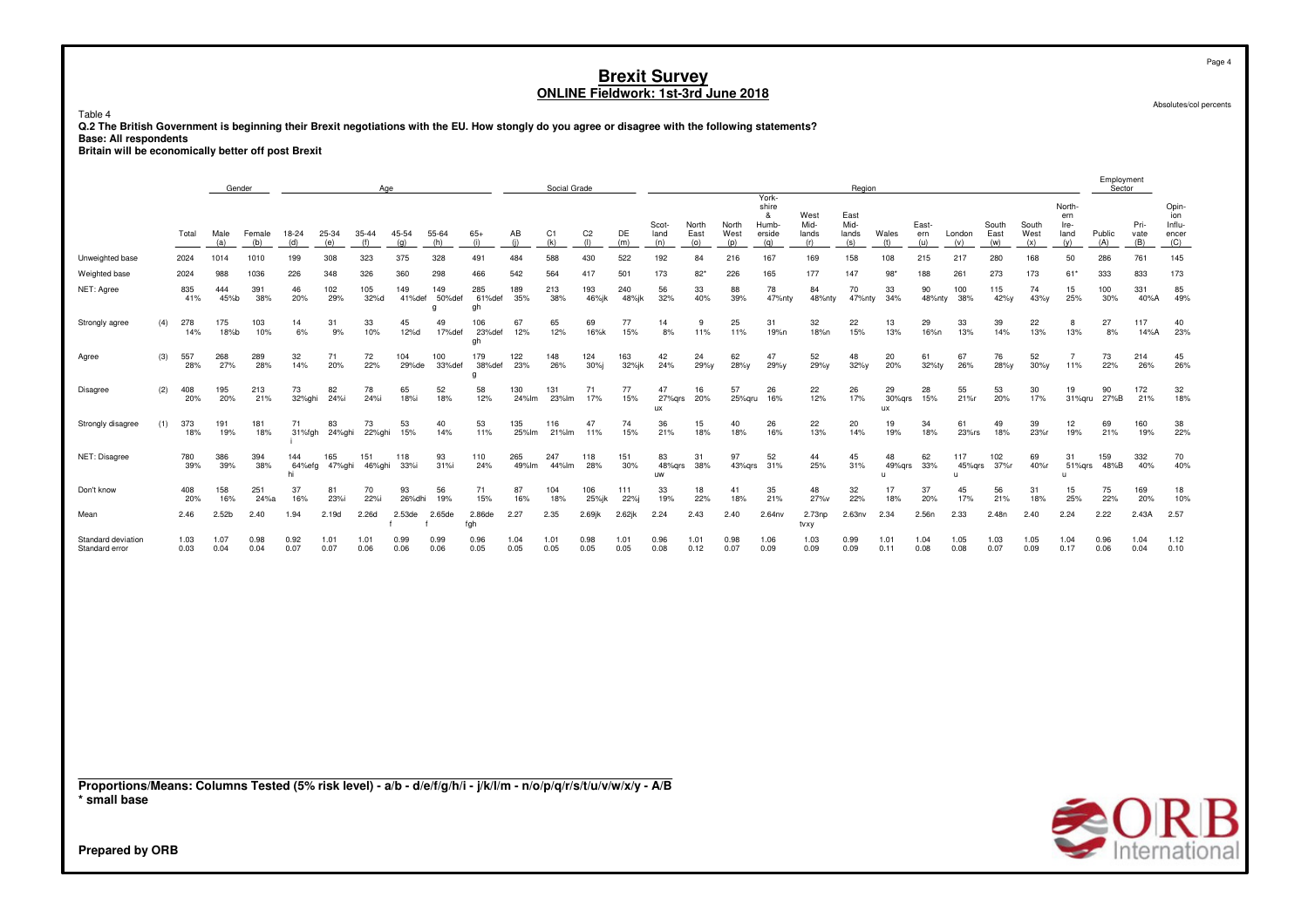Table 5

**Q.2 The British Government is beginning their Brexit negotiations with the EU. How stongly do you agree or disagree with the following statements?**

**Base: All respondents Britain will have more control over immigration post Brexit**

|                                                                                                                 |     |              | Gender       |               |              |              |               | Age          |              |                     |              | Social Grade |                       |              |                      |                      |                      |                                               |                              | Region                       |              |                                            |                |                             |                      |                                      | Employment<br>Sector |                     |                                        |
|-----------------------------------------------------------------------------------------------------------------|-----|--------------|--------------|---------------|--------------|--------------|---------------|--------------|--------------|---------------------|--------------|--------------|-----------------------|--------------|----------------------|----------------------|----------------------|-----------------------------------------------|------------------------------|------------------------------|--------------|--------------------------------------------|----------------|-----------------------------|----------------------|--------------------------------------|----------------------|---------------------|----------------------------------------|
|                                                                                                                 |     | Total        | Male<br>(a)  | Female<br>(b) | 18-24<br>(d) | 25-34<br>(e) | 35-44<br>(f)  | 45-54<br>(g) | 55-64<br>(h) | $65+$<br>(i)        | AB<br>(i)    | C1<br>(k)    | C <sub>2</sub><br>(1) | DE<br>(m)    | Scot-<br>land<br>(n) | North<br>East<br>(0) | North<br>West<br>(p) | York-<br>shire<br>&<br>Humb-<br>erside<br>(q) | West<br>Mid-<br>lands<br>(r) | East<br>Mid-<br>lands<br>(s) | Wales<br>(t) | East-<br>ern<br>(u)                        | London<br>(v)  | South<br>East<br>(w)        | South<br>West<br>(x) | North-<br>ern<br>Ire-<br>land<br>(y) | Public<br>(A)        | Pri-<br>vate<br>(B) | Opin-<br>ion<br>Influ-<br>encer<br>(C) |
| Unweighted base                                                                                                 |     | 2024         | 1014         | 1010          | 199          | 308          | 323           | 375          | 328          | 491                 | 484          | 588          | 430                   | 522          | 192                  | 84                   | 216                  | 167                                           | 169                          | 158                          | 108          | 215                                        | 217            | 280                         | 168                  | 50                                   | 286                  | 761                 | 145                                    |
| Weighted base                                                                                                   |     | 2024         | 988          | 1036          | 226          | 348          | 326           | 360          | 298          | 466                 | 542          | 564          | 417                   | 501          | 173                  | $82*$                | 226                  | 165                                           | 177                          | 147                          | $98*$        | 188                                        | 261            | 273                         | 173                  | 61                                   | 333                  | 833                 | 173                                    |
| NET: Agree                                                                                                      |     | 1270<br>63%  | 644<br>65%b  | 626<br>60%    | 133<br>59%   | 196<br>56%   | 175<br>54%    | 215<br>60%   | 198<br>66%ef | 355<br>76%def<br>gh | 331<br>61%   | 328<br>58%   | 273<br>65%k           | 339<br>68%k  | 105<br>61%           | 51<br>62%            | 133<br>59%           | 107<br>65%                                    | 118<br>67%                   | 96<br>65%                    | 55<br>56%    | 131<br>69%ptv<br>$\boldsymbol{\mathsf{x}}$ | 152<br>58%     | 186<br>68%pvx               | 97<br>56%            | 39<br>65%                            | 187<br>56%           | 501<br>60%          | 116<br>67%                             |
| Strongly agree                                                                                                  | (4) | 404<br>20%   | 239<br>24%b  | 166<br>16%    | 30<br>13%    | 56<br>16%    | 48<br>15%     | 76<br>21%    | 70<br>24%def | 124<br>27%def       | 95<br>18%    | 97<br>17%    | 95<br>23%k            | 117<br>23%jk | 24<br>14%            | 19<br>23%            | 39<br>17%            | 44<br>27%npw                                  | 48<br>27%npw                 | 29<br>20%                    | 23<br>23%    | 34<br>18%                                  | 49<br>19%      | 46<br>17%                   | 39<br>23%            | 10<br>17%                            | 50<br>15%            | 168<br>20%          | 54<br>31%                              |
| Agree                                                                                                           | (3) | 866<br>43%   | 406<br>41%   | 461<br>44%    | 103<br>45%   | 140<br>40%   | 126<br>39%    | 139<br>39%   | 127<br>43%   | 230<br>49%efg       | 236<br>44%   | 231<br>41%   | 178<br>43%            | 222<br>44%   | 81<br>47%tx          | 32<br>39%            | 94<br>42%            | 63<br>38%                                     | 70<br>40%                    | 68<br>46%x                   | 32<br>33%    | 97<br>51%grt<br><b>VX</b>                  | 103<br>39%     | 140<br>51%grt<br><b>v</b> x | 58<br>34%            | 29<br>48%                            | 136<br>41%           | 333<br>40%          | 61<br>35%                              |
| Disagree                                                                                                        | (2) | 338<br>17%   | 165<br>17%   | 173<br>17%    | 36<br>16%    | 66<br>19%hi  | 78<br>24%hi   | 64<br>18%i   | 37<br>13%    | 56<br>12%           | 111<br>21%lm | 112<br>20%lm | 56<br>13%             | 59<br>12%    | 40<br>23%rsw         | 14<br>17%            | 45<br>20%rs          | 24<br>15%                                     | 16<br>9%                     | 15<br>10%                    | 17<br>18%    | 30<br>16%                                  | 49<br>$19%$ rs | 41<br>15%                   | 36<br>21%rs          | 11<br>18%                            | 75<br>23%            | 149<br>18%          | 28<br>16%                              |
| Strongly disagree                                                                                               | (1) | 135<br>7%    | 65<br>7%     | 70<br>7%      | 26<br>11%hi  | 28<br>8%i    | 31<br>10%hi   | 24<br>7%i    | 14<br>$5%$   | 11<br>2%            | 39<br>7%m    | 59<br>10%lm  | 18<br>4%              | 19<br>4%     | -9<br>5%             | 6<br>7%              | 16<br>7%q            | 3<br>2%                                       | 8<br>5%                      | 9<br>6%                      | 14           | 14<br>14%nqrw 7%q                          | 25<br>10%q     | 17<br>6%                    | 12<br>7%             | $\overline{1}$<br>2%                 | 27<br>8%             | 67<br>8%            | 17<br>10%                              |
| NET: Disagree                                                                                                   |     | 473<br>23%   | 230<br>23%   | 243<br>23%    | 62<br>27%hi  | 95<br>27%hi  | 110<br>34%ghi | 88<br>24%hi  | 52<br>17%    | 67<br>14%           | 151<br>28%lm | 170<br>30%lm | 74<br>18%             | 78<br>16%    | 48<br>28%grs         | 20<br>24%            | 61<br>27%grs         | 28<br>17%                                     | 24<br>14%                    | 25<br>17%                    | 31<br>32%grs | 44<br>24%r                                 | 74<br>28%grs   | 58<br>21%                   | 48<br>28%grs         | 12<br>20%                            | 103<br>31%           | 215<br>26%          | 44<br>26%                              |
| Don't know                                                                                                      |     | 280<br>14%   | 114<br>12%   | 167<br>16%a   | 31<br>14%    | 57<br>16%i   | 41<br>13%     | 58<br>16%i   | 48<br>16%i   | 44<br>10%           | 60<br>11%    | 66<br>12%    | 70<br>17%jk           | 84<br>17%jk  | 20<br>11%            | 11<br>14%            | 32<br>14%u           | 30<br>18%uw                                   | 35<br>20%uw                  | 26<br>18%uw                  | 11<br>12%    | 14<br>7%                                   | 35<br>13%      | 29<br>10%                   | 28<br>16%u           | 10<br>16%                            | 44<br>13%            | 116<br>14%          | 13<br>8%                               |
| Mean                                                                                                            |     | 2.88         | 2.94b        | 2.83          | 2.70         | 2.77         | 2.67          | 2.88f        | 3.02de       | 3.11de<br>fg        | 2.80         | 2.74         | $3.01$ jk             | 3.05jk       | 2.78                 | 2.90                 | 2.80                 | 3.10 <sub>np</sub><br>tuvwx                   | $3.11$ np<br>tuvwx           | 2.96                         | 2.74         | 2.86                                       | 2.78           | 2.88                        | 2.86                 | 2.94                                 | 2.72                 | 2.84                | 2.96                                   |
| Standard deviation<br>Standard error                                                                            |     | 0.85<br>0.02 | 0.87<br>0.03 | 0.83<br>0.03  | 0.89<br>0.07 | 0.87<br>0.06 | 0.88<br>0.05  | 0.87<br>0.05 | 0.82<br>0.05 | 0.72<br>0.03        | 0.85<br>0.04 | 0.91<br>0.04 | 0.80<br>0.04          | 0.78<br>0.04 | 0.78<br>0.06         | 0.90<br>0.10         | 0.85<br>0.06         | 0.78<br>0.07                                  | 0.82<br>0.07                 | 0.82<br>0.07                 | 1.03<br>0.11 | 0.82<br>0.06                               | 0.91<br>0.07   | 0.79<br>0.05                | 0.91<br>0.08         | 0.71<br>0.11                         | 0.86<br>0.05         | 0.89<br>0.03        | 0.96<br>0.08                           |
| Proportions/Means: Columns Tested (5% risk level) - a/b - d/e/f/g/h/i - j/k/l/m - n/o/p/q/r/s/t/u/v/w/x/y - A/B |     |              |              |               |              |              |               |              |              |                     |              |              |                       |              |                      |                      |                      |                                               |                              |                              |              |                                            |                |                             |                      |                                      |                      |                     |                                        |
| * small base                                                                                                    |     |              |              |               |              |              |               |              |              |                     |              |              |                       |              |                      |                      |                      |                                               |                              |                              |              |                                            |                |                             |                      |                                      |                      |                     | $\triangle$ $\cap$ D I                 |

Absolutes/col percents

Page 5

International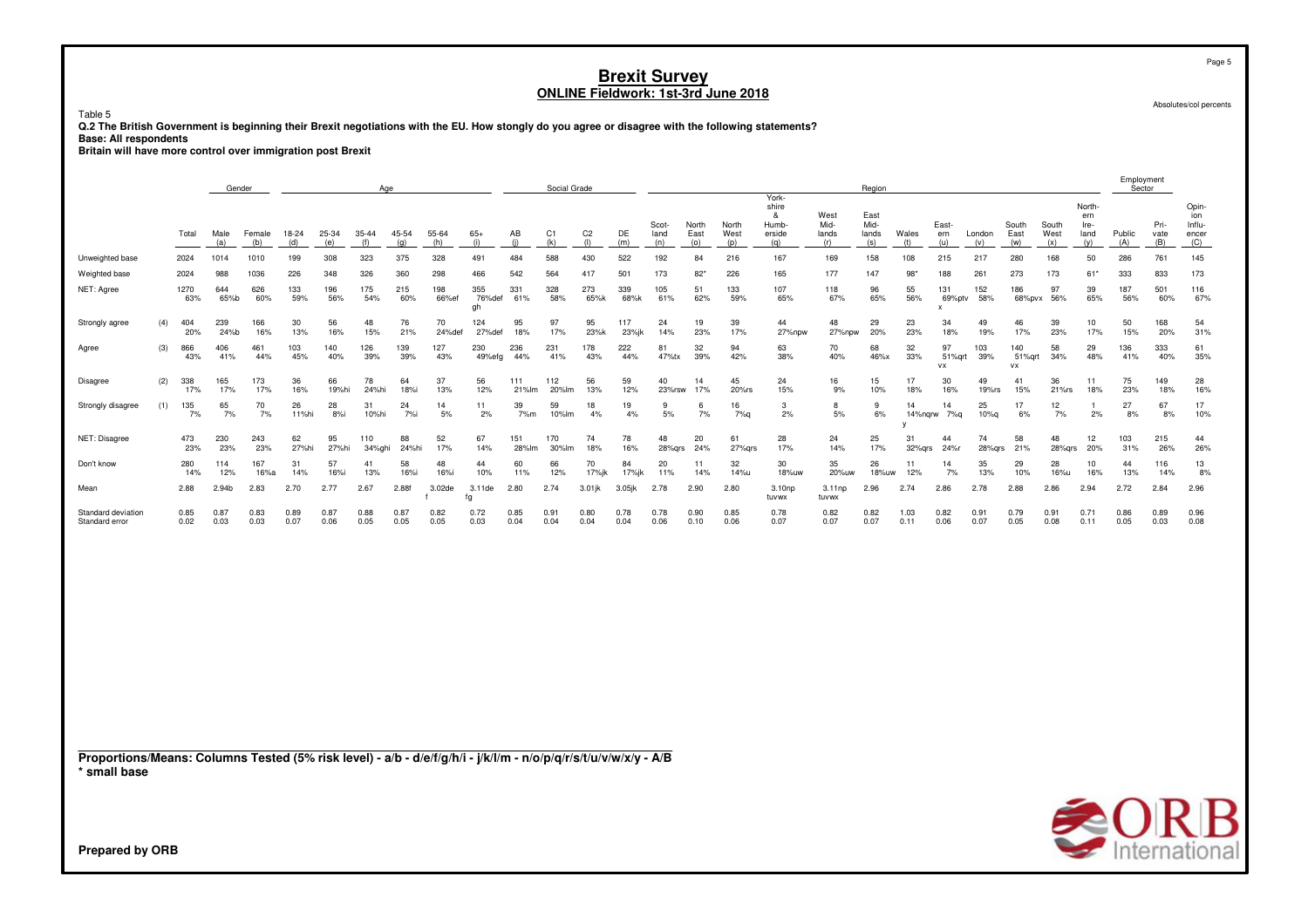Table 6

**Q.2 The British Government is beginning their Brexit negotiations with the EU. How stongly do you agree or disagree with the following statements?**

**Base: All respondents Having greater control over immigration is more important than having access to free trade with the EU**

|                                                                                                                                 |     |              | Gender       |               |                     |               | Age               |               |               |               |              | Social Grade          |                       |              |                      |                        |                      |                                               |                              | Region                       |              |                          |               |                      |                      |                                      | Employment<br>Sector |                     |                                        |
|---------------------------------------------------------------------------------------------------------------------------------|-----|--------------|--------------|---------------|---------------------|---------------|-------------------|---------------|---------------|---------------|--------------|-----------------------|-----------------------|--------------|----------------------|------------------------|----------------------|-----------------------------------------------|------------------------------|------------------------------|--------------|--------------------------|---------------|----------------------|----------------------|--------------------------------------|----------------------|---------------------|----------------------------------------|
|                                                                                                                                 |     | Total        | Male<br>(a)  | Female<br>(b) | 18-24<br>(d)        | 25-34<br>(e)  | 35-44<br>(f)      | 45-54<br>(q)  | 55-64<br>(h)  | $65+$<br>(i)  | AB<br>(i)    | C <sub>1</sub><br>(k) | C <sub>2</sub><br>(1) | DE<br>(m)    | Scot-<br>land<br>(n) | North<br>East<br>(0)   | North<br>West<br>(p) | York-<br>shire<br>&<br>Humb-<br>erside<br>(q) | West<br>Mid-<br>lands<br>(r) | East<br>Mid-<br>lands<br>(s) | Wales<br>(t) | East-<br>ern<br>(u)      | London<br>(v) | South<br>East<br>(w) | South<br>West<br>(x) | North-<br>ern<br>Ire-<br>land<br>(y) | Public<br>(A)        | Pri-<br>vate<br>(B) | Opin-<br>ion<br>Influ-<br>encer<br>(C) |
| Unweighted base                                                                                                                 |     | 2024         | 1014         | 1010          | 199                 | 308           | 323               | 375           | 328           | 491           | 484          | 588                   | 430                   | 522          | 192                  | 84                     | 216                  | 167                                           | 169                          | 158                          | 108          | 215                      | 217           | 280                  | 168                  | 50                                   | 286                  | 761                 | 145                                    |
| Weighted base                                                                                                                   |     | 2024         | 988          | 1036          | 226                 | 348           | 326               | 360           | 298           | 466           | 542          | 564                   | 417                   | 501          | 173                  | $82*$                  | 226                  | 165                                           | 177                          | 147                          | 98           | 188                      | 261           | 273                  | 173                  | $61*$                                | 333                  | 833                 | 173                                    |
| NET: Agree                                                                                                                      |     | 866<br>43%   | 442<br>45%   | 424<br>41%    | 68<br>30%           | 118<br>34%    | 118<br>36%        | 164<br>46%def | 151<br>51%def | 246<br>53%def | 192<br>35%   | 208<br>37%            | 219<br>52%jk          | 248<br>49%jk | 64<br>37%            | 29<br>35%              | 93<br>41%            | 79<br>48%                                     | 96<br>54%nop<br>vwxy         | 71<br>48%y                   | 42<br>43%    | 93<br>49%nxy             | 103<br>40%    | 115<br>42%           | 63<br>36%            | 18<br>30%                            | 124<br>37%           | 365<br>44%          | 71<br>41%                              |
| Strongly agree                                                                                                                  | (4) | 347<br>17%   | 199<br>20%b  | 148<br>14%    | 20<br>9%            | 43<br>12%     | 46<br>14%         | 65<br>18%d    | 72<br>24%def  | 101<br>22%def | 78<br>14%    | 88<br>16%             | 88<br>21%jk           | 93<br>18%    | 27<br>15%            | 10 <sup>1</sup><br>12% | 22<br>10%            | 31<br>19%p                                    | 40<br>22%p                   | 31<br>21%p                   | 21<br>21%p   | 33<br>17%p               | 43<br>17%     | 51<br>19%p           | 29<br>17%            | 10 <sup>10</sup><br>17%              | 47<br>14%            | 149<br>18%          | 38<br>22%                              |
| Agree                                                                                                                           | (3) | 519<br>26%   | 244<br>25%   | 276<br>27%    | 49<br>21%           | 75<br>22%     | 71<br>22%         | 99<br>28%     | 79<br>26%     | 146<br>31%def | 114<br>21%   | 120<br>21%            | 130<br>31%jk          | 155<br>31%jk | 37<br>22%            | 19<br>23%              | 71<br>31%nxy         | 48<br>29%                                     | 57<br>32%nxy                 | 40<br>27%                    | 21<br>22%    | 60<br>32%nxy             | 60<br>23%     | 64<br>23%            | 34<br>19%            | 8<br>14%                             | 77<br>23%            | 216<br>26%          | 33<br>19%                              |
| Disagree                                                                                                                        | (2) | 518<br>26%   | 248<br>25%   | 270<br>26%    | 66<br>29%           | 112<br>32%ghi | 89<br>27%         | 80<br>22%     | 65<br>22%     | 106<br>23%    | 162<br>30%m  | 154<br>27%m           | 101<br>24%            | 100<br>20%   | 42<br>24%            | 26<br>32%              | 64<br>28%            | 49<br>29%                                     | 44<br>25%                    | 28<br>19%                    | 25<br>25%    | 45<br>24%                | 60<br>23%     | 72<br>27%            | 41<br>23%            | 23<br>38%s                           | 83<br>25%            | 211<br>25%          | 53<br>31%                              |
| Strongly disagree                                                                                                               | (1) | 372<br>18%   | 202<br>20%b  | 170<br>16%    | 76<br>33%efg<br>hi  | 66<br>19%i    | 77<br>24%ghi      | 58<br>16%i    | 42<br>14%     | 52<br>11%     | 135<br>25%lm | 123<br>22%lm          | 41<br>10%             | 73<br>14%    | 44<br>25% gru        | 14<br>17%              | 43<br>19%r           | 19<br>12%                                     | 17<br>9%                     | 27<br>18%r                   | 17<br>17%    | 24<br>13%                | 61<br>23%qru  | 50<br>18%r           | 45<br>26%qru         | 12<br>19%                            | 77<br>23%            | 169<br>20%          | 42<br>24%                              |
| NET: Disagree                                                                                                                   |     | 890<br>44%   | 450<br>46%   | 440<br>42%    | 141<br>62%efg<br>hi | 178<br>51%ghi | 167<br>51%ghi     | 139<br>39%    | 107<br>36%    | 158<br>34%    | 297<br>55%lm | 277<br>49%lm          | 142<br>34%            | 173<br>35%   | 85<br>49%rsu         | 40<br>49%              | 107<br>47%ru         | 68<br>41%                                     | 60<br>34%                    | 55<br>38%                    | 42<br>42%    | 69<br>36%                | 121<br>46%r   | 122<br>45%r          | 85<br>49%ru          | 35<br>57%rsu                         | 160<br>48%           | 380<br>46%          | 96<br>55%                              |
| Don't know                                                                                                                      |     | 268<br>13%   | 96<br>10%    | 172<br>17%a   | 17<br>8%            | 52<br>15%d    | 41<br>13%         | 57<br>16%d    | 40<br>13%     | 62<br>13%     | 53<br>10%    | 79<br>14%             | 56<br>13%             | 81<br>16%j   | 23<br>13%            | 13<br>16%              | 26<br>12%            | 18<br>11%                                     | 20<br>11%                    | 21<br>14%                    | 14<br>15%    | 27<br>14%                | 37<br>14%     | 36<br>13%            | 25<br>14%            | 8<br>13%                             | 49<br>15%            | 88<br>11%           | $\overline{7}$<br>4%                   |
| Mean                                                                                                                            |     | 2.48         | 2.49         | 2.47          | 2.06                | 2.32d         | 2.30 <sub>d</sub> | 2.56de        | 2.70de        | 2.73de<br>fg  | 2.28         | 2.36                  | $2.74$ jk             | 2.64jk       | 2.32                 | 2.36                   | 2.36                 | 2.62np<br>x                                   | 2.76no<br>pvwxy              | 2.59n                        | 2.55         | 2.63 <sub>np</sub><br>VX | 2.38          | 2.49                 | 2.32                 | 2.32                                 | 2.33                 | 2.46                | 2.40                                   |
| Standard deviation<br>Standard error                                                                                            |     | 1.03<br>0.02 | 1.07<br>0.04 | 0.99<br>0.03  | 0.98<br>0.07        | 0.98<br>0.06  | 1.04<br>0.06      | 1.03<br>0.06  | 1.05<br>0.06  | 0.98<br>0.05  | 1.03<br>0.05 | 1.05<br>0.05          | 0.96<br>0.05          | 1.01<br>0.05 | 1.08<br>0.08         | 0.97<br>0.12           | 0.94<br>0.07         | 0.96<br>0.08                                  | 0.95<br>0.08                 | 1.08<br>0.09                 | 1.08<br>0.11 | 0.97<br>0.07             | 1.08<br>0.08  | 1.05<br>0.07         | 1.11<br>0.09         | 1.03<br>0.16                         | 1.05<br>0.07         | 1.05<br>0.04        | 1.10<br>0.09                           |
|                                                                                                                                 |     |              |              |               |                     |               |                   |               |               |               |              |                       |                       |              |                      |                        |                      |                                               |                              |                              |              |                          |               |                      |                      |                                      |                      |                     |                                        |
| Proportions/Means: Columns Tested (5% risk level) - a/b - d/e/f/g/h/i - j/k/l/m - n/o/p/q/r/s/t/u/v/w/x/y - A/B<br>* small base |     |              |              |               |                     |               |                   |               |               |               |              |                       |                       |              |                      |                        |                      |                                               |                              |                              |              |                          |               |                      |                      |                                      |                      |                     |                                        |
| <b>Prepared by ORB</b>                                                                                                          |     |              |              |               |                     |               |                   |               |               |               |              |                       |                       |              |                      |                        |                      |                                               |                              |                              |              |                          |               |                      |                      |                                      |                      |                     | <b>SORB</b>                            |

Page 6

Absolutes/col percents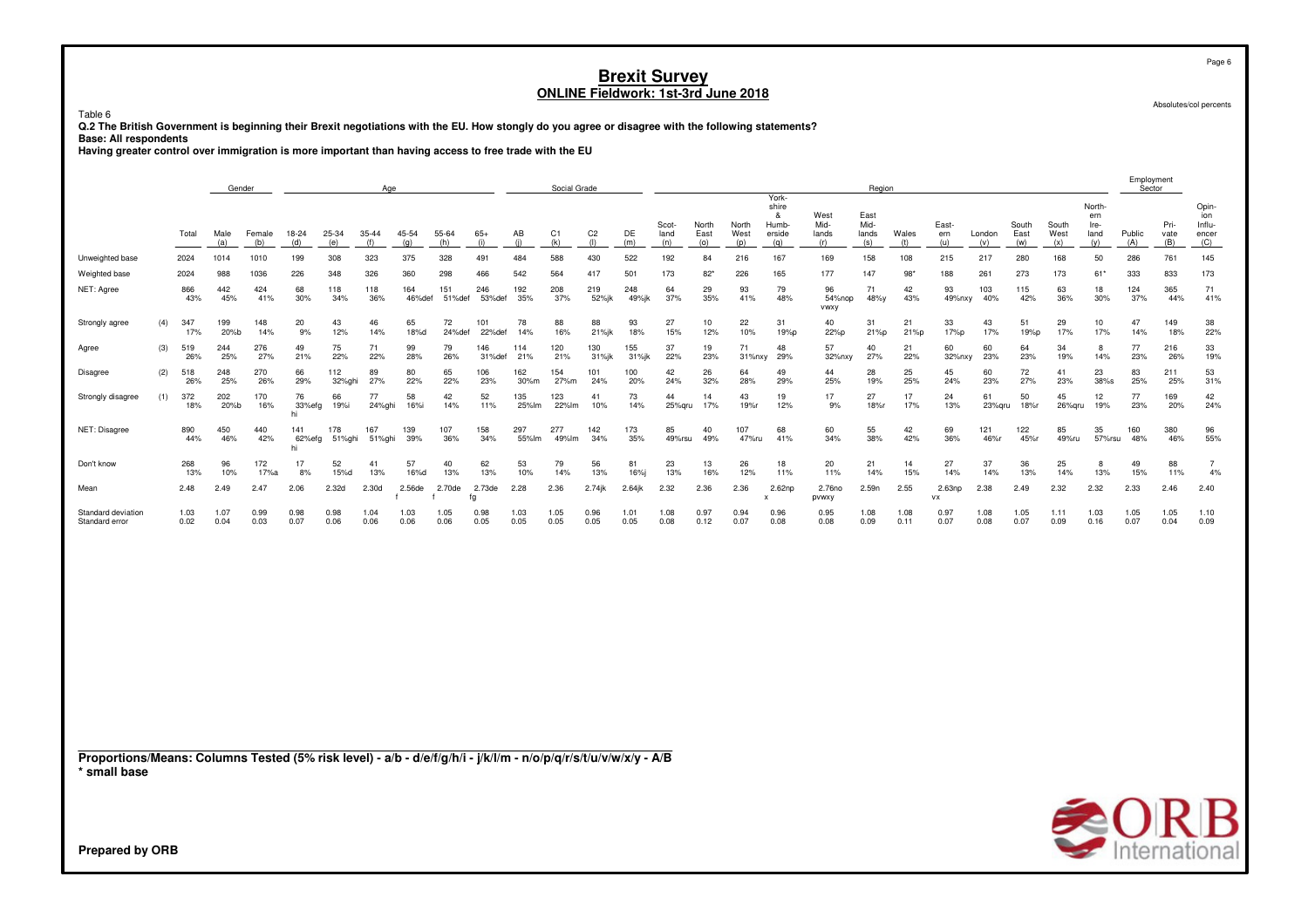#### Table 7 **GenderBase: All respondents**

|                 | Gender<br>Age |              |               |            |            |            |            |            |            |             | Social Grade |                |            |               |               |               |                                  |                       |                       | Region    |                  |             |               |               |                               | Employment<br>Sector |              |                                      |
|-----------------|---------------|--------------|---------------|------------|------------|------------|------------|------------|------------|-------------|--------------|----------------|------------|---------------|---------------|---------------|----------------------------------|-----------------------|-----------------------|-----------|------------------|-------------|---------------|---------------|-------------------------------|----------------------|--------------|--------------------------------------|
|                 | Total         | Male         | Female        | 18-24      |            |            | 45-54      | 55-64      | $65+$      | AB          | (k           | C <sub>2</sub> | DE         | Scot-<br>land | North<br>East | North<br>West | York-<br>shire<br>Humb<br>erside | West<br>Mid-<br>lands | East<br>Mid-<br>lands | Wales     | East-<br>ern     | London      | South<br>East | South<br>West | North-<br>ern<br>Ire-<br>land | Public               | Pri-<br>vate | Opin<br>ion<br>Influ-<br>ence<br>(C) |
| Unweighted base | 2024          | 1014         | 1010          | 199        | 308        | 323        | 375        | 328        | 491        | 484         | 588          | 430            | 522        | 192           | 84            | 216           | 167                              | 169                   | 158                   | 108       | 215              | 217         | 280           | 168           | 50                            | 286                  | 761          | 145                                  |
| Weighted base   | 2024          | 988          | 1036          | 226        | 348        | 326        | 360        | 298        | 466        | 542         | 564          | 417            | 501        | 173           | $82*$         | 226           | 165                              | 177                   | 147                   | $98*$     | 188              | 261         | 273           | 173           | $61*$                         | 333                  | 833          | 173                                  |
| Male            | 988<br>49%    | 988<br>100%b |               | 121<br>53% | 151<br>43% | 166<br>51% | 185<br>51% | 150<br>50% | 215<br>46% | 285<br>53%k | 247<br>44%   | 214<br>51%k    | 242<br>48% | 85<br>49%     | 42<br>51%     | 116<br>51%    | 85<br>51%                        | 93<br>53%             | 71<br>48%             | 59        | 81<br>60%uvw 43% | 119<br>45%  | 124<br>46%    | 85<br>49%     | 29<br>47%                     | 142<br>43%           | 460<br>55%A  | 102<br>59%                           |
| Female          | 1036<br>51%   |              | 1036<br>100%a | 106<br>47% | 197<br>57% | 159<br>49% | 175<br>49% | 148<br>50% | 251<br>54% | 257<br>47%  | 317<br>56%il | 203<br>49%     | 259<br>52% | 87<br>51%     | 40<br>49%     | 110<br>49%    | 80<br>49%                        | 84<br>47%             | 77<br>52%             | 39<br>40% | 108<br>57%t      | 142<br>55%t | 148<br>54%    | 88<br>51%     | 32<br>53%                     | 191<br>57%B          | 373<br>45%   | 71<br>41%                            |

#### **Proportions/Means: Columns Tested (5% risk level) - a/b - d/e/f/g/h/i - j/k/l/m - n/o/p/q/r/s/t/u/v/w/x/y - A/B\* small base**



Page 7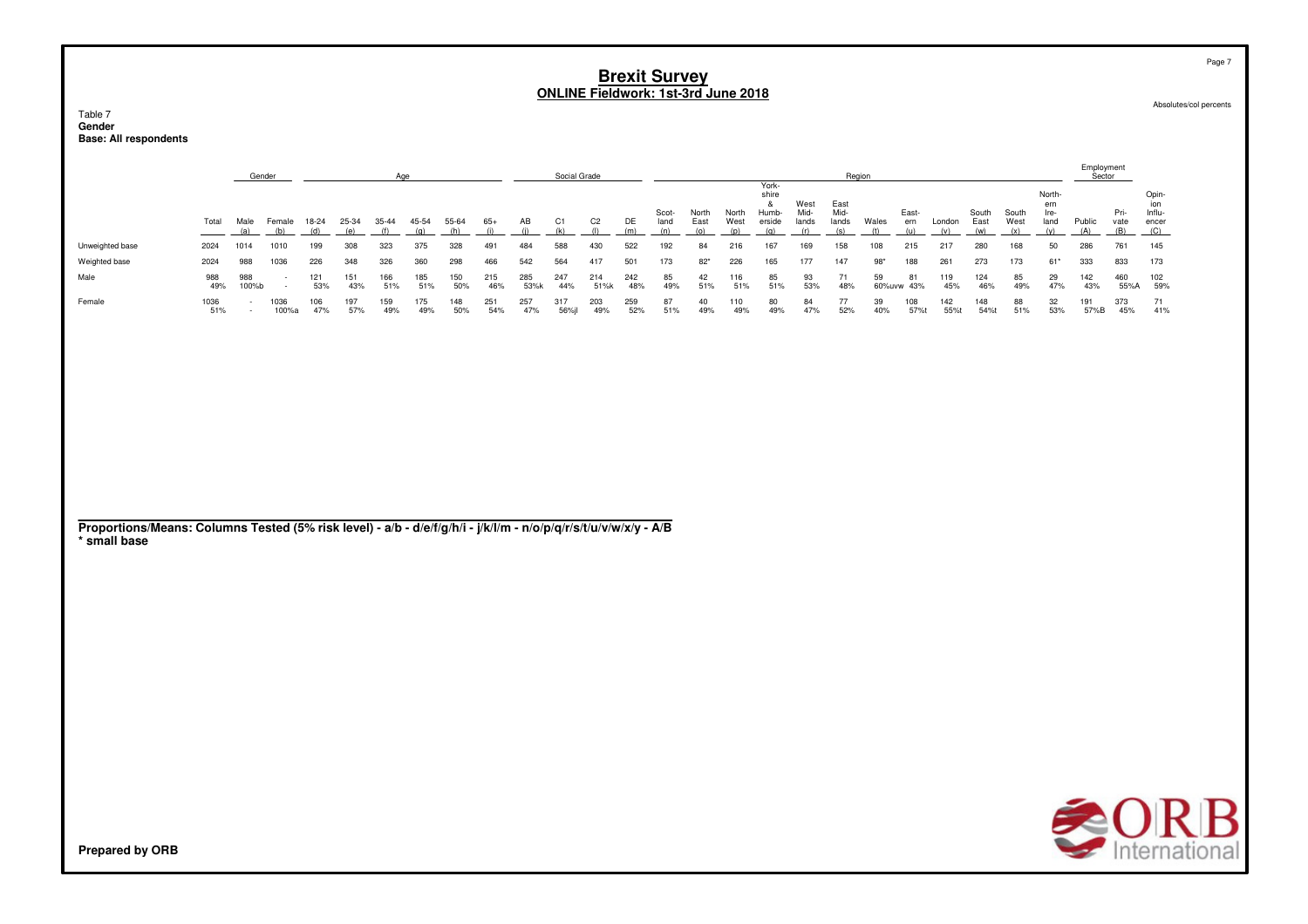Table 8 Age Base: All respondents

|                                                                                                                                                           |            |             | Gender        |                          |                 | Age                 |                 |                     |                          |             | Social Grade |                       |               |                      |                      |                      | York-                                |                                 |                              | Region       |                      |                             |                      |                               |                                           | Employment<br>Sector |                     |                                        |
|-----------------------------------------------------------------------------------------------------------------------------------------------------------|------------|-------------|---------------|--------------------------|-----------------|---------------------|-----------------|---------------------|--------------------------|-------------|--------------|-----------------------|---------------|----------------------|----------------------|----------------------|--------------------------------------|---------------------------------|------------------------------|--------------|----------------------|-----------------------------|----------------------|-------------------------------|-------------------------------------------|----------------------|---------------------|----------------------------------------|
|                                                                                                                                                           | Total      | Male<br>(a) | Female<br>(b) | 18-24<br>(d)             | 25-34<br>(e)    | $35 - 44$<br>(f)    | 45-54<br>(g)    | 55-64<br>(h)        | $65+$<br>(i)             | AB<br>(i)   | C1<br>(k)    | C <sub>2</sub><br>(1) | DE<br>(m)     | Scot-<br>land<br>(n) | North<br>East<br>(o) | North<br>West<br>(p) | shire<br>&<br>Humb-<br>erside<br>(q) | West<br>Mid-<br>lands<br>(r)    | East<br>Mid-<br>lands<br>(s) | Wales<br>(t) | East-<br>ern<br>(u)  | London<br>(v)               | South<br>East<br>(w) | South<br>West<br>(x)          | North-<br>ern<br>Ire-<br>land<br>(y)      | Public<br>(A)        | Pri-<br>vate<br>(B) | Opin-<br>ion<br>Influ-<br>encer<br>(C) |
| Unweighted base                                                                                                                                           | 2024       | 1014        | 1010          | 199                      | 308             | 323                 | 375             | 328                 | 491                      | 484         | 588          | 430                   | 522           | 192                  | 84                   | 216                  | 167                                  | 169                             | 158                          | 108          | 215                  | 217                         | 280                  | 168                           | 50                                        | 286                  | 761                 | 145                                    |
| Weighted base                                                                                                                                             | 2024       | 988         | 1036          | 226                      | 348             | 326                 | 360             | 298                 | 466                      | 542         | 564          | 417                   | 501           | 173                  | $82*$                | 226                  | 165                                  | 177                             | 147                          | 98'          | 188                  | 261                         | 273                  | 173                           | 61*                                       | 333                  | 833                 | 173                                    |
| 18-24                                                                                                                                                     | 226<br>11% | 121<br>12%  | 106<br>10%    | 226<br>100%efgh          |                 |                     |                 |                     |                          | 96<br>18%lm | 74<br>13%lm  | 30<br>7%              | 27<br>5%      | 16<br>9%             | 16<br>20%ngu<br>хy   | 26<br>11%            | 14<br>9%                             | 19<br>11%                       | 16<br>11%                    | 14<br>14%    | 14<br>7%             | 38<br>15%u                  | 36<br>13%            | 14<br>8%                      | 3<br>5%                                   | 41<br>12%            | 97<br>12%           | 48<br>28%                              |
| 25-34                                                                                                                                                     | 348<br>17% | 151<br>15%  | 197<br>19%a   |                          | 348<br>100%dfgh |                     |                 |                     |                          | 98<br>18%m  | 102<br>18%m  | 91<br>22%m            | 57<br>11%     | 30<br>18%su          | 17<br>21%su          | 30<br>13%            | 24<br>14%                            | 46<br>w                         | 12<br>26%pqsu 8%             | 18<br>18%su  | 17<br>9%             | 72<br>28%npg<br><b>SUWX</b> | 41<br>15%            | 29<br>17%su                   | 11<br>18%                                 | 76<br>23%            | 210<br>25%          | 45<br>26%                              |
| 35-44                                                                                                                                                     | 326<br>16% | 166<br>17%  | 159<br>15%    | $\overline{\phantom{a}}$ |                 | 326<br>100%degh     |                 |                     |                          | 98<br>18%   | 91<br>16%    | 65<br>16%             | 72<br>14%     | 34<br>20%uw          | 10<br>13%            | 40<br>18%            | 24<br>15%                            | 30<br>17%                       | 22<br>15%                    | 21<br>21%uw  | 22<br>11%            | 52<br>20%uw                 | 32<br>12%            | 28<br>16%                     | 11<br>18%                                 | 72<br>22%            | 192<br>23%          | 32<br>18%                              |
| 45-54                                                                                                                                                     | 360<br>18% | 185<br>19%  | 175<br>17%    |                          |                 |                     | 360<br>100%defh |                     |                          | 71<br>13%   | 97<br>17%    | 74<br>18%             | 118<br>23%jk  | 29<br>17%            | 16<br>19%            | 36<br>16%            | 32<br>19%                            | 26<br>15%                       | 24<br>16%                    | 16<br>17%    | 39<br>21%            | 47<br>18%                   | 50<br>18%            | 26<br>15%                     | 19<br>31%prs<br>$\boldsymbol{\mathsf{x}}$ | 85<br>26%            | 184<br>22%          | 21<br>12%                              |
| 55-64                                                                                                                                                     | 298<br>15% | 150<br>15%  | 148<br>14%    |                          |                 |                     | $\sim$          | 298<br>100%defg     | $\overline{\phantom{a}}$ | 58<br>11%   | 78<br>14%    | 65<br>16%i            | 97<br>19%jk   | 24<br>14%            | 12<br>15%            | 35<br>15%v           | 24<br>15%                            | 19<br>11%                       | 32<br>21%rv                  | 15<br>15%    | 31<br>16%v           | 22<br>9%                    | 50<br>18%v           | 24<br>14%                     | 11<br>18%                                 | 50<br>15%            | 110<br>13%          | 10<br>6%                               |
| $65+$                                                                                                                                                     | 466<br>23% | 215<br>22%  | 251<br>24%    |                          |                 |                     |                 |                     | 466<br>100%def<br>gh     | 122<br>23%  | 123<br>22%   | 91<br>22%             | 130<br>26%    | 40<br>23%v           | 10<br>13%            | 59<br>26%otv<br>y    | 47<br>28%otv<br>v                    | 36<br>20%v                      | 41<br>28%otv<br>V            | 14<br>15%    | 66<br>35%nor<br>tvwy | 30<br>12%                   | 63<br>23%v           | 52<br>30%otv<br>٧             | 6<br>11%                                  | 8<br>3%              | 39<br>5%            | 17<br>10%                              |
| NET: 18-34                                                                                                                                                | 574<br>28% | 272<br>27%  | 303<br>29%    | 226<br>100%fg<br>hi      | 348<br>100%fghi |                     |                 |                     |                          | 193<br>36%m | 176<br>31%m  | 121<br>29%m           | 84<br>17%     | 46<br>27%u           | 34<br>41%npa<br>SUX  | 56<br>25%            | 38<br>23%                            | 65<br>37%pqs<br>$\overline{11}$ | 29<br>19%                    | 32<br>32%su  | 31<br>16%            | 110<br>42%npg<br>SUWXY      | 77<br>28%u           | 44<br>25%                     | 14<br>23%                                 | 117<br>35%           | 307<br>37%          | 94<br>54%                              |
| NET: 35-54                                                                                                                                                | 686<br>34% | 351<br>36%  | 335<br>32%    |                          |                 | 326<br>100%de<br>hi | 360<br>100%dehi |                     |                          | 169<br>31%  | 188<br>33%   | 139<br>33%            | 190<br>38%j   | 63<br>37%            | 26<br>32%            | 76<br>34%            | 56<br>34%                            | 57<br>32%                       | 46<br>31%                    | 37<br>38%    | 61<br>32%            | 98<br>38%                   | 82<br>30%            | 54<br>31%                     | 30                                        | 157<br>49%swx 47%    | 376<br>45%          | 53<br>30%                              |
| NET: 55+                                                                                                                                                  | 764<br>38% | 365<br>37%  | 399<br>38%    |                          |                 |                     |                 | 298<br>100%de<br>fg | 466<br>100%def<br>a      | 180<br>33%  | 201<br>36%   | 156<br>37%            | 227<br>45%jkl | 64<br>37%v           | 23<br>27%            | 94<br>42%v           | 71<br>43%orv                         | 55<br>31%v                      | 73<br>50%nor<br>tvy          | 29<br>30%    | 97<br>51%nor<br>tvy  | 53<br>20%                   | 114<br>42%ov         | 75<br>43% ort<br>$\mathsf{v}$ | 17<br>29%                                 | 59<br>18%            | 150<br>18%          | 27<br>15%                              |
|                                                                                                                                                           |            |             |               |                          |                 |                     |                 |                     |                          |             |              |                       |               |                      |                      |                      |                                      |                                 |                              |              |                      |                             |                      |                               |                                           |                      |                     |                                        |
| Proportions/Means: Columns Tested (5% risk level) - a/b - d/e/f/g/h/i - j/k/l/m - n/o/p/q/r/s/t/u/v/w/x/y - A/B<br>* small base<br><b>Prepared by ORB</b> |            |             |               |                          |                 |                     |                 |                     |                          |             |              |                       |               |                      |                      |                      |                                      |                                 |                              |              |                      |                             |                      |                               |                                           |                      |                     | <b>SORB</b>                            |

Page 8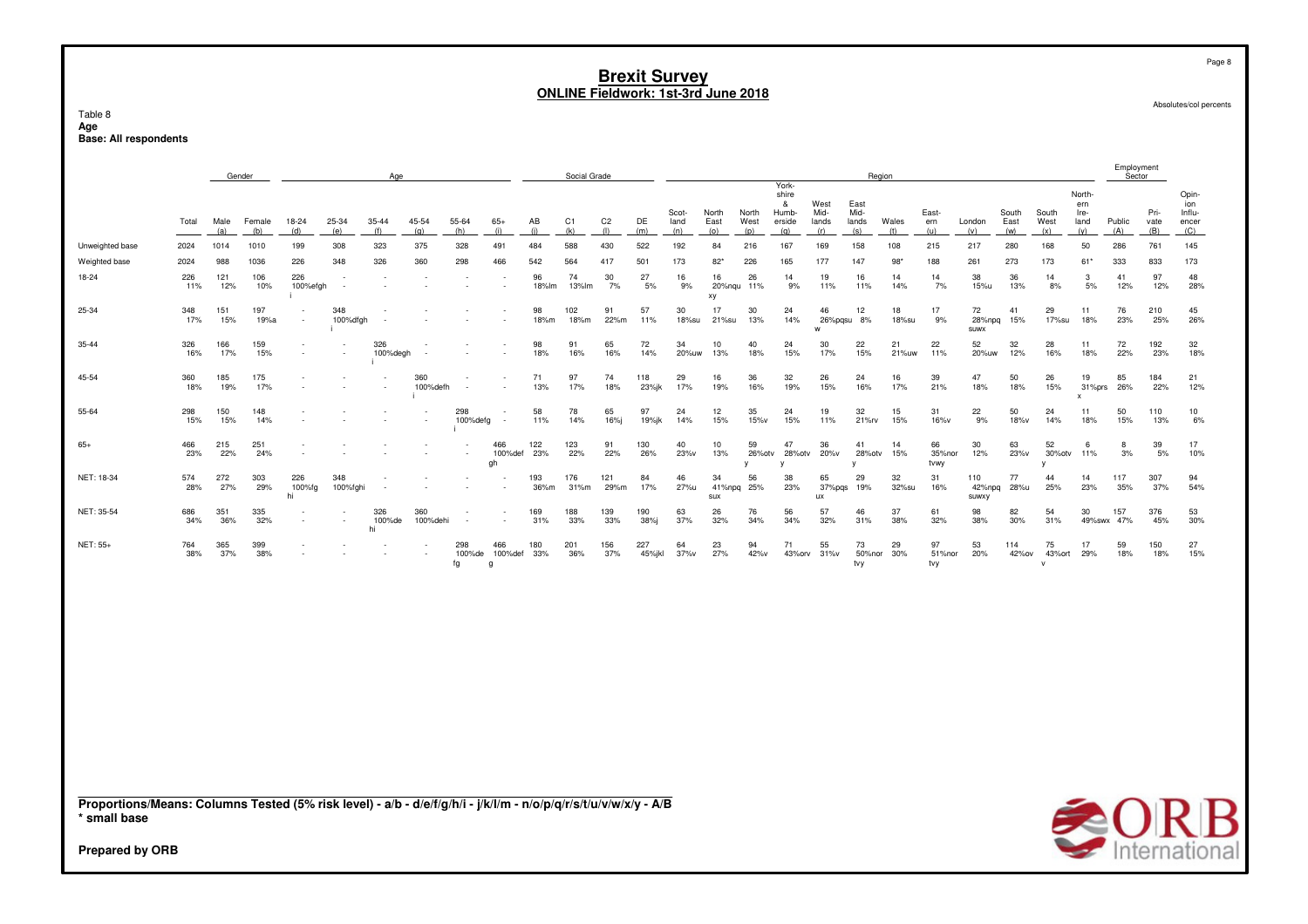|                                                                                                                 |                                                                                                                                                                                                                                                                                                                                                                                                                                                                                                                                                                                                                                                                                                                                                                                                                                                                                                                                                                                                                                           |  |  |  |  |  |  |  |  |  |  |  |  |  |  | Brexit Survey<br>ONLINE Fieldwork: 1st-3rd June 2018 |  |  |  |                      |                      |                                      |                     |                     | Page 9                                 |
|-----------------------------------------------------------------------------------------------------------------|-------------------------------------------------------------------------------------------------------------------------------------------------------------------------------------------------------------------------------------------------------------------------------------------------------------------------------------------------------------------------------------------------------------------------------------------------------------------------------------------------------------------------------------------------------------------------------------------------------------------------------------------------------------------------------------------------------------------------------------------------------------------------------------------------------------------------------------------------------------------------------------------------------------------------------------------------------------------------------------------------------------------------------------------|--|--|--|--|--|--|--|--|--|--|--|--|--|--|------------------------------------------------------|--|--|--|----------------------|----------------------|--------------------------------------|---------------------|---------------------|----------------------------------------|
| Table 8<br>Age<br><b>Base: All respondents</b>                                                                  |                                                                                                                                                                                                                                                                                                                                                                                                                                                                                                                                                                                                                                                                                                                                                                                                                                                                                                                                                                                                                                           |  |  |  |  |  |  |  |  |  |  |  |  |  |  |                                                      |  |  |  |                      |                      |                                      |                     |                     | Absolutes/col percents                 |
|                                                                                                                 | Social Grade<br>Region<br>Gender<br>Age<br>York-<br>shire<br>&<br>West<br>East<br>Mid-<br>Mid-<br>Scot-<br>North<br>North<br>Humb-<br>East-<br>18-24<br>25-34<br>35-44<br>45-54<br>55-64<br>$65+$<br>AB<br>C1<br>C <sub>2</sub><br>DE<br>Wales<br>Total<br>Male<br>Female<br>land<br>East<br>West<br>erside<br>lands<br>lands<br>ern<br>London<br>(h)<br>(i)<br>(i)<br>(k)<br>(1)<br>(e)<br>(f)<br>(m)<br>(0)<br>(r)<br>(a)<br>(b)<br>(d)<br>(g)<br>(n)<br>(q)<br>(s)<br>(u)<br>(w)<br>(p)<br>(t)<br>(v)<br>564<br>360<br>466<br>542<br>417<br>501<br>173<br>$82*$<br>226<br>165<br>177<br>147<br>261<br>2024<br>988<br>1036<br>226<br>348<br>326<br>298<br>$98*$<br>188<br>59.61d<br>45.27<br>49.250<br>50.980<br>51.260<br>21.42<br>29.78d<br>39.76d<br>49.77d<br>71.23d<br>46.72<br>48.02j<br>52.14j<br>48.030<br>42.70<br>45.19v<br>44.43<br>54.15n<br>41.39<br>47.94<br>48.04<br>47.84<br>$_{\rm ef}$<br>efg<br>efgh<br>kl<br>rtv<br>rtv<br>oprtvw<br>$\mathsf{e}% _{t}\left( t\right)$<br>$\mathbf{v}$<br>rtv<br>$\mathsf{v}$<br>xy |  |  |  |  |  |  |  |  |  |  |  |  |  |  |                                                      |  |  |  | Employment<br>Sector |                      |                                      |                     |                     |                                        |
|                                                                                                                 |                                                                                                                                                                                                                                                                                                                                                                                                                                                                                                                                                                                                                                                                                                                                                                                                                                                                                                                                                                                                                                           |  |  |  |  |  |  |  |  |  |  |  |  |  |  |                                                      |  |  |  | South<br>East        | South<br>West<br>(x) | North-<br>ern<br>Ire-<br>land<br>(y) | Public<br>(A)       | Pri-<br>vate<br>(B) | Opin-<br>ion<br>Influ-<br>encer<br>(C) |
| Weighted base<br>Average age                                                                                    |                                                                                                                                                                                                                                                                                                                                                                                                                                                                                                                                                                                                                                                                                                                                                                                                                                                                                                                                                                                                                                           |  |  |  |  |  |  |  |  |  |  |  |  |  |  |                                                      |  |  |  | 273<br>48.620        | 173<br>50.080<br>rtv | $61*$                                | 333<br>47.04v 41.50 | 833<br>41.35        | 173<br>37.22                           |
|                                                                                                                 |                                                                                                                                                                                                                                                                                                                                                                                                                                                                                                                                                                                                                                                                                                                                                                                                                                                                                                                                                                                                                                           |  |  |  |  |  |  |  |  |  |  |  |  |  |  |                                                      |  |  |  |                      |                      |                                      |                     |                     |                                        |
| Proportions/Means: Columns Tested (5% risk level) - a/b - d/e/f/g/h/i - j/k/l/m - n/o/p/q/r/s/t/u/v/w/x/y - A/B |                                                                                                                                                                                                                                                                                                                                                                                                                                                                                                                                                                                                                                                                                                                                                                                                                                                                                                                                                                                                                                           |  |  |  |  |  |  |  |  |  |  |  |  |  |  |                                                      |  |  |  |                      |                      |                                      |                     |                     |                                        |
| * small base                                                                                                    |                                                                                                                                                                                                                                                                                                                                                                                                                                                                                                                                                                                                                                                                                                                                                                                                                                                                                                                                                                                                                                           |  |  |  |  |  |  |  |  |  |  |  |  |  |  |                                                      |  |  |  |                      |                      |                                      |                     |                     |                                        |
|                                                                                                                 |                                                                                                                                                                                                                                                                                                                                                                                                                                                                                                                                                                                                                                                                                                                                                                                                                                                                                                                                                                                                                                           |  |  |  |  |  |  |  |  |  |  |  |  |  |  |                                                      |  |  |  |                      |                      |                                      |                     |                     |                                        |
|                                                                                                                 |                                                                                                                                                                                                                                                                                                                                                                                                                                                                                                                                                                                                                                                                                                                                                                                                                                                                                                                                                                                                                                           |  |  |  |  |  |  |  |  |  |  |  |  |  |  |                                                      |  |  |  |                      |                      |                                      |                     |                     |                                        |
|                                                                                                                 |                                                                                                                                                                                                                                                                                                                                                                                                                                                                                                                                                                                                                                                                                                                                                                                                                                                                                                                                                                                                                                           |  |  |  |  |  |  |  |  |  |  |  |  |  |  |                                                      |  |  |  |                      |                      |                                      |                     |                     |                                        |
| Prepared by ORB                                                                                                 |                                                                                                                                                                                                                                                                                                                                                                                                                                                                                                                                                                                                                                                                                                                                                                                                                                                                                                                                                                                                                                           |  |  |  |  |  |  |  |  |  |  |  |  |  |  |                                                      |  |  |  |                      |                      |                                      |                     |                     | В<br><b>CURB</b><br>Internationa       |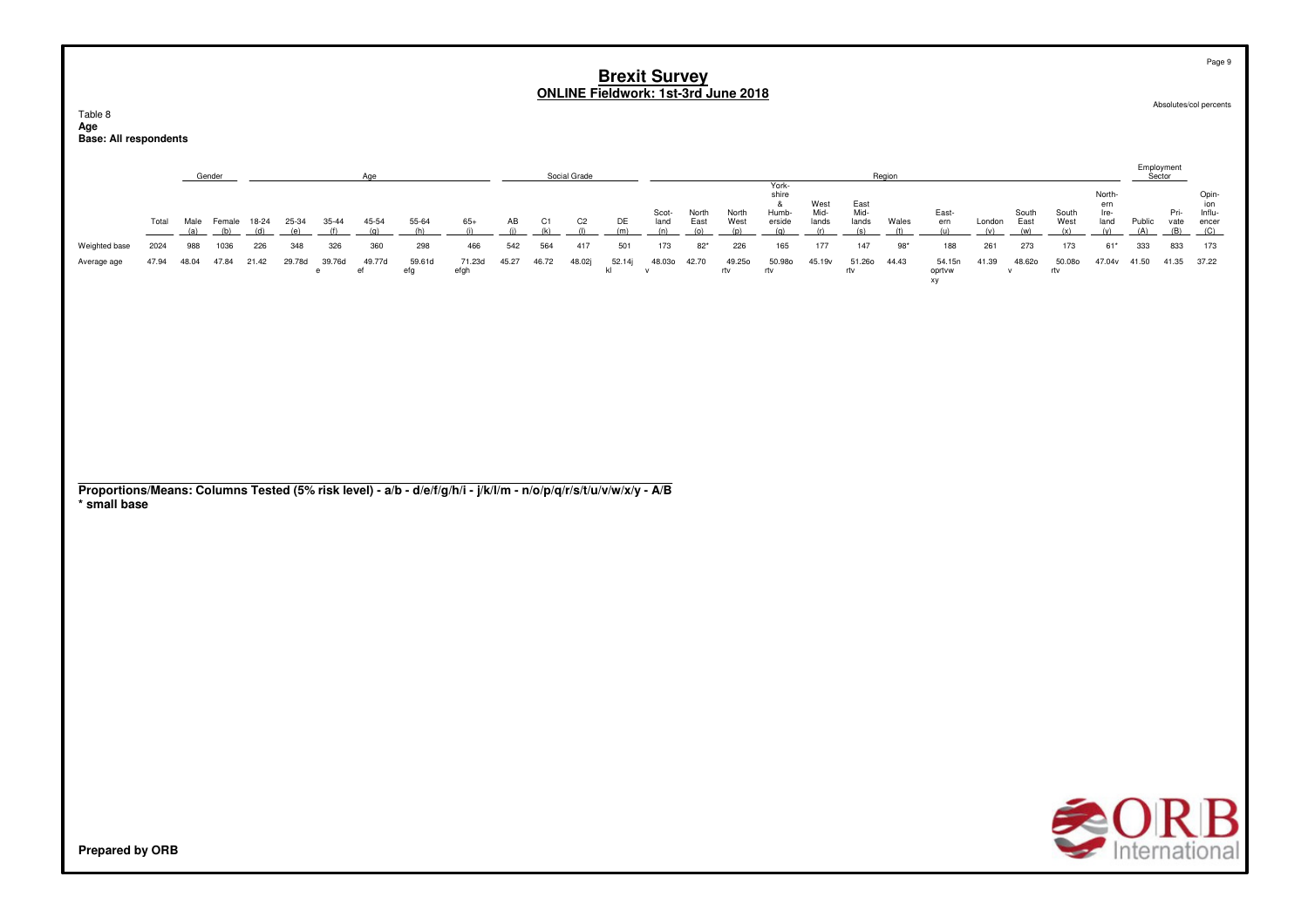Table 9<br>**Social Grade Base: All respondents** 

|                 |             | Gender      |               |                    |              | Age              |               |                       |               |                          | Social Grade             |                       |                |                      |                      |                      |                                               |                              | Region                       |                  |                     |                         |                      |                      |                                      | Employment<br>Sector     |                     |                                        |
|-----------------|-------------|-------------|---------------|--------------------|--------------|------------------|---------------|-----------------------|---------------|--------------------------|--------------------------|-----------------------|----------------|----------------------|----------------------|----------------------|-----------------------------------------------|------------------------------|------------------------------|------------------|---------------------|-------------------------|----------------------|----------------------|--------------------------------------|--------------------------|---------------------|----------------------------------------|
|                 | Total       | Male<br>(a) | Female<br>(b) | 18-24<br>(d)       | 25-34<br>(e) | $35 - 44$<br>(f) | 45-54<br>(q)  | 55-64<br>(h)          | $65+$<br>(i)  | AB<br>(i)                | C <sub>1</sub><br>(k)    | C <sub>2</sub><br>(1) | DE<br>(m)      | Scot-<br>land<br>(n) | North<br>East<br>(o) | North<br>West<br>(p) | York-<br>shire<br>&<br>Humb-<br>erside<br>(a) | West<br>Mid-<br>lands<br>(r) | East<br>Mid-<br>lands<br>(s) | Wales<br>(t)     | East-<br>ern<br>(u) | London<br>(v)           | South<br>East<br>(w) | South<br>West<br>(x) | North-<br>ern<br>Ire-<br>land<br>(v) | Public<br>(A)            | Pri-<br>vate<br>(B) | Opin-<br>ion<br>Influ-<br>encer<br>(C) |
| Unweighted base | 2024        | 1014        | 1010          | 199                | 308          | 323              | 375           | 328                   | 491           | 484                      | 588                      | 430                   | 522            | 192                  | 84                   | 216                  | 167                                           | 169                          | 158                          | 108              | 215                 | 217                     | 280                  | 168                  | 50                                   | 286                      | 761                 | 145                                    |
| Weighted base   | 2024        | 988         | 1036          | 226                | 348          | 326              | 360           | 298                   | 466           | 542                      | 564                      | 417                   | 501            | 173                  | $82*$                | 226                  | 165                                           | 177                          | 147                          | $98*$            | 188                 | 261                     | 273                  | 173                  | $61*$                                | 333                      | 833                 | 173                                    |
|                 | 163<br>8%   | 89<br>9%    | 74<br>7%      | 38<br>17%eghi      | 19<br>6%     | 35<br>11%egh     | 20<br>6%      | 12 <sup>2</sup><br>4% | 39<br>8%h     | 163<br>30%klm            |                          |                       |                | 16<br>9%s            | 9%                   | 17<br>8%             | 9<br>6%                                       | 17<br>10%s                   | 4<br>3%                      | 10<br>10%s       | 8<br>4%             | 29<br>11%su             | 24<br>9%s            | 16<br>9%s            | 5<br>9%                              | 24<br>7%                 | 73<br>9%            | 20<br>11%                              |
| В               | 379<br>19%  | 196<br>20%  | 183<br>18%    | 57<br>25%gh        | 78<br>23%gh  | 63<br>19%        | 51<br>14%     | 46<br>15%             | 83<br>18%     | 379<br>70%klm            |                          |                       |                | 31<br>18%            | 10<br>12%            | 44<br>20%            | 27<br>17%                                     | 40<br>23%                    | 21<br>15%                    | 22<br>23%        | 34<br>18%           | 52<br>20%               | 54<br>20%            | 30<br>17%            | 13<br>22%                            | 79<br>24%                | 176<br>21%          | 63<br>37%                              |
| C1              | 564<br>28%  | 247<br>25%  | 317<br>31%a   | 74<br>33%          | 102<br>29%   | 91<br>28%        | 97<br>27%     | 78<br>26%             | 123<br>26%    | $\overline{\phantom{a}}$ | 564<br>100%jlm           |                       |                | 53<br>31%            | 26<br>32%            | 60<br>26%            | 47<br>28%                                     | 40<br>22%                    | 35<br>23%                    | 26<br>26%        | 46<br>24%           | 96<br>37%prs<br>uy      | 78<br>29%            | 49<br>28%            | 11<br>18%                            | 127<br>38%B              | 236<br>28%          | 37<br>21%                              |
| C <sub>2</sub>  | 417<br>21%  | 214<br>22%  | 203<br>20%    | 30<br>13%          | 91<br>26%di  | 65<br>20%        | 74<br>21%     | 65<br>22%d            | 91<br>20%     | ٠                        |                          | 417<br>100%jkm        |                | 28<br>16%            | 18<br>22%            | 52<br>23%            | 36<br>22%                                     | 44<br>25%v                   | 30<br>20%                    | 16<br>17%        | 40<br>21%           | 39<br>15%               | 62<br>23%            | 37<br>22%            | 16<br>26%                            | 61<br>18%                | 200<br>24%          | 35<br>20%                              |
| D               | 264<br>13%  | 137<br>14%  | 126<br>12%    | 19<br>8%           | 43<br>12%    | 44<br>14%i       | 71<br>20%dei  | 48<br>16%di           | 38<br>8%      |                          |                          |                       | 264<br>53%jkl  | 23<br>13%            | 13<br>16%            | 29<br>13%            | 28<br>17%v                                    | 18<br>10%                    | 32<br>22%prv<br><b>WX</b>    | 14<br>14%        | 26<br>14%           | 24<br>9%                | 28<br>10%            | 20<br>12%            | 8<br>14%                             | 42<br>13%                | 144<br>17%          | 15<br>8%                               |
| E               | 238<br>12%  | 105<br>11%  | 133<br>13%    | 8<br>3%            | 14<br>4%     | 28<br>9%de       | 47<br>13%de   | 49<br>16%def          | 92<br>20%defg |                          |                          |                       | 238<br>47% jkl | 22<br>13%            | 8<br>10%             | 24<br>11%            | 18<br>11%                                     | 18<br>10%                    | 25<br>17%v                   | 10<br>10%        | 36<br>19%prvw       | 22<br>8%                | 27<br>10%            | 20<br>12%            | $\overline{7}$<br>11%                | $\overline{\phantom{a}}$ | 3                   | 4<br>2%                                |
| NET: AB         | 542<br>27%  | 285<br>29%  | 257<br>25%    | 96<br>42%efg<br>hi | 98<br>28%gh  | 98<br>30%gh      | 71<br>20%     | 58<br>19%             | 122<br>26%gh  | 542<br>100%klm           |                          |                       |                | 47<br>27%            | 17<br>21%            | 62<br>27%s           | 36<br>22%                                     | 58<br>33%su                  | 26<br>18%                    | 32<br>33%s       | 41<br>22%           | 81<br>31%s              | 77<br>28%s           | 46<br>27%            | 19<br>31%                            | 103<br>31%               | 249<br>30%          | 83<br>48%                              |
| NET: ABC1       | 1106<br>55% | 532<br>54%  | 574<br>55%    | 170<br>75%efg      | 199<br>57%gh | 189<br>58%gh     | 168<br>47%    | 136<br>46%            | 245<br>53%    | 542<br>100%lm            | 564<br>100%lm            |                       |                | 100<br>58%su         | 44<br>53%            | 121<br>54%s          | 83<br>50%                                     | 97<br>55%s                   | 60<br>41%                    | 58<br>59%s       | 87<br>46%           | 176<br>67%opg<br>rsuwxy | 156<br>57%su         | 95<br>55%s           | 30<br>49%                            | 229<br>69%B              | 485<br>58%          | 120<br>69%                             |
| NET: C2DE       | 918<br>45%  | 456<br>46%  | 462<br>45%    | 57<br>25%          | 149<br>43%d  | 137<br>42%d      | 192<br>53%def | 162<br>54%def         | 221<br>47%d   | ٠                        | $\overline{\phantom{a}}$ | 417<br>100%jk         | 501<br>100%jk  | 73<br>42%            | 39<br>47%v           | 105<br>46%v          | 82<br>50%v                                    | 79<br>45%v                   | 87<br>tvwx                   | 40<br>59%npr 41% | 102<br>54%nvw       | 85<br>33%               | 117<br>43%v          | 78<br>45%v           | 31<br>51%v                           | 104<br>31%               | 348<br>42%A         | 53<br>31%                              |
| NET: DE         | 501<br>25%  | 242<br>24%  | 259<br>25%    | 27<br>12%          | 57<br>16%    | 72<br>22%d       | 118<br>33%def | 97<br>33%def          | 130<br>28%de  |                          |                          |                       | 501<br>100%jkl | 45<br>26%            | 21<br>25%            | 53<br>23%            | 46<br>28%v                                    | 36<br>20%                    | 57<br>39%npr<br>tvwx         | 24<br>24%        | 62<br>33%prv<br>w   | 46<br>18%               | 56<br>20%            | 41<br>24%            | 15<br>25%                            | 42<br>13%                | 147<br>18%          | 18<br>11%                              |
|                 |             |             |               |                    |              |                  |               |                       |               |                          |                          |                       |                |                      |                      |                      |                                               |                              |                              |                  |                     |                         |                      |                      |                                      |                          |                     |                                        |

Proportions/Means: Columns Tested (5% risk level) - a/b - d/e/f/g/h/i - j/k/l/m - n/o/p/q/r/s/t/u/v/w/x/y - A/B<br>\* small base



Page 10

Absolutes/col percents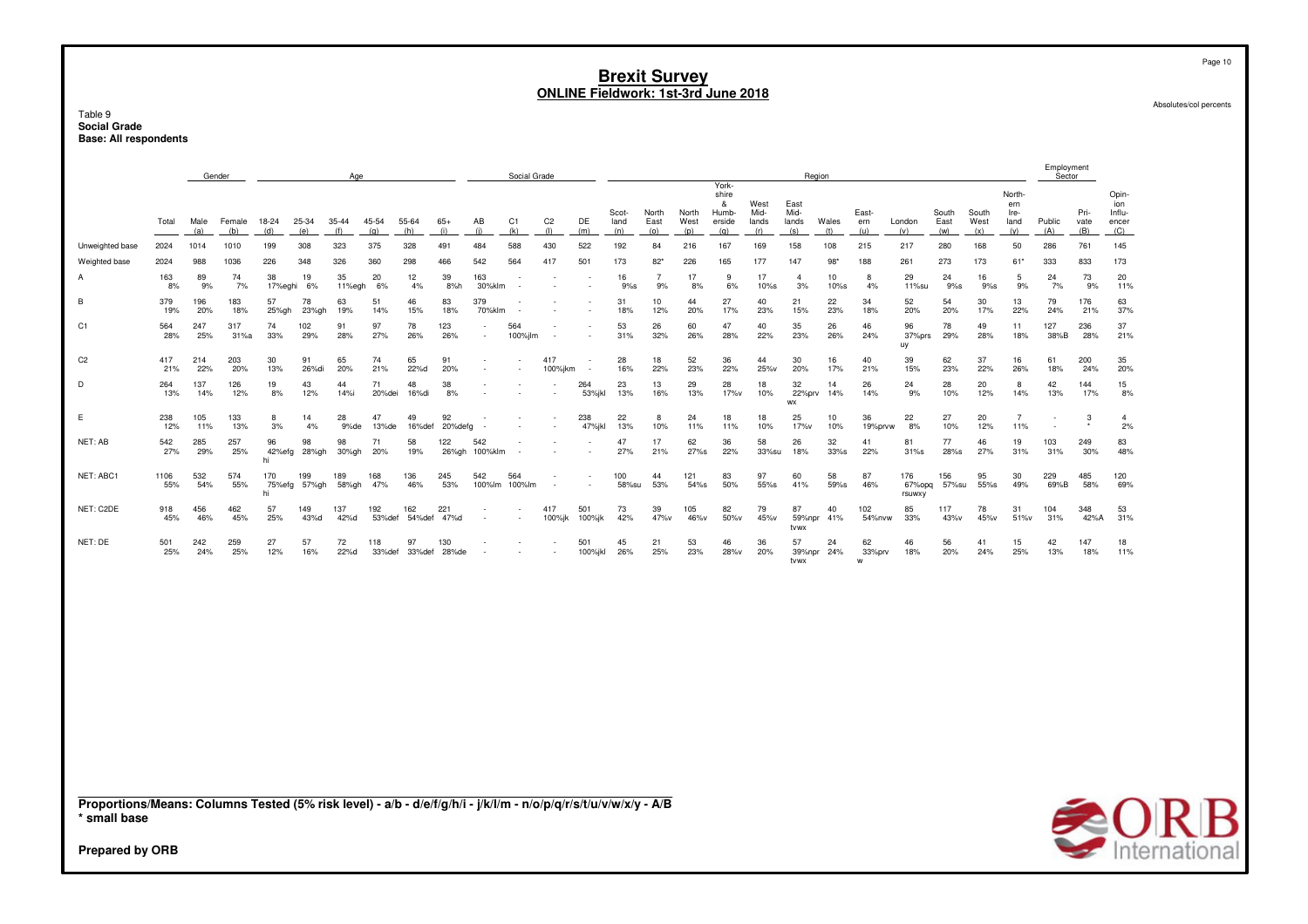Table 10 **GO Region Base: All respondents**

|                                                                                                                                 |            |             | Gender      |            |              |              | Age        |            |              |              | Social Grade |                |              |                            |                           |                            |                                        |                            | Region                     |                           |                            |            |               |               |                               | Employment<br>Sector |              |                                 |
|---------------------------------------------------------------------------------------------------------------------------------|------------|-------------|-------------|------------|--------------|--------------|------------|------------|--------------|--------------|--------------|----------------|--------------|----------------------------|---------------------------|----------------------------|----------------------------------------|----------------------------|----------------------------|---------------------------|----------------------------|------------|---------------|---------------|-------------------------------|----------------------|--------------|---------------------------------|
|                                                                                                                                 | Total      | Male        | Female      | 18-24      | 25-34        | $35 - 44$    | 45-54      | 55-64      | $65+$        | AB           | C1           | C <sub>2</sub> | DE           | Scot-<br>land              | North<br>East             | North<br>West              | York-<br>shire<br>&<br>Humb-<br>erside | West<br>Mid-<br>lands      | East<br>Mid-<br>lands      | Wales                     | East-<br>ern               | London     | South<br>East | South<br>West | North-<br>ern<br>Ire-<br>land | Public               | Pri-<br>vate | Opin-<br>ion<br>Influ-<br>encer |
| Unweighted base                                                                                                                 | 2024       | (a)<br>1014 | (b)<br>1010 | (d)<br>199 | (e)<br>308   | (f)<br>323   | (q)<br>375 | (h)<br>328 | (i)<br>491   | (i)<br>484   | (k)<br>588   | (1)<br>430     | (m)<br>522   | (n)<br>192                 | (o)<br>84                 | (p)<br>216                 | (q)<br>167                             | (r)<br>169                 | (s)<br>158                 | (t)<br>108                | (u)<br>215                 | (v)<br>217 | (w)<br>280    | (x)<br>168    | (y)<br>50                     | (A)<br>286           | (B)<br>761   | (C)<br>145                      |
| Weighted base                                                                                                                   | 2024       | 988         | 1036        | 226        | 348          | 326          | 360        | 298        | 466          | 542          | 564          | 417            | 501          | 173                        | $82*$                     | 226                        | 165                                    | 177                        | 147                        | $98*$                     | 188                        | 261        | 273           | 173           | 61*                           | 333                  | 833          | 173                             |
| Scotland                                                                                                                        | 173<br>9%  | 85<br>9%    | 87<br>8%    | 16<br>7%   | 30<br>9%     | 34<br>10%    | 29<br>8%   | 24<br>8%   | 40<br>9%     | 47<br>9%     | 53<br>9%     | 28<br>7%       | 45<br>9%     | 173<br>100%opgr<br>stuvwxy |                           |                            |                                        |                            |                            |                           |                            |            |               |               |                               | 25<br>8%             | 75<br>9%     | 16<br>10%                       |
| North East                                                                                                                      | 82<br>4%   | 42<br>4%    | 40<br>4%    | 16<br>7%i  | 17<br>5%     | 10<br>3%     | 16<br>4%   | 12<br>4%   | 10<br>2%     | 17<br>3%     | 26<br>5%     | 18<br>4%       | 21<br>4%     |                            | 82<br>100%npgr<br>stuvwxy |                            |                                        |                            |                            |                           |                            |            |               |               |                               | 17<br>5%             | 39<br>5%     | 11<br>6%                        |
| North West                                                                                                                      | 226<br>11% | 116<br>12%  | 110<br>11%  | 26<br>11%  | 30<br>9%     | 40<br>12%    | 36<br>10%  | 35<br>12%  | 59<br>13%    | 62<br>11%    | 60<br>11%    | 52<br>12%      | 53<br>11%    |                            |                           | 226<br>100%noqr<br>stuvwxy |                                        |                            |                            |                           |                            |            |               |               |                               | 40<br>12%            | 90<br>11%    | 21<br>12%                       |
| Yorkshire & Humberside                                                                                                          | 165<br>8%  | 85<br>9%    | 80<br>8%    | 14<br>6%   | 24<br>7%     | 24<br>7%     | 32<br>9%   | 24<br>8%   | 47<br>10%    | $36\,$<br>7% | 47<br>8%     | 36<br>9%       | 46<br>9%     |                            |                           |                            | 165<br>100%nopr<br>stuvwxy             |                            |                            |                           |                            |            |               |               |                               | 25<br>7%             | 70<br>8%     | $\frac{10}{6\%}$                |
| <b>West Midlands</b>                                                                                                            | 177<br>9%  | 93<br>9%    | 84<br>8%    | 19<br>9%   | 46<br>13%ghi | 30<br>9%     | 26<br>7%   | 19<br>6%   | 36<br>8%     | 58<br>11%    | 40<br>7%     | 44<br>10%      | 36<br>7%     |                            |                           |                            |                                        | 177<br>100%nopq<br>stuvwxy |                            |                           |                            |            |               |               |                               | 22<br>7%             | 83<br>10%    | 26<br>15%                       |
| East Midlands                                                                                                                   | 147<br>7%  | 71<br>7%    | 77<br>7%    | 16<br>7%   | 12<br>4%     | 22<br>7%     | 24<br>7%   | 32<br>11%e | 41<br>9%e    | 26<br>5%     | 35<br>6%     | 30<br>7%       | 57<br>11%jkl |                            |                           |                            |                                        |                            | 147<br>100%nopq<br>rtuvwxy |                           |                            |            |               |               |                               | 22<br>7%             | 48<br>6%     | 16<br>9%                        |
| Wales                                                                                                                           | 98<br>5%   | 59<br>6%b   | 39<br>4%    | 14<br>6%   | 18<br>5%     | 21<br>$6%$ i | 16<br>5%   | 15<br>5%   | 14<br>3%     | 32<br>6%     | 26<br>5%     | 16<br>4%       | 24<br>5%     |                            |                           |                            |                                        |                            |                            | 98<br>100%nopg<br>rsuvwxy |                            |            |               |               |                               | 23<br>7%             | 43<br>5%     | $\overline{7}$<br>4%            |
| Eastern                                                                                                                         | 188<br>9%  | 81<br>8%    | 108<br>10%  | 14<br>6%   | 17<br>5%     | 22<br>7%     | 39<br>11%e | 31<br>10%e | 66<br>14%def | 41<br>8%     | 46<br>8%     | 40<br>10%      | 62<br>12%jk  |                            |                           |                            |                                        |                            |                            |                           | 188<br>100%nopq<br>rstvwxy |            |               |               |                               | 21<br>6%             | 51<br>6%     | $\frac{9}{5\%}$                 |
|                                                                                                                                 |            |             |             |            |              |              |            |            |              |              |              |                |              |                            |                           |                            |                                        |                            |                            |                           |                            |            |               |               |                               |                      |              |                                 |
| Proportions/Means: Columns Tested (5% risk level) - a/b - d/e/f/g/h/i - j/k/l/m - n/o/p/q/r/s/t/u/v/w/x/y - A/B<br>* small base |            |             |             |            |              |              |            |            |              |              |              |                |              |                            |                           |                            |                                        |                            |                            |                           |                            |            |               |               |                               | $\triangle$ OR       |              | $\boldsymbol{\mathsf{P}}$       |

International

Page 11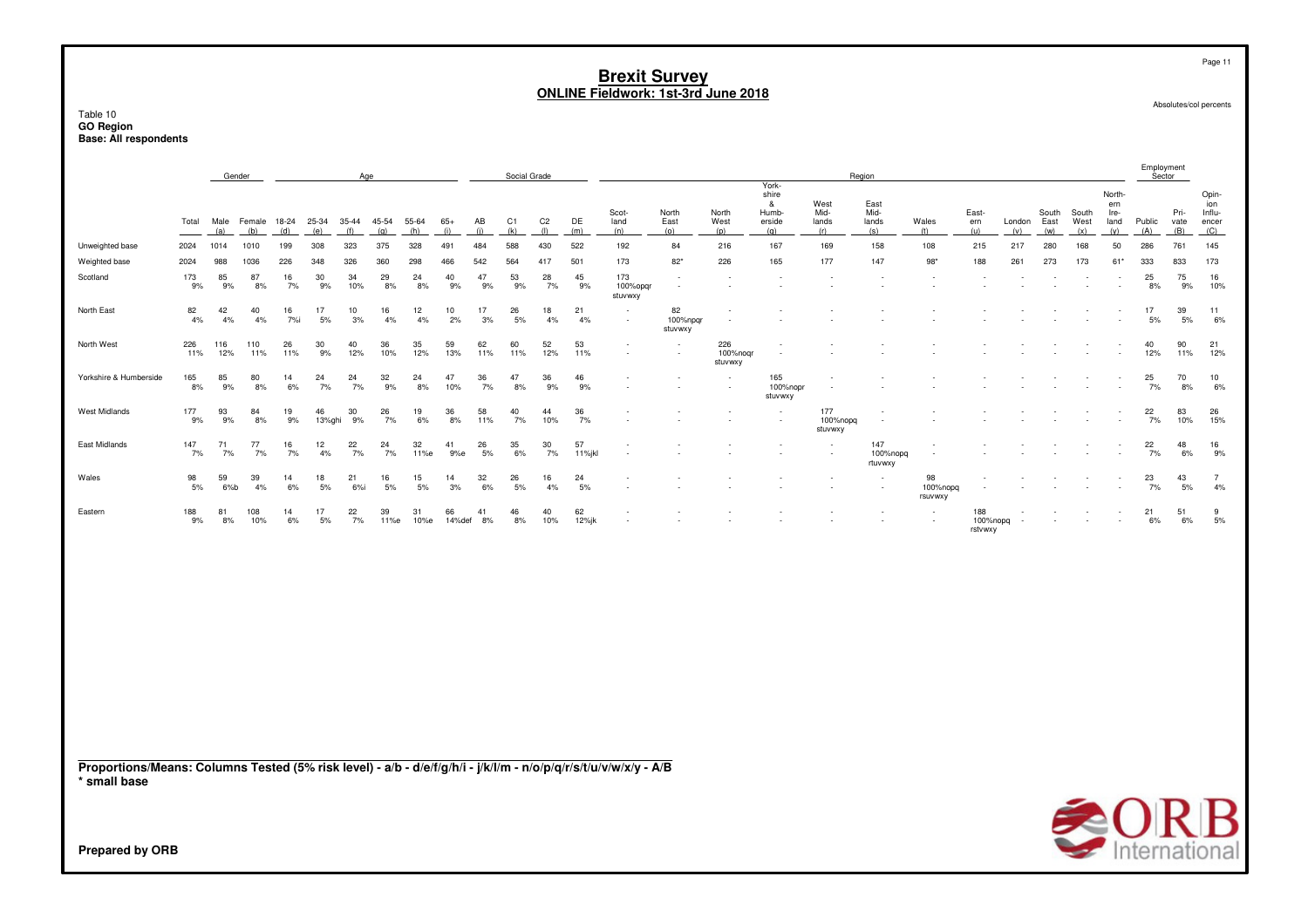|                  |            |            | Gender     |             |              | Age         |             |            |            |             | Social Grade |                |           |               |                      |               |                                               |                       |                       | Region |              |                                                      |                            |                            |                               | Employment<br>Sector |                     |                                        |
|------------------|------------|------------|------------|-------------|--------------|-------------|-------------|------------|------------|-------------|--------------|----------------|-----------|---------------|----------------------|---------------|-----------------------------------------------|-----------------------|-----------------------|--------|--------------|------------------------------------------------------|----------------------------|----------------------------|-------------------------------|----------------------|---------------------|----------------------------------------|
|                  | Total      | (a)        | (b)        |             | (e)          |             |             | 55-64      |            |             |              | C <sub>2</sub> | DE<br>(m) | Scot-<br>land | North<br>East<br>(n) | North<br>West | York-<br>shire<br>ă<br>Humb-<br>erside<br>(n) | West<br>Mid-<br>lands | East<br>Mid-<br>lands | Wales  | East-<br>ern | London<br>(v)                                        | South<br>East<br>(w)       | South<br>West<br>(x)       | North-<br>ern<br>Ire-<br>land | Public<br>(A)        | Pri-<br>vate<br>(B) | Opin-<br>ion<br>Influ-<br>encer<br>(C) |
| Weighted base    | 2024       | 988        | 1036       | 226         | 348          | 326         | 360         | 298        | 466        | 542         | 564          | 417            | 501       | 173           | $82*$                | 226           | 165                                           | 177                   | 147                   | $98*$  | 188          | 261                                                  | 273                        | 173                        | $61*$                         | 333                  | 833                 | 173                                    |
| London           | 261<br>13% | 119<br>12% | 142<br>14% | 38<br>17%hi | 72<br>21%ghi | 52<br>16%hi | 47<br>13%hi | 22<br>8%   | 30<br>7%   | 81<br>15%lm | 96<br>17%lm  | 39<br>9%       | 46<br>9%  |               |                      |               |                                               |                       |                       |        |              | 261<br>100%nopq<br>rstuwxy                           |                            | $\sim$                     | $\sim$<br>$\sim$              | 53<br>16%            | 125<br>15%          | 28<br>16%                              |
| South East       | 273<br>13% | 124<br>13% | 148<br>14% | 36<br>16%   | 41<br>12%    | 32<br>10%   | 50<br>14%   | 50<br>17%f | 63<br>14%  | 77<br>14%   | 78<br>14%    | 62<br>15%      | 56<br>11% |               |                      |               |                                               |                       |                       |        |              | $\overline{\phantom{a}}$<br>$\overline{\phantom{a}}$ | 273<br>100%nopg<br>rstuvxy | $\sim$                     | $\sim$<br>$\sim$              | 48<br>14%            | 104<br>12%          | 18<br>10%                              |
| South West       | 173<br>9%  | 85<br>9%   | 88<br>9%   | 14<br>6%    | 29<br>8%     | 28<br>9%    | 26<br>7%    | 24<br>8%   | 52<br>11%  | 46<br>8%    | 49<br>9%     | 37<br>9%       | 41<br>8%  |               |                      |               |                                               |                       |                       |        |              |                                                      |                            | 173<br>100%nopq<br>rstuvwy | $\sim$<br>$\sim$              | 23<br>7%             | 72<br>9%            | 10<br>6%                               |
| Northern Ireland | 61<br>3%   | 29<br>3%   | 32<br>3%   | 3<br>1%     | 3%           | 11<br>3%    | 19<br>5%di  | 4%i        | 6<br>$1\%$ | 19<br>3%    | 11<br>2%     | 16<br>4%       | 15<br>3%  |               |                      |               |                                               |                       |                       |        |              |                                                      |                            | $\sim$<br>$\sim$           | 61<br>100%nopq<br>rstuvwx     | 14<br>4%             | 31<br>4%            | $\sim$                                 |

**Proportions/Means: Columns Tested (5% risk level) - a/b - d/e/f/g/h/i - j/k/l/m - n/o/p/q/r/s/t/u/v/w/x/y - A/B\* small base**



Page 12

Absolutes/col percents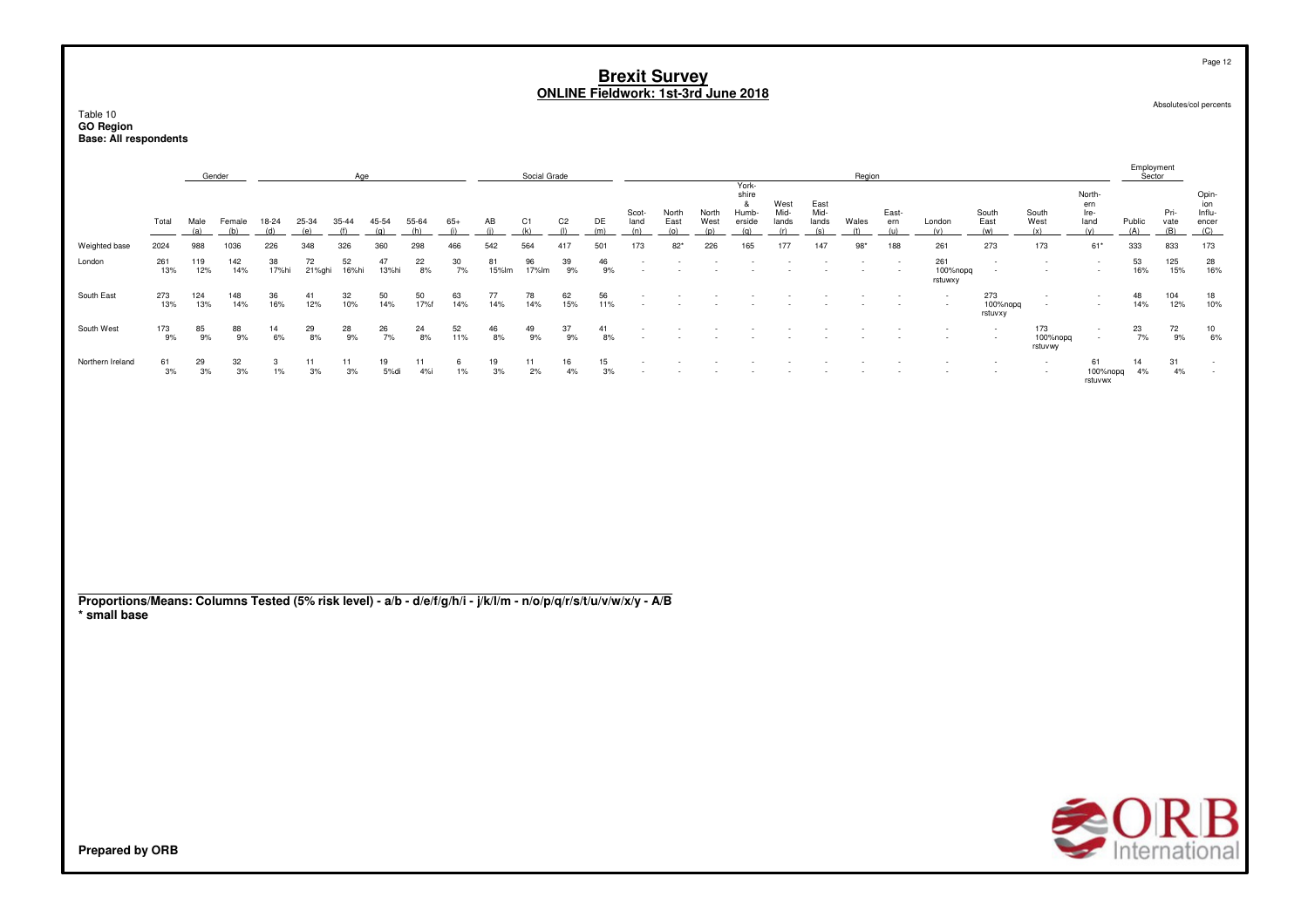Table 11 have you taken a foreign holiday in the last 3 years?<br>Base: All respondents

|                 |             | Gender     |            |               |               |              |               |               |              |               | Social Grade |                |               |               |               |               |                                  |                       |                       | Region       |                       |               |                |               |                               | Employment<br>Sector |              |                                |
|-----------------|-------------|------------|------------|---------------|---------------|--------------|---------------|---------------|--------------|---------------|--------------|----------------|---------------|---------------|---------------|---------------|----------------------------------|-----------------------|-----------------------|--------------|-----------------------|---------------|----------------|---------------|-------------------------------|----------------------|--------------|--------------------------------|
|                 | Total       | Male       | Female     | 18-24         | 25-34         | 35-44        | 45-54         | 55-64         | $65+$        | AB            | C1           | C <sub>2</sub> | DE            | Scot-<br>land | North<br>East | North<br>West | York-<br>shire<br>Humb<br>erside | West<br>Mid-<br>lands | East<br>Mid-<br>lands | Wales        | East-<br>ern          | London        | South<br>East  | South<br>West | North-<br>ern<br>Ire-<br>land | Public               | Pri-<br>vate | Opin<br>Influ-<br>encer<br>(C) |
| Unweighted base | 2024        | 1014       | 1010       | 199           | 308           | 323          | 375           | 328           | 491          | 484           | 588          | 430            | 522           | 192           | 84            | 216           | 167                              | 169                   | 158                   | 108          | 215                   | 217           | 280            | 168           | 50                            | 286                  | 761          | 145                            |
| Weighted base   | 2024        | 988        | 1036       | 226           | 348           | 326          | 360           | 298           | 466          | 542           | 564          | 417            | 501           | 173           | $82*$         | 226           | 165                              | 177                   | 147                   | $98*$        | 188                   | 261           | 273            | 173           | $61*$                         | 333                  | 833          | 173                            |
| Yes             | 1265<br>63% | 613<br>62% | 652<br>63% | 189<br>83%efg | 243<br>70%ghi | 213<br>65%gh | 174<br>48%    | 161<br>54%    | 284<br>61%g  | 418<br>77%klm | 368<br>65%m  | 252<br>61%m    | 226<br>45%    | 101<br>58%    | 52<br>63%u    | 154<br>68%tu  | 106<br>64%u                      | 119<br>67%u           | 86<br>58%             | 54<br>55%    | 90<br>48%             | 182<br>70%nst | 165<br>61%u    | 106<br>62%u   | 51<br>83%noq<br>stuwx         | 234<br>70%           | 555<br>67%   | 130<br>75%                     |
| No              | 759<br>37%  | 375<br>38% | 384<br>37% | 37<br>17%     | 105<br>30%d   | 112<br>35%d  | 186<br>52%def | 136<br>46%def | 182<br>39%de | 124<br>23%    | 196<br>35%i  | 164<br>39%i    | 275<br>55%jkl | 72<br>42%vy   | 30<br>37%     | 72<br>32%     | 59<br>$36\%y$                    | 58<br>33%             | 61<br>42%vy           | 44<br>45%pvy | 99<br>52%opq<br>rvwxy | 79<br>30%     | 107<br>$39\%y$ | 66<br>38%y    | 10<br>17%                     | 99<br>30%            | 278<br>33%   | 43<br>25%                      |

Proportions/Means: Columns Tested (5% risk level) - a/b - d/e/f/g/h/i - j/k/l/m - n/o/p/q/r/s/t/u/v/w/x/y - A/B \* small base



Absolutes/col percents

Page 13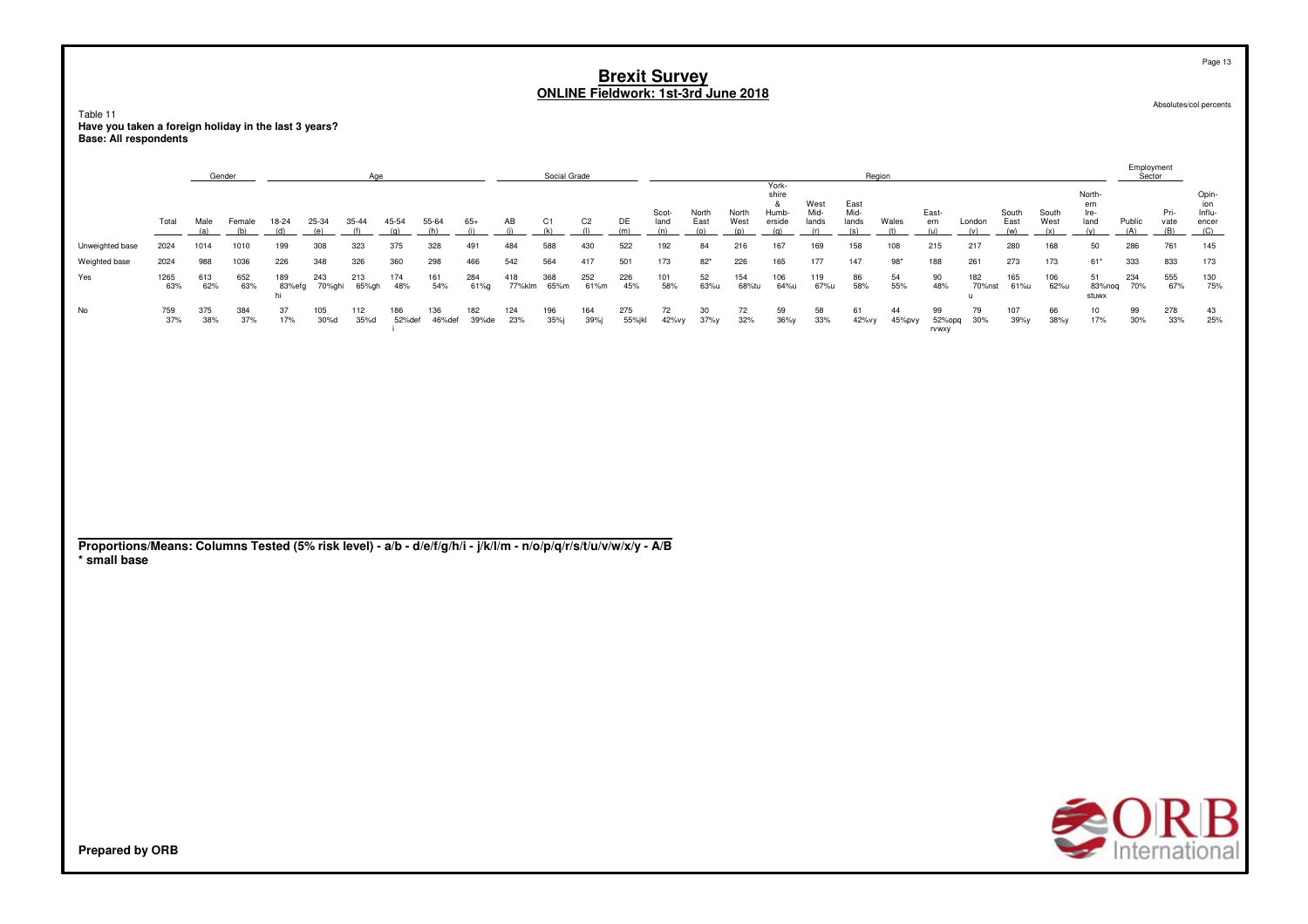Table 12<br>**Opinion Influencer** Base: All respondents

|                                                                                                                 |             |             | Gender        |                    |              | Age          |              |               |               |              | Social Grade          |                       |              |                      |                      |                      | York-                                |                              | Region                       |                      |                     |                   |                      |                      |                                      | Employment<br>Sector |                     |                                        |
|-----------------------------------------------------------------------------------------------------------------|-------------|-------------|---------------|--------------------|--------------|--------------|--------------|---------------|---------------|--------------|-----------------------|-----------------------|--------------|----------------------|----------------------|----------------------|--------------------------------------|------------------------------|------------------------------|----------------------|---------------------|-------------------|----------------------|----------------------|--------------------------------------|----------------------|---------------------|----------------------------------------|
|                                                                                                                 | Total       | Male<br>(a) | Female<br>(b) | 18-24<br>(d)       | 25-34<br>(e) | 35-44<br>(f) | 45-54<br>(g) | 55-64<br>(h)  | $65+$<br>(i)  | AB<br>(i)    | C <sub>1</sub><br>(k) | C <sub>2</sub><br>(1) | DE<br>(m)    | Scot-<br>land<br>(n) | North<br>East<br>(0) | North<br>West<br>(p) | shire<br>&<br>Humb-<br>erside<br>(q) | West<br>Mid-<br>lands<br>(r) | East<br>Mid-<br>lands<br>(s) | Wales<br>(t)         | East-<br>ern<br>(u) | London<br>(v)     | South<br>East<br>(w) | South<br>West<br>(x) | North-<br>ern<br>Ire-<br>land<br>(y) | Public<br>(A)        | Pri-<br>vate<br>(B) | Opin-<br>ion<br>Influ-<br>encer<br>(C) |
| Unweighted base                                                                                                 | 2024        | 1014        | 1010          | 199                | 308          | 323          | 375          | 328           | 491           | 484          | 588                   | 430                   | 522          | 192                  | 84                   | 216                  | 167                                  | 169                          | 158                          | 108                  | 215                 | 217               | 280                  | 168                  | 50                                   | 286                  | 761                 | 145                                    |
| Weighted base                                                                                                   | 2024        | 988         | 1036          | 226                | 348          | 326          | 360          | 298           | 466           | 542          | 564                   | 417                   | 501          | 173                  | $82*$                | 226                  | 165                                  | 177                          | 147                          | $98*$                | 188                 | 261               | 273                  | 173                  | $61*$                                | 333                  | 833                 | 173                                    |
| Yes                                                                                                             | 173<br>9%   | 102<br>10%b | 71<br>7%      | 48<br>21%efg<br>hi | 45<br>13%ghi | 32<br>10%hi  | 21<br>6%     | 10<br>3%      | 17<br>4%      | 83<br>15%klm | 37<br>7%              | 35<br>8%m             | 18<br>4%     | 16<br>10%y           | 11<br>13%uy          | 21<br>9%y            | 10<br>6%                             | 26<br>xy                     | 16<br>15%quw 11%uy           | $\overline{7}$<br>7% | 9<br>5%             | 28<br>11%uy       | 18<br>7%             | 10<br>6%             | $\overline{\phantom{a}}$<br>٠        | $38\,$<br>12%        | 95<br>11%           | 173<br>100%                            |
| No                                                                                                              | 1851<br>91% | 886<br>90%  | 965<br>93%a   | 178<br>79%         | 302<br>87%d  | 294<br>90%d  | 339<br>94%de | 288<br>97%def | 449<br>96%def | 459<br>85%   | 527<br>93%j           | 382<br>92%j           | 483<br>96%jl | 156<br>90%           | 71<br>87%            | 205<br>91%           | 155<br>94%r                          | 151<br>85%                   | 131<br>89%                   | 91<br>$93%$          | 179<br>${\sf v}$    | 233<br>95%ors 89% | 255<br>93%r          | 163<br>94%r          | 61<br>$\mathsf{rsv}$                 | 295<br>100%nop 88%   | 738<br>89%          |                                        |
|                                                                                                                 |             |             |               |                    |              |              |              |               |               |              |                       |                       |              |                      |                      |                      |                                      |                              |                              |                      |                     |                   |                      |                      |                                      |                      |                     |                                        |
|                                                                                                                 |             |             |               |                    |              |              |              |               |               |              |                       |                       |              |                      |                      |                      |                                      |                              |                              |                      |                     |                   |                      |                      |                                      |                      |                     |                                        |
|                                                                                                                 |             |             |               |                    |              |              |              |               |               |              |                       |                       |              |                      |                      |                      |                                      |                              |                              |                      |                     |                   |                      |                      |                                      |                      |                     |                                        |
|                                                                                                                 |             |             |               |                    |              |              |              |               |               |              |                       |                       |              |                      |                      |                      |                                      |                              |                              |                      |                     |                   |                      |                      |                                      |                      |                     |                                        |
|                                                                                                                 |             |             |               |                    |              |              |              |               |               |              |                       |                       |              |                      |                      |                      |                                      |                              |                              |                      |                     |                   |                      |                      |                                      |                      |                     |                                        |
|                                                                                                                 |             |             |               |                    |              |              |              |               |               |              |                       |                       |              |                      |                      |                      |                                      |                              |                              |                      |                     |                   |                      |                      |                                      |                      |                     |                                        |
| Proportions/Means: Columns Tested (5% risk level) - a/b - d/e/f/g/h/i - j/k/l/m - n/o/p/q/r/s/t/u/v/w/x/y - A/B |             |             |               |                    |              |              |              |               |               |              |                       |                       |              |                      |                      |                      |                                      |                              |                              |                      |                     |                   |                      |                      |                                      |                      |                     |                                        |
| * small base                                                                                                    |             |             |               |                    |              |              |              |               |               |              |                       |                       |              |                      |                      |                      |                                      |                              |                              |                      |                     |                   |                      |                      |                                      |                      |                     |                                        |
|                                                                                                                 |             |             |               |                    |              |              |              |               |               |              |                       |                       |              |                      |                      |                      |                                      |                              |                              |                      |                     |                   |                      |                      |                                      |                      |                     |                                        |
|                                                                                                                 |             |             |               |                    |              |              |              |               |               |              |                       |                       |              |                      |                      |                      |                                      |                              |                              |                      |                     |                   |                      |                      |                                      |                      |                     |                                        |
|                                                                                                                 |             |             |               |                    |              |              |              |               |               |              |                       |                       |              |                      |                      |                      |                                      |                              |                              |                      |                     |                   |                      |                      |                                      |                      |                     |                                        |
|                                                                                                                 |             |             |               |                    |              |              |              |               |               |              |                       |                       |              |                      |                      |                      |                                      |                              |                              |                      |                     |                   |                      |                      |                                      |                      |                     |                                        |
|                                                                                                                 |             |             |               |                    |              |              |              |               |               |              |                       |                       |              |                      |                      |                      |                                      |                              |                              |                      |                     |                   |                      |                      |                                      |                      |                     |                                        |
|                                                                                                                 |             |             |               |                    |              |              |              |               |               |              |                       |                       |              |                      |                      |                      |                                      |                              |                              |                      |                     |                   |                      |                      |                                      |                      |                     |                                        |
|                                                                                                                 |             |             |               |                    |              |              |              |               |               |              |                       |                       |              |                      |                      |                      |                                      |                              |                              |                      |                     |                   |                      |                      |                                      |                      |                     |                                        |
|                                                                                                                 |             |             |               |                    |              |              |              |               |               |              |                       |                       |              |                      |                      |                      |                                      |                              |                              |                      |                     |                   |                      |                      |                                      |                      |                     |                                        |
|                                                                                                                 |             |             |               |                    |              |              |              |               |               |              |                       |                       |              |                      |                      |                      |                                      |                              |                              |                      |                     |                   |                      |                      |                                      | ₹OF                  |                     |                                        |

Absolutes/col percents

Page 14

**SORB**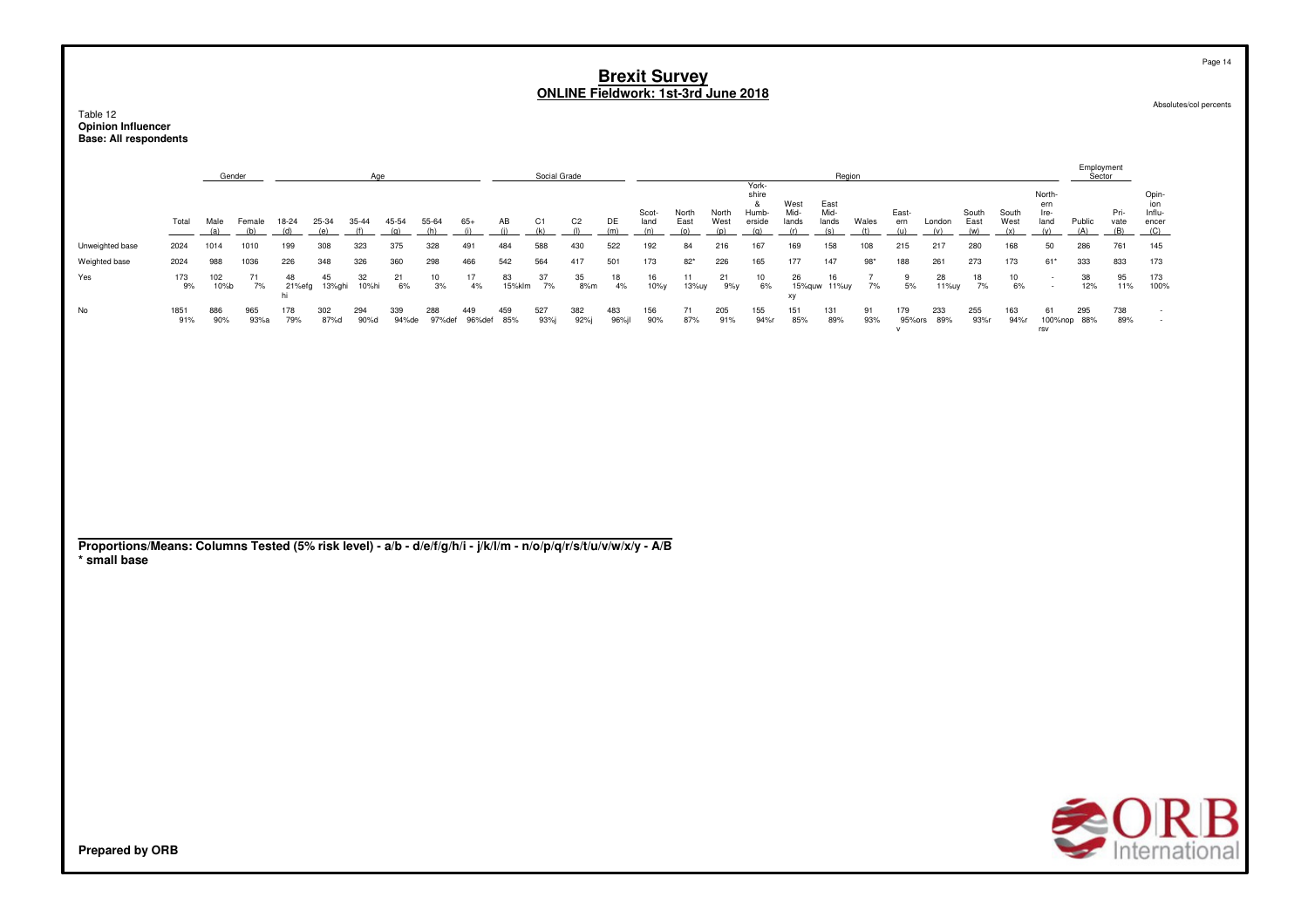Table 13 **TenureBase: All respondents**

|                                                                                                                                                           |             | Gender      |               |              |              | Age                        |               |                    |                     |               | Social Grade |                       |               |                         |                      |                      |                                               |                              | Region                       |                      |                      |                               |                         |                      |                                      | Employment<br>Sector |                     |                                        |
|-----------------------------------------------------------------------------------------------------------------------------------------------------------|-------------|-------------|---------------|--------------|--------------|----------------------------|---------------|--------------------|---------------------|---------------|--------------|-----------------------|---------------|-------------------------|----------------------|----------------------|-----------------------------------------------|------------------------------|------------------------------|----------------------|----------------------|-------------------------------|-------------------------|----------------------|--------------------------------------|----------------------|---------------------|----------------------------------------|
|                                                                                                                                                           | Total       | Male<br>(a) | Female<br>(b) | 18-24<br>(d) | 25-34<br>(e) | 35-44<br>(f)               | 45-54<br>(g)  | 55-64<br>(h)       | $65+$<br>(i)        | AB<br>(i)     | C1<br>(k)    | C <sub>2</sub><br>(1) | DE<br>(m)     | Scot-<br>land<br>(n)    | North<br>East<br>(o) | North<br>West<br>(p) | York-<br>shire<br>&<br>Humb-<br>erside<br>(q) | West<br>Mid-<br>lands<br>(r) | East<br>Mid-<br>lands<br>(s) | Wales<br>(t)         | East-<br>ern<br>(u)  | London<br>(v)                 | South<br>East<br>(w)    | South<br>West<br>(x) | North-<br>ern<br>Ire-<br>land<br>(y) | Public<br>(A)        | Pri-<br>vate<br>(B) | Opin-<br>ion<br>Influ-<br>encer<br>(C) |
| Unweighted base                                                                                                                                           | 2024        | 1014        | 1010          | 199          | 308          | 323                        | 375           | 328                | 491                 | 484           | 588          | 430                   | 522           | 192                     | 84                   | 216                  | 167                                           | 169                          | 158                          | 108                  | 215                  | 217                           | 280                     | 168                  | 50                                   | 286                  | 761                 | 145                                    |
| Weighted base                                                                                                                                             | 2024        | 988         | 1036          | 226          | 348          | 326                        | 360           | 298                | 466                 | 542           | 564          | 417                   | 501           | 173                     | $82*$                | 226                  | 165                                           | 177                          | 147                          | 98'                  | 188                  | 261                           | 273                     | 173                  | 61                                   | 333                  | 833                 | 173                                    |
| NET: Homeowners                                                                                                                                           | 1312<br>65% | 665<br>67%b | 646<br>62%    | 133<br>59%   | 173<br>50%   | 174<br>53%                 | 222<br>62%e   | 222<br>75%def<br>q | 387<br>83%def<br>αh | 419<br>77%klm | 381<br>68%m  | 276<br>66%m           | 236<br>47%    | 105<br>61%v             | 52<br>63%v           | 158<br>70%v          | 110<br>67%v                                   | 130<br>73%nv                 | 95<br>65%v                   | 66<br>67%v           | 130<br>69%v          | 116<br>45%                    | 179<br>66%v             | 123<br>71%v          | $47\,$<br>78%nv                      | 215<br>65%           | 512<br>61%          | 120<br>69%                             |
| Owned outright -<br>without mortgage                                                                                                                      | 730<br>36%  | 368<br>37%  | 362<br>35%    | 52<br>23%ef  | 46<br>13%    | 42<br>13%                  | 96<br>27%ef   | 141<br>47%def<br>g | 354<br>76%def<br>ah | 223<br>41%m   | 217<br>38%m  | 145<br>35%            | 146<br>29%    | 57<br>33%               | 22<br>27%            | 84<br>37%v           | 68<br>41%v                                    | 58<br>33%                    | 59<br>40%v                   | 35<br>36%v           | 93<br>49%nop<br>rtvw | 62<br>24%                     | 98<br>36%v              | 75<br>43%ov          | 20<br>32%                            | 67<br>20%            | 197<br>24%          | 54<br>31%                              |
| Owned with a mortgage<br>or loan                                                                                                                          | 581<br>29%  | 297<br>30%  | 284<br>27%    | 81<br>36%i   | 128<br>37%hi | 132<br>41%hi               | 126<br>35%i   | 81<br>27%i         | 33<br>7%            | 197<br>36%km  | 165<br>29%m  | 131<br>31%m           | 89<br>18%     | 48<br>28%               | 30<br>36%uv          | 74<br>33%uv          | 42<br>26%                                     | 72<br>41%ngs<br><b>UVWX</b>  | 36<br>24%                    | 31<br>31%u           | 37<br>20%            | 55<br>21%                     | 81<br>$30\%$ uv         | 48<br>28%            | 28<br>uvx                            | 148<br>45%ngs 44%    | 315<br>38%          | 66<br>38%                              |
| NET: Renters                                                                                                                                              | 682<br>34%  | 310<br>31%  | 372<br>36%    | 79<br>35%hi  | 168          | 147<br>48%dgh 45%dhi 38%hi | 136           | 75<br>25%i         | 77<br>17%           | 115<br>21%    | 174<br>31%j  | 133<br>$32%$ j        | 260<br>52%jkl | 65<br>38%ry             | 28<br>34%            | 64<br>28%            | 54<br>33%                                     | 44<br>25%                    | 52<br>35%                    | 30<br>30%            | 57<br>30%            | 138<br>53%nop<br>qrstuw<br>xy | 90<br>33%               | 48<br>28%            | 13<br>21%                            | 113<br>34%           | 309<br>37%          | 50<br>29%                              |
| NET: Rent from<br>Council/ Housing<br>Association                                                                                                         | 414<br>20%  | 186<br>19%  | 228<br>22%    | 31<br>14%    | 92<br>27%dhi | 83<br>25%dhi               | 101<br>28%dhi | 55<br>18%i         | 52<br>11%           | 53<br>10%     | 88<br>16%i   | 85<br>20%i            | 187<br>37%jkl | 50<br>29%prt<br>uwxy    | 18<br>21%y           | 44<br>19%y           | 33<br>20%y                                    | 27<br>15%                    | 29<br>20%y                   | 15<br>15%            | 36<br>19%            | 82<br>31%pqr<br>stuwxy        | 52<br>19%               | 25<br>14%            | $\mathbf{4}$<br>7%                   | 72<br>22%            | 164<br>20%          | 30<br>17%                              |
| Rented from the<br>council                                                                                                                                | 263<br>13%  | 113<br>11%  | 150<br>14%    | 13<br>6%     | 60<br>17%di  | 48<br>15%di                | 71<br>20%dhi  | 37<br>13%di        | 35<br>7%            | 32<br>6%      | 58<br>10%j   | 58<br>14%i            | 115<br>23%jkl | 35<br>20%prt<br>wxy     | 13<br>16%            | 21<br>9%             | 23<br>14%                                     | 18<br>10%                    | 19<br>13%                    | 8<br>8%              | 24<br>13%            | 57<br>22%prs<br>tuwxy         | 29<br>11%               | 13<br>8%             | $\overline{2}$<br>4%                 | 52<br>16%            | 106<br>13%          | 18<br>10%                              |
| Rented from a<br>housing association                                                                                                                      | 151<br>7%   | 72<br>7%    | 79<br>8%      | 18<br>8%     | 33<br>9%i    | 35<br>11%hi                | 30<br>8%i     | 18<br>6%           | 17<br>4%            | 21<br>4%      | 30<br>5%     | 27<br>7%              | 72<br>14%jkl  | 15<br>9%                | 5<br>6%              | 22<br>10%            | 9<br>6%                                       | 9<br>5%                      | 10<br>7%                     | $\overline{7}$<br>7% | 12<br>6%             | 26<br>10%                     | 23<br>8%                | 11<br>7%             | $\overline{2}$<br>3%                 | 20<br>6%             | 58<br>7%            | 12<br>7%                               |
| Rented from someone<br>else                                                                                                                               | 269<br>13%  | 124<br>13%  | 144<br>14%    | 48<br>21%ghi | 75<br>22%ghi | 64<br>20%ghi               | 35<br>10%i    | 21<br>7%           | 25<br>5%            | 62<br>11%     | 87<br>15%    | 48<br>11%             | 73<br>14%     | 16<br>9%                | 10<br>12%            | 20<br>9%             | 22<br>13%                                     | 17<br>10%                    | 23<br>16%                    | 15<br>15%            | 21<br>11%            | 56<br>21%npr<br>uw            | 38<br>14%               | 23<br>13%            | 9<br>15%                             | 41<br>12%            | 145<br>17%          | 20<br>11%                              |
| Rent free                                                                                                                                                 | 30<br>$1\%$ | 12<br>1%    | 18<br>2%      | 14<br>6%efgh | 7<br>2%h     | $\mathbf{A}$<br>1%         | 3<br>$1\%$    |                    | $\overline{c}$      | 8<br>1%       | 9<br>2%      | 8<br>2%               | 6<br>$1\%$    | $\overline{2}$<br>$1\%$ | 3<br>3%              | $\overline{4}$<br>2% |                                               | -3<br>2%                     | -1                           | 3<br>3%              | -1<br>1%             | $\overline{7}$<br>3%          | $\overline{4}$<br>$1\%$ | $\overline{2}$<br>1% | -1<br>1%                             | 5<br>$1\%$           | 12<br>1%            | 3<br>2%                                |
| Proportions/Means: Columns Tested (5% risk level) - a/b - d/e/f/g/h/i - j/k/l/m - n/o/p/q/r/s/t/u/v/w/x/y - A/B<br>* small base<br><b>Prepared by ORB</b> |             |             |               |              |              |                            |               |                    |                     |               |              |                       |               |                         |                      |                      |                                               |                              |                              |                      |                      |                               |                         |                      |                                      |                      | <b>SOF</b>          |                                        |

Page 15

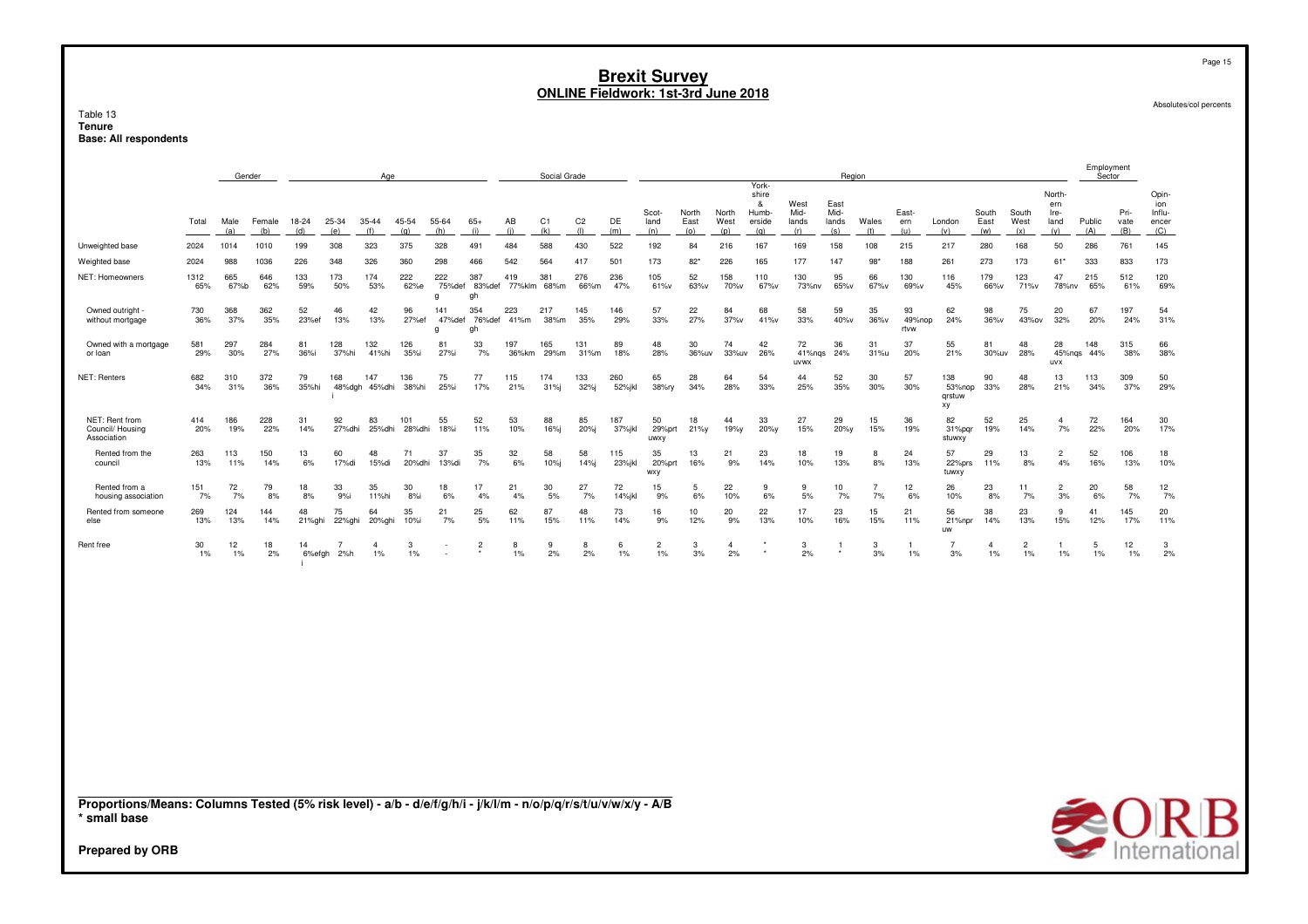## Table 14 **What is the highest educational level that you have achieved to date? Base: All respondents**

|                                                                                                                                 |             |                         | Gender        |                         |                         | Age                                |                      |                      |                      |                           | Social Grade         |                         |                         |                      |                      |                      |                                               |                              |                              | Region               |                         |                         |                      |                          |                                      | Employment<br>Sector |                         |                                               |
|---------------------------------------------------------------------------------------------------------------------------------|-------------|-------------------------|---------------|-------------------------|-------------------------|------------------------------------|----------------------|----------------------|----------------------|---------------------------|----------------------|-------------------------|-------------------------|----------------------|----------------------|----------------------|-----------------------------------------------|------------------------------|------------------------------|----------------------|-------------------------|-------------------------|----------------------|--------------------------|--------------------------------------|----------------------|-------------------------|-----------------------------------------------|
|                                                                                                                                 | Total       | Male<br>(a)             | Female<br>(b) | 18-24<br>(d)            | 25-34<br>(e)            | 35-44<br>(f)                       | 45-54<br>(g)         | 55-64<br>(h)         | $65+$<br>(i)         | AB<br>(i)                 | C1<br>(k)            | C <sub>2</sub><br>(1)   | DE<br>(m)               | Scot-<br>land<br>(n) | North<br>East<br>(o) | North<br>West<br>(p) | York-<br>shire<br>&<br>Humb-<br>erside<br>(q) | West<br>Mid-<br>lands<br>(r) | East<br>Mid-<br>lands<br>(s) | Wales<br>(t)         | East-<br>ern<br>(u)     | London<br>(v)           | South<br>East<br>(w) | South<br>West<br>(x)     | North-<br>ern<br>Ire-<br>land<br>(y) | Public<br>(A)        | Pri-<br>vate<br>(B)     | Opin-<br>ion<br>Influ-<br>encer<br><u>(C)</u> |
| Unweighted base                                                                                                                 | 2024        | 1014                    | 1010          | 199                     | 308                     | 323                                | 375                  | 328                  | 491                  | 484                       | 588                  | 430                     | 522                     | 192                  | 84                   | 216                  | 167                                           | 169                          | 158                          | 108                  | 215                     | 217                     | 280                  | 168                      | 50                                   | 286                  | 761                     | 145                                           |
| Weighted base                                                                                                                   | 2024        | 988                     | 1036          | 226                     | 348                     | 326                                | 360                  | 298                  | 466                  | 542                       | 564                  | 417                     | 501                     | 173                  | $82*$                | 226                  | 165                                           | 177                          | 147                          | $98*$                | 188                     | 261                     | 273                  | 173                      | 61*                                  | 333                  | 833                     | 173                                           |
| No formal education                                                                                                             | 19<br>1%    | 10<br>1%                | 8<br>1%       | $\overline{4}$<br>2%f   | $\overline{2}$<br>$1\%$ | $\overline{\phantom{a}}$<br>$\sim$ | -1                   | $\overline{2}$<br>1% | 9<br>$2%$ fg         | $\overline{2}$<br>$\star$ | $\overline{4}$<br>1% | $\overline{4}$<br>1%    | 9<br>2%j                | $\sim$               | $\overline{c}$<br>3% | 3<br>1%              | $\mathbf{1}$<br>$1\%$                         |                              | 5<br>3%nrv                   | $\overline{2}$<br>2% | $\overline{2}$<br>$1\%$ | -1                      | $\overline{2}$<br>1% | $\mathbf{1}$<br>1%       | $\sim$<br>$\sim$                     | 3<br>1%              | 3                       | 5<br>3%                                       |
| Primary                                                                                                                         | 22<br>$1\%$ | 9<br>1%                 | 13<br>$1\%$   | $\overline{2}$<br>$1\%$ | 5<br>2%                 | $\overline{2}$<br>$1\%$            | 3<br>1%              | $\overline{4}$<br>1% | 6<br>1%              | 6<br>1%                   | $\mathbf{3}$         | 6<br>$1\%$              | 8<br>2%                 |                      |                      | 2<br>1%              | $\overline{4}$<br>3%n                         | $\overline{2}$<br>1%         | $1\%$                        | $1\%$                | 4<br>2%                 | $\overline{4}$<br>2%    | $\mathbf{3}$<br>1%   | $\overline{\phantom{a}}$ | 1%                                   | $\overline{2}$<br>1% | 7<br>$1\%$              | $\sim$                                        |
| Secondary school, high<br>school, 6th form/<br>college, GCSE's, A-<br>Levels, BTEC, NVQ<br>levels 1 to 3, etc.                  | 1473<br>73% | 714<br>72%              | 758<br>73%    | 102<br>45%              | 210<br>60%d             | 212<br>65%d                        | 307<br>85%def        | 256                  | 385<br>86%def 83%def | 278<br>51%                | 405<br>72%j          | 333<br>80%jk            | 456<br>91%jkl           | 125<br>72%vy         | 61<br>74%vy          | 168<br>74%vy         | 137<br>vwy                                    | 128<br>83%nrt 72%vy          | 123<br>84%nrt<br>vwy         | 68<br>70%y           | 158<br>84%npr<br>tvwxy  | 151<br>58%              | 197<br>72%vy         | 128<br>74%vy             | 29<br>47%                            | 207<br>62%           | 579<br>70%A             | 73<br>42%                                     |
| University degree or<br>equivalent professional<br>qualification, NVQ<br>level 4, etc.                                          | 335<br>17%  | 159<br>16%              | 176<br>17%    | 68<br>30%ghi            | 82<br>23%ghi            | 73<br>22%ghi                       | 38<br>10%            | 25<br>9%             | 49<br>11%            | 157                       | 114<br>29%klm 20%lm  | 47<br>11%m              | 17<br>3%                | 37<br>21%qsu         | 11<br>13%            | 43<br>19%qsu         | 14<br>9%                                      | 24<br>14%                    | 14<br>9%                     | 19<br>19%qsu         | 15<br>8%                | 58<br>22%qsu            | 46<br>17%qu          | 32<br>18%qsu             | 24<br>39%nop<br>grstuv<br>WX         | 84<br>25%            | 163<br>20%              | 46<br>27%                                     |
| Higher university<br>degree, doctorate, MBA,<br>NVQ level 5, etc.                                                               | 118<br>6%   | 61<br>6%                | 56<br>5%      | 19<br>9%ghi             | 39<br>11%ghi            | 31<br>10%ghi                       | 8<br>2%              | 8<br>3%              | 13<br>3%             | 77<br>14%klm              | 18<br>3%m            | 18<br>4%m               | 5<br>$1\%$              | 6<br>3%              | 6<br>7%q             | 7<br>3%              | $\overline{2}$<br>1%                          | 16<br>9%pqsu                 | $\mathbf{3}$<br>2%           | 6<br>6%q             | 5<br>3%                 | 37<br>uwx               | 12<br>14% npgs 5%    | 10<br>6%q                | -8<br>13%npq<br>suw                  | 36<br>11%            | 61<br>7%                | 36<br>21%                                     |
| Still in full time<br>education                                                                                                 | 41<br>2%    | 21<br>2%                | 20<br>2%      | 31<br>14%efgh           | 6<br>2%hi               | $\overline{2}$                     | $\overline{2}$<br>1% |                      |                      | 14<br>3%                  | 18<br>3%m            | 5<br>1%                 | $\overline{4}$<br>$1\%$ | 5<br>3%              | $\overline{c}$<br>2% | -1                   | 5<br>3%                                       | $\overline{4}$<br>2%         | $1\%$                        | $\overline{2}$<br>2% | $\overline{4}$<br>2%    | 7<br>3%                 | 10<br>4%p            | 1%                       |                                      |                      | $\overline{7}$<br>$1\%$ | 8<br>4%                                       |
| Don't know                                                                                                                      | 5           | 5<br>1%b                | ٠.            |                         |                         |                                    | -1                   |                      | $\overline{c}$<br>1% | $\overline{1}$            |                      | $\overline{2}$<br>$1\%$ | ٠.                      |                      | 1<br>2%              | -1                   |                                               |                              | $\mathbf{1}$<br>1%           |                      |                         |                         | $\mathbf{1}$         |                          |                                      |                      |                         | $\overline{a}$                                |
| Prefer not to answer                                                                                                            | 12<br>$1\%$ | $\overline{7}$<br>$1\%$ | 5             |                         | 4<br>$1\%$              | 6<br>$2%$ gi                       |                      |                      |                      | $\overline{7}$<br>1%      |                      | $\overline{c}$          | $\overline{c}$          | -1                   |                      | -1<br>1%             | $\overline{2}$<br>1%                          | 3<br>2%                      |                              |                      |                         | $\overline{2}$<br>$1\%$ | $\overline{c}$<br>1% |                          |                                      |                      | 10<br>$1\%$             | 5<br>3%                                       |
|                                                                                                                                 |             |                         |               |                         |                         |                                    |                      |                      |                      |                           |                      |                         |                         |                      |                      |                      |                                               |                              |                              |                      |                         |                         |                      |                          |                                      |                      |                         |                                               |
| Proportions/Means: Columns Tested (5% risk level) - a/b - d/e/f/g/h/i - j/k/l/m - n/o/p/q/r/s/t/u/v/w/x/y - A/B<br>* small base |             |                         |               |                         |                         |                                    |                      |                      |                      |                           |                      |                         |                         |                      |                      |                      |                                               |                              |                              |                      |                         |                         |                      |                          |                                      |                      |                         |                                               |
| Prepared by ORB                                                                                                                 |             |                         |               |                         |                         |                                    |                      |                      |                      |                           |                      |                         |                         |                      |                      |                      |                                               |                              |                              |                      |                         |                         |                      |                          |                                      |                      |                         | Β<br><b>SUKIB</b><br>International            |

Page 16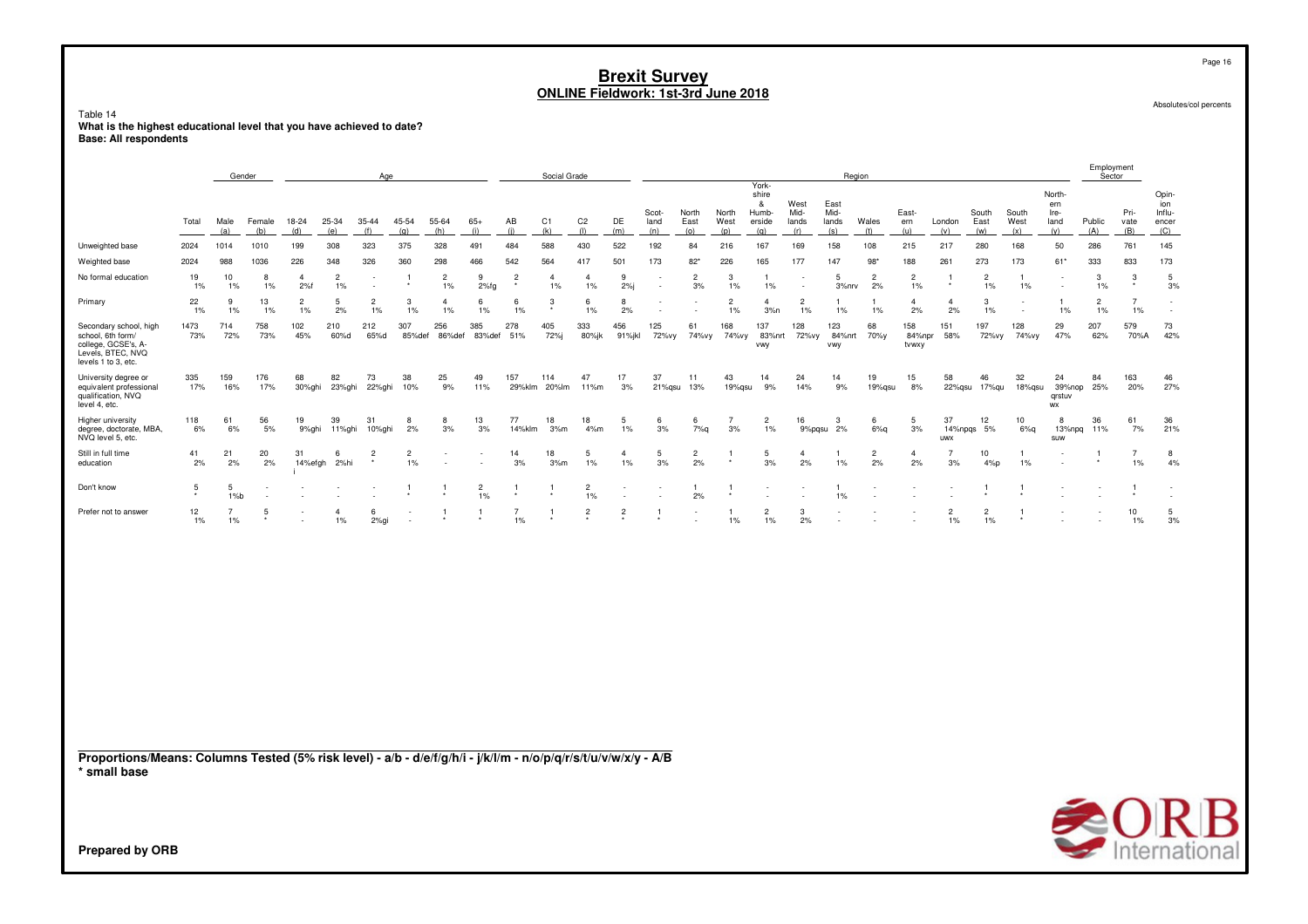Table 15

**Thinking about your household's food and grocery shopping, are you personally responsible for selecting half or more of the items to be bought from supermarkets and food shops? Base: All respondents**

|                                                                                                                                 |             |             | Gender        |              |                    | Age           |               |              |              |                  | Social Grade |                       |              |                      |                      |                      |                                               |                              |                              | Region       |                     |               |                      |                      |                                      | Employment<br>Sector |                     |                                        |
|---------------------------------------------------------------------------------------------------------------------------------|-------------|-------------|---------------|--------------|--------------------|---------------|---------------|--------------|--------------|------------------|--------------|-----------------------|--------------|----------------------|----------------------|----------------------|-----------------------------------------------|------------------------------|------------------------------|--------------|---------------------|---------------|----------------------|----------------------|--------------------------------------|----------------------|---------------------|----------------------------------------|
|                                                                                                                                 | Total       | Male<br>(a) | Female<br>(b) | 18-24<br>(d) | 25-34<br>(e)       | 35-44<br>(f)  | 45-54<br>(q)  | 55-64<br>(h) | $65+$<br>(i) | AB<br>(i)        | C1<br>(k)    | C <sub>2</sub><br>(1) | DE<br>(m)    | Scot-<br>land<br>(n) | North<br>East<br>(o) | North<br>West<br>(p) | York-<br>shire<br>&<br>Humb-<br>erside<br>(q) | West<br>Mid-<br>lands<br>(r) | East<br>Mid-<br>lands<br>(s) | Wales<br>(t) | East-<br>ern<br>(u) | London<br>(v) | South<br>East<br>(w) | South<br>West<br>(x) | North-<br>ern<br>Ire-<br>land<br>(y) | Public<br>(A)        | Pri-<br>vate<br>(B) | Opin-<br>ion<br>Influ-<br>encer<br>(C) |
| Unweighted base                                                                                                                 | 2024        | 1014        | 1010          | 199          | 308                | 323           | 375           | 328          | 491          | 484              | 588          | 430                   | 522          | 192                  | 84                   | 216                  | 167                                           | 169                          | 158                          | 108          | 215                 | 217           | 280                  | 168                  | 50                                   | 286                  | 761                 | 145                                    |
| Weighted base                                                                                                                   | 2024        | 988         | 1036          | 226          | 348                | 326           | 360           | 298          | 466          | 542              | 564          | 417                   | 501          | 173                  | $82*$                | 226                  | 165                                           | 177                          | 147                          | $98*$        | 188                 | 261           | 273                  | 173                  | $61*$                                | 333                  | 833                 | 173                                    |
| Yes - responsible for<br>half or more of the<br>items bought                                                                    | 1860<br>92% | 865<br>88%  | 995<br>96%a   | 166<br>73%   | 322<br>92%d        | 316<br>97%dei | 352<br>98%dei | 282<br>95%di | 423<br>91%d  | 489<br>90%       | 505<br>90%   | 386<br>93%            | 480<br>96%jk | 158<br>91%           | 77<br>93%            | 204<br>90%           | 150<br>91%                                    | 168<br>95%w                  | 137<br>93%                   | 93<br>95%    | 170<br>90%          | 248<br>95%w   | 243<br>89%           | 156<br>90%           | 56<br>92%                            | 316<br>95%           | 781<br>94%          | 165<br>96%                             |
| No - not responsible<br>for most of the items<br>bought                                                                         | 164<br>8%   | 123<br>12%b | 41<br>4%      | 61           | 26<br>27%efgh 8%fg | 10<br>3%      | 9<br>2%       | 15<br>5%     | 43           | 53<br>9%fgh 10%m | 59<br>10%m   | 31<br>7%              | 21<br>4%     | 15<br>9%             | 6<br>7%              | 22<br>10%            | 15<br>9%                                      | 8<br>5%                      | 10<br>7%                     | 5<br>5%      | 18<br>10%           | 13<br>5%      | 30<br>11%rv          | 17<br>10%            | 5<br>$8%$                            | 17<br>5%             | 51<br>6%            | 8<br>4%                                |
| Proportions/Means: Columns Tested (5% risk level) - a/b - d/e/f/g/h/i - j/k/l/m - n/o/p/q/r/s/t/u/v/w/x/y - A/B<br>* small base |             |             |               |              |                    |               |               |              |              |                  |              |                       |              |                      |                      |                      |                                               |                              |                              |              |                     |               |                      |                      |                                      |                      |                     |                                        |



Page 17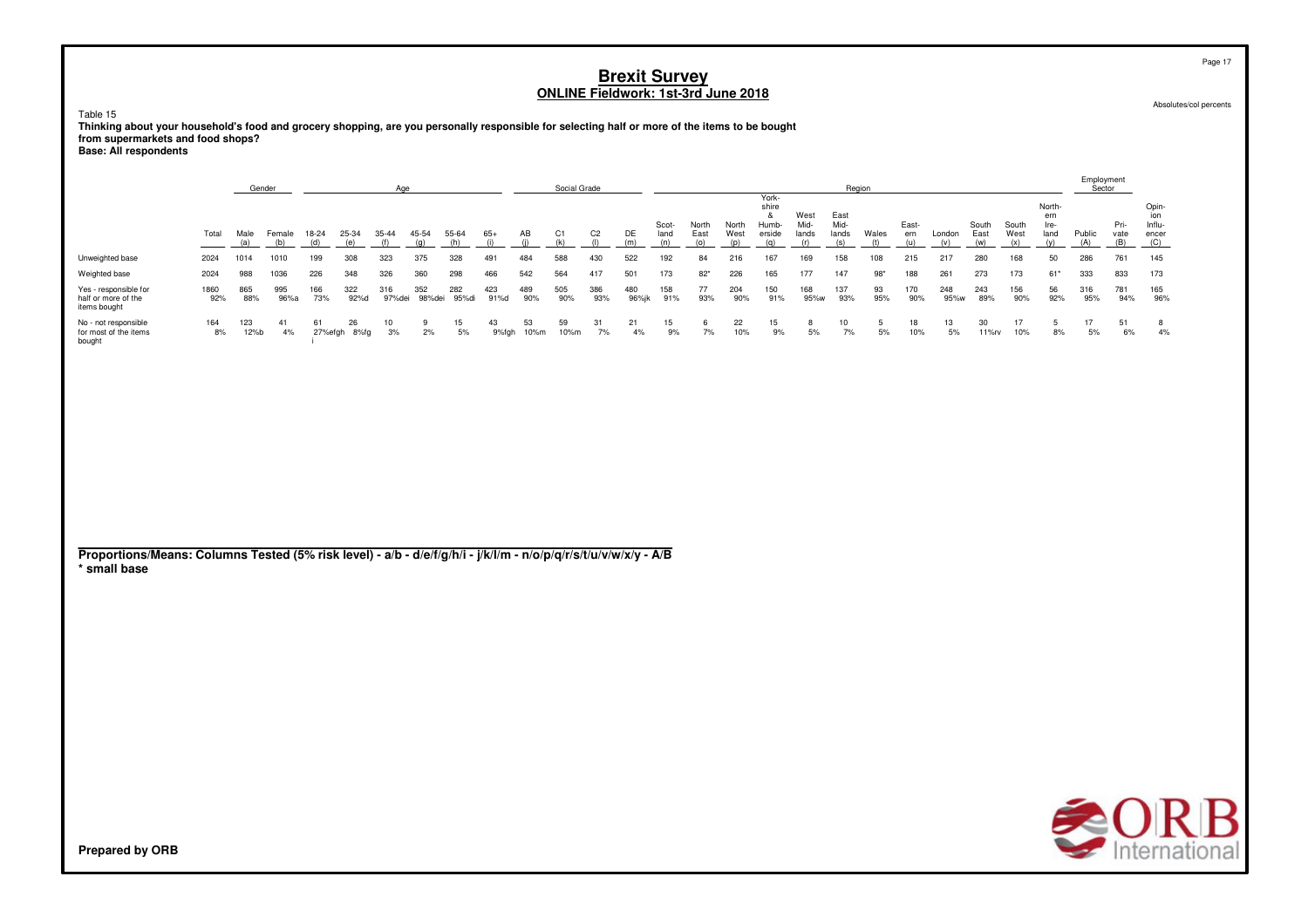Table 16 How many cars are there in your household?<br>Base: All respondents

|                                                                                                                                 |             |             | Gender        |               |              | Age          |              |              |                           |              | Social Grade |                       |               |                      |                      |                      | York-                                |                              |                              | Region       |                     |                               |                      |                      |                                      | Employment<br>Sector |                        |                                        |
|---------------------------------------------------------------------------------------------------------------------------------|-------------|-------------|---------------|---------------|--------------|--------------|--------------|--------------|---------------------------|--------------|--------------|-----------------------|---------------|----------------------|----------------------|----------------------|--------------------------------------|------------------------------|------------------------------|--------------|---------------------|-------------------------------|----------------------|----------------------|--------------------------------------|----------------------|------------------------|----------------------------------------|
|                                                                                                                                 | Total       | Male<br>(a) | Female<br>(b) | 18-24<br>(d)  | 25-34<br>(e) | 35-44<br>(f) | 45-54<br>(g) | 55-64<br>(h) | $65+$<br>(i)              | AB<br>(i)    | C1<br>(k)    | C <sub>2</sub><br>(1) | DE<br>(m)     | Scot-<br>land<br>(n) | North<br>East<br>(0) | North<br>West<br>(p) | shire<br>&<br>Humb-<br>erside<br>(q) | West<br>Mid-<br>lands<br>(r) | East<br>Mid-<br>lands<br>(s) | Wales<br>(t) | East-<br>ern<br>(u) | London<br>(v)                 | South<br>East<br>(w) | South<br>West<br>(x) | North-<br>ern<br>Ire-<br>land<br>(y) | Public<br>(A)        | Pri-<br>vate<br>(B)    | Opin-<br>ion<br>Influ-<br>encer<br>(C) |
| Unweighted base                                                                                                                 | 2024        | 1014        | 1010          | 199           | 308          | 323          | 375          | 328          | 491                       | 484          | 588          | 430                   | 522           | 192                  | 84                   | 216                  | 167                                  | 169                          | 158                          | 108          | 215                 | 217                           | 280                  | 168                  | 50                                   | 286                  | 761                    | 145                                    |
| Weighted base                                                                                                                   | 2024        | 988         | 1036          | 226           | 348          | 326          | 360          | 298          | 466                       | 542          | 564          | 417                   | 501           | 173                  | $82*$                | 226                  | 165                                  | 177                          | 147                          | $98*$        | 188                 | 261                           | 273                  | 173                  | $61*$                                | 333                  | 833                    | 173                                    |
| No cars in the<br>household                                                                                                     | 425<br>21%  | 201<br>20%  | 223<br>22%    | 43<br>19%     | 90<br>26%i   | 78<br>24%i   | 89<br>25%i   | 59<br>20%    | 66<br>14%                 | 84<br>15%    | 121<br>22%jl | 50<br>12%             | 170<br>34%jkl | 46<br>27%ruw<br>xy   | 14<br>17%y           | 47<br>21%y           | 35<br>21%y                           | 28<br>16%y                   | 29<br>20%y                   | 16<br>16%y   | 26<br>14%y          | 109<br>42%nop<br>qrstuw<br>хy | 47<br>17%y           | 25<br>14%y           | $\mathbf{1}$<br>2%                   | 64<br>19%            | 164<br>20%             | 24<br>14%                              |
| NET: Any                                                                                                                        | 1599<br>79% | 786<br>80%  | 813<br>78%    | 183<br>81%    | 258<br>74%   | 248<br>76%   | 272<br>75%   | 239<br>80%   | 400<br>86%efg             | 458<br>85%km | 443<br>78%m  | 366<br>88%km          | 332<br>66%    | 127<br>73%v          | 68<br>83%v           | 179<br>79%v          | 130<br>79%v                          | 148<br>84%nv                 | 118<br>80%v                  | 82<br>84%v   | 162<br>86%nv        | 152<br>58%                    | 225<br>83%nv         | 148<br>86%nv         | 59<br>qrstuv<br>WX                   | 269<br>98%nop 81%    | 669<br>80%             | 149<br>86%                             |
|                                                                                                                                 | 821<br>41%  | 421<br>43%  | 400<br>39%    | 37<br>16%     | 123<br>35%d  | 142<br>44%d  | 134<br>37%d  | 142          | 243<br>48%deg 52%def<br>g | 200<br>37%   | 207<br>37%   | 188<br>45%jk          | 227<br>45%jk  | 75<br>43%            | 39<br>47%            | 88<br>39%            | 63<br>38%                            | 72<br>41%                    | 72<br>49%vw                  | 37<br>38%    | 88<br>47% vw        | 92<br>35%                     | 99<br>36%            | 72<br>42%            | 24<br>39%                            | 123<br>37%           | 342<br>41%             | 62<br>36%                              |
| $\overline{2}$                                                                                                                  | 592<br>29%  | 276<br>28%  | 316<br>31%    | 63<br>28%     | 119<br>34%h  | 90<br>28%    | 109<br>30%   | 77<br>26%    | 135<br>29%                | 180<br>33%m  | 175<br>31%m  | 151<br>36%m           | 86<br>17%     | 35<br>20%            | 22<br>27%            | 70<br>31%nv          | 55<br>33%nv                          | 57<br>32%nv                  | 39<br>27%                    | 32<br>32%nv  | 57<br>30%nv         | 50<br>19%                     | 97<br>35%nv          | 49<br>29%            | 29<br>47%nos<br><b>UVX</b>           | 113<br>34%           | 253<br>30%             | 52<br>30%                              |
| $3+$                                                                                                                            | 186<br>9%   | 90<br>9%    | 96<br>9%      | 82<br>36%efgh | 17<br>5%     | 16<br>$5%$   | 29<br>8%     | 20<br>7%     | 22<br>5%                  | 79<br>15%lm  | 61<br>11%m   | 28<br>7%              | 18<br>4%      | 17<br>$10\%$ v       | $\overline{7}$<br>9% | 20<br>9%v            | 12<br>7%                             | 19<br>11%v                   | $\overline{7}$<br>4%         | 13<br>13%sv  | 17<br>9%v           | 10<br>4%                      | 30<br>11%sv          | 26<br>15%gsv         | $\overline{7}$<br>12%v               | 34<br>10%            | 74<br>9%               | 35<br>20%                              |
| Proportions/Means: Columns Tested (5% risk level) - a/b - d/e/f/g/h/i - j/k/l/m - n/o/p/q/r/s/t/u/v/w/x/y - A/B<br>* small base |             |             |               |               |              |              |              |              |                           |              |              |                       |               |                      |                      |                      |                                      |                              |                              |              |                     |                               |                      |                      |                                      |                      |                        |                                        |
|                                                                                                                                 |             |             |               |               |              |              |              |              |                           |              |              |                       |               |                      |                      |                      |                                      |                              |                              |              |                     |                               |                      |                      |                                      |                      | $\rightarrow$ $\cap$ D |                                        |



Absolutes/col percents

Page 18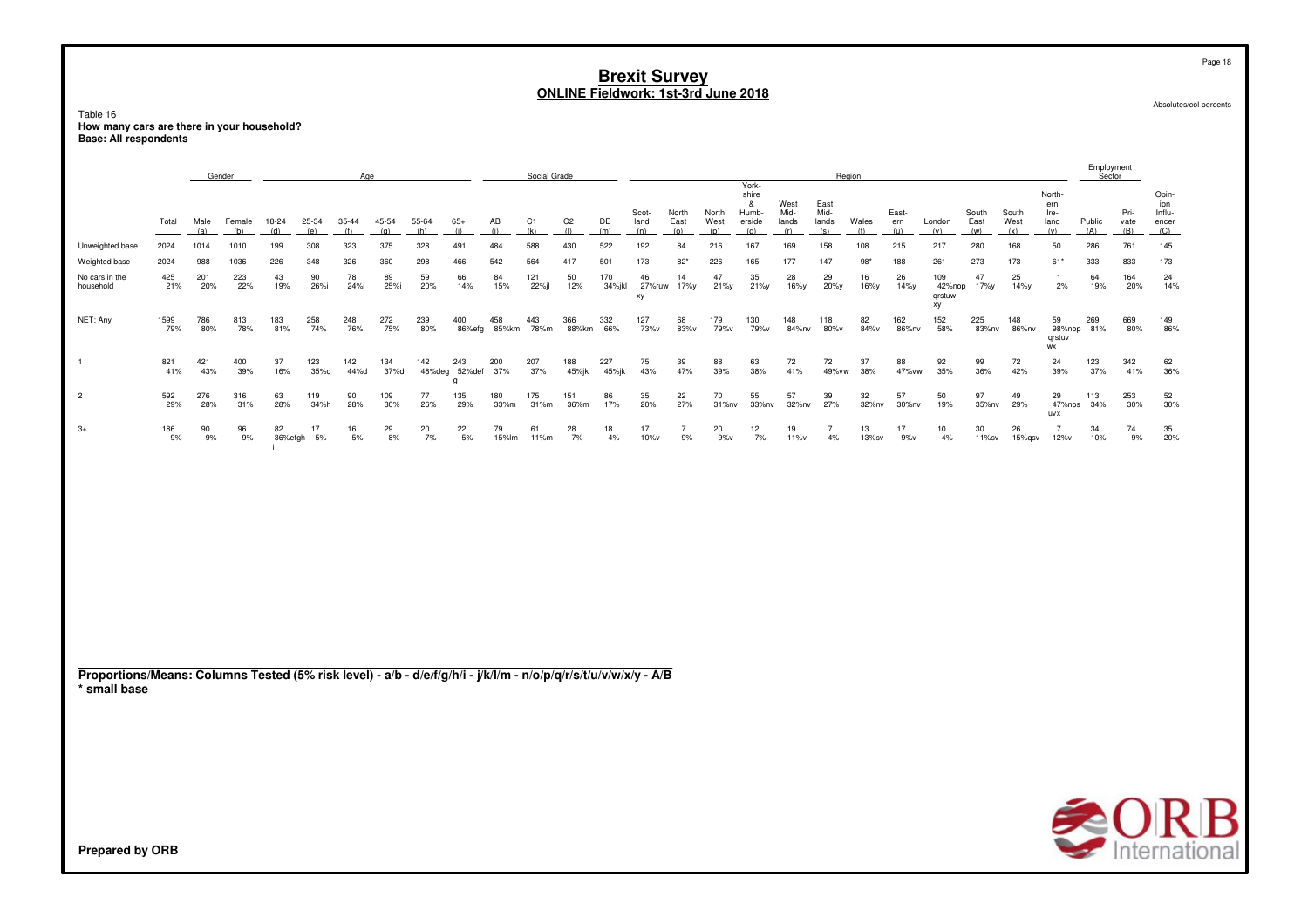Table 17 **To which of the following ethnic groups do you consider you belong?Base: All respondents**

|                      |                  |                       | Gender        |                         |                           | Age                     |                       |                      |                                    |                 | Social Grade  |                         |                           |                         |                      |                            | York-                                |                              |                              | Region                        |                         |                          |                          |                                     |                                      | Employment<br>Sector    |                         |                                        |
|----------------------|------------------|-----------------------|---------------|-------------------------|---------------------------|-------------------------|-----------------------|----------------------|------------------------------------|-----------------|---------------|-------------------------|---------------------------|-------------------------|----------------------|----------------------------|--------------------------------------|------------------------------|------------------------------|-------------------------------|-------------------------|--------------------------|--------------------------|-------------------------------------|--------------------------------------|-------------------------|-------------------------|----------------------------------------|
|                      | Total            | Male<br>(a)           | Female<br>(b) | 18-24<br>(d)            | 25-34<br>(e)              | 35-44<br>(f)            | 45-54<br>(a)          | 55-64<br>(h)         | $65+$<br>(i)                       | AB<br>(i)       | C1<br>(k)     | C <sub>2</sub><br>(1)   | DE<br>(m)                 | Scot-<br>land<br>(n)    | North<br>East<br>(0) | North<br>West<br>(p)       | shire<br>&<br>Humb-<br>erside<br>(q) | West<br>Mid-<br>lands<br>(r) | East<br>Mid-<br>lands<br>(s) | Wales<br>(t)                  | East-<br>ern<br>(u)     | London<br>(v)            | South<br>East<br>(w)     | South<br>West<br>(x)                | North-<br>ern<br>Ire-<br>land<br>(y) | Public<br>(A)           | Pri-<br>vate<br>(B)     | Opin-<br>ion<br>Influ-<br>encer<br>(C) |
| Unweighted base      | 2024             | 1014                  | 1010          | 199                     | 308                       | 323                     | 375                   | 328                  | 491                                | 484             | 588           | 430                     | 522                       | 192                     | 84                   | 216                        | 167                                  | 169                          | 158                          | 108                           | 215                     | 217                      | 280                      | 168                                 | 50                                   | 286                     | 761                     | 145                                    |
| Weighted base        | 2024             | 988                   | 1036          | 226                     | 348                       | 326                     | 360                   | 298                  | 466                                | 542             | 564           | 417                     | 501                       | 173                     | $82*$                | 226                        | 165                                  | 177                          | 147                          | $98*$                         | 188                     | 261                      | 273                      | 173                                 | $61*$                                | 333                     | 833                     | 173                                    |
| White                | 1875<br>93%      | 908<br>92%            | 967<br>93%    | 183<br>81%              | 311<br>89%d               | 290<br>89%d             | 336<br>93%d           | 295<br>99%def<br>q   | 461<br>99%def<br>$\Omega$          | 506<br>93%      | 506<br>90%    | 390<br>94%k             | 473<br>94%k               | 168<br>97%prv           | 81                   | 204<br>98%prv 90%v         | 157<br>95%v                          | 160<br>91%v                  | 140<br>95%v                  | 97                            | 186<br>99%prv 99%prv    | 191<br>73%               | 263                      | 169<br>96%prv 98%pr<br>$\mathbf{v}$ | 61<br>100%prv 88%                    | 294                     | 765<br>92%              | 141<br>82%                             |
| NET: BAME            | 138<br>7%        | 73<br>7%              | 65<br>6%      | 43                      | 33<br>19%efgh 9%hi        | 32<br>10%hi             | 24<br>7%hi            | $\overline{2}$<br>1% | 4<br>$1\%$                         | 31<br>6%        | 56<br>10%jlm  | 24<br>6%                | 27<br>5%                  | $\overline{4}$<br>2%    | 2%                   | 21<br>9%notu<br><b>WXY</b> | 8<br>$5%$ u                          | 16<br>9%notu<br><b>WXV</b>   | 8<br>5%u                     | $1\%$                         | $\overline{2}$<br>$1\%$ | 63<br>24%nopg<br>rstuwxy | 9<br>3%                  | 3<br>2%                             | $\overline{\phantom{a}}$<br>$\sim$   | 38<br>12%               | 61<br>7%                | 28<br>16%                              |
| Mixed                | 25<br>$1\%$      | 13<br>1%              | 12<br>1%      | 9<br>4%ehi              | $\overline{2}$<br>$\star$ | 2%hi                    | 5<br>1%               |                      | $\overline{\mathbf{c}}$<br>$\star$ | 5<br>1%         | 10<br>2%      | 5<br>1%                 | 5<br>1%                   | $\mathbf{1}$<br>1%      |                      | 4<br>2%                    | 3<br>2%                              | $\overline{2}$<br>1%         | $\overline{2}$<br>1%         | $1\%$                         | -1<br>$\star$           | 5<br>2%                  | 6<br>2%                  | 1<br>1%                             | $\overline{\phantom{a}}$<br>٠        | $\overline{4}$<br>$1\%$ | 13<br>2%                | 5<br>3%                                |
| Asian                | 76<br>4%         | 43<br>4%              | 33<br>3%      | 25                      | 20<br>11%efgh 6%hi        | 16<br>5%hi              | 12<br>3%hi            | $\star$              | 1<br>$\star$                       | 20<br>4%        | 28<br>5%      | 14<br>3%                | 13<br>3%                  | $\overline{2}$<br>$1\%$ | 2%                   | 16<br>$\mathsf{x}$         | $\mathbf{4}$<br>7%ntuw 2%            | 10                           | 5<br>5%nuwx 3%               |                               | -1<br>$1\%$             | 32<br>12%nogr<br>stuwxy  | 3<br>$1\%$               | 1<br>1%                             | $\sim$<br>$\overline{\phantom{a}}$   | 24<br>7%B               | 30<br>4%                | 20<br>11%                              |
| Black                | 26<br>$1\%$      | 10<br>1%              | 16<br>2%      | $\overline{2}$<br>$1\%$ | 8<br>2%i                  | 8<br>2%                 | $\overline{7}$<br>2%i | $\overline{2}$<br>1% | $\overline{\phantom{a}}$<br>$\sim$ | 3<br>1%         | 14<br>2%j     | $\overline{2}$<br>1%    | 6<br>1%                   | $\star$                 |                      |                            | $1\%$                                | 5<br>$3%$ uw                 | $\mathbf{1}$<br>1%           | $\overline{\phantom{a}}$<br>٠ |                         | 18<br>7%nopq<br>stuwx    | $\overline{\phantom{a}}$ |                                     | $\overline{\phantom{a}}$             | 8<br>2%                 | 11<br>1%                | $\overline{4}$<br>3%                   |
| Chinese              | $\frac{3}{\ast}$ | $\star$               | 3<br>$\star$  | $\sim$                  | 3<br>1%                   |                         |                       |                      |                                    |                 |               |                         | $\overline{c}$<br>$\star$ |                         |                      |                            |                                      |                              |                              |                               |                         | 3<br>1%                  |                          |                                     |                                      |                         | 3<br>$\star$            |                                        |
| Other ethnic group   | 7                | $\overline{7}$<br>1%b |               | 6<br>3%efgh             |                           |                         |                       |                      |                                    | $\overline{c}$  | 3<br>$1\%$    | $\overline{c}$<br>$1\%$ |                           |                         |                      |                            |                                      |                              |                              |                               |                         | 6<br>2%w                 | $\sim$                   |                                     |                                      | $\overline{c}$<br>$1\%$ | $\overline{4}$<br>$1\%$ | $\sim$                                 |
| Prefer not to answer | 11<br>$1\%$      | 6<br>$1\%$            | $\frac{5}{x}$ | $\star$                 | $\overline{4}$<br>$1\%$   | $\overline{4}$<br>$1\%$ | $\star$               | -1<br>$\star$        | 1<br>$\star$                       | $\frac{5}{1\%}$ | $\frac{2}{x}$ | $\frac{2}{x}$           | $\frac{2}{x}$             | -1<br>$\star$           |                      | $1\%$                      |                                      |                              | $\sim$                       | $\overline{\phantom{a}}$      | -1<br>$\star$           | $7^{\circ}$<br>3%        | $\mathbf{1}$<br>$\star$  | -1<br>$\star$                       | $\overline{\phantom{a}}$             |                         | 6<br>$1\%$              | $\overline{4}$<br>2%                   |
|                      |                  |                       |               |                         |                           |                         |                       |                      |                                    |                 |               |                         |                           |                         |                      |                            |                                      |                              |                              |                               |                         |                          |                          |                                     |                                      |                         |                         |                                        |
|                      |                  |                       |               |                         |                           |                         |                       |                      |                                    |                 |               |                         |                           |                         |                      |                            |                                      |                              |                              |                               |                         |                          |                          |                                     |                                      |                         |                         |                                        |
|                      |                  |                       |               |                         |                           |                         |                       |                      |                                    |                 |               |                         |                           |                         |                      |                            |                                      |                              |                              |                               |                         |                          |                          |                                     |                                      |                         |                         |                                        |
|                      |                  |                       |               |                         |                           |                         |                       |                      |                                    |                 |               |                         |                           |                         |                      |                            |                                      |                              |                              |                               |                         |                          |                          |                                     |                                      |                         |                         |                                        |
|                      |                  |                       |               |                         |                           |                         |                       |                      |                                    |                 |               |                         |                           |                         |                      |                            |                                      |                              |                              |                               |                         |                          |                          |                                     |                                      |                         |                         |                                        |

**Proportions/Means: Columns Tested (5% risk level) - a/b - d/e/f/g/h/i - j/k/l/m - n/o/p/q/r/s/t/u/v/w/x/y - A/B\* small base**



Page 19

Absolutes/col percents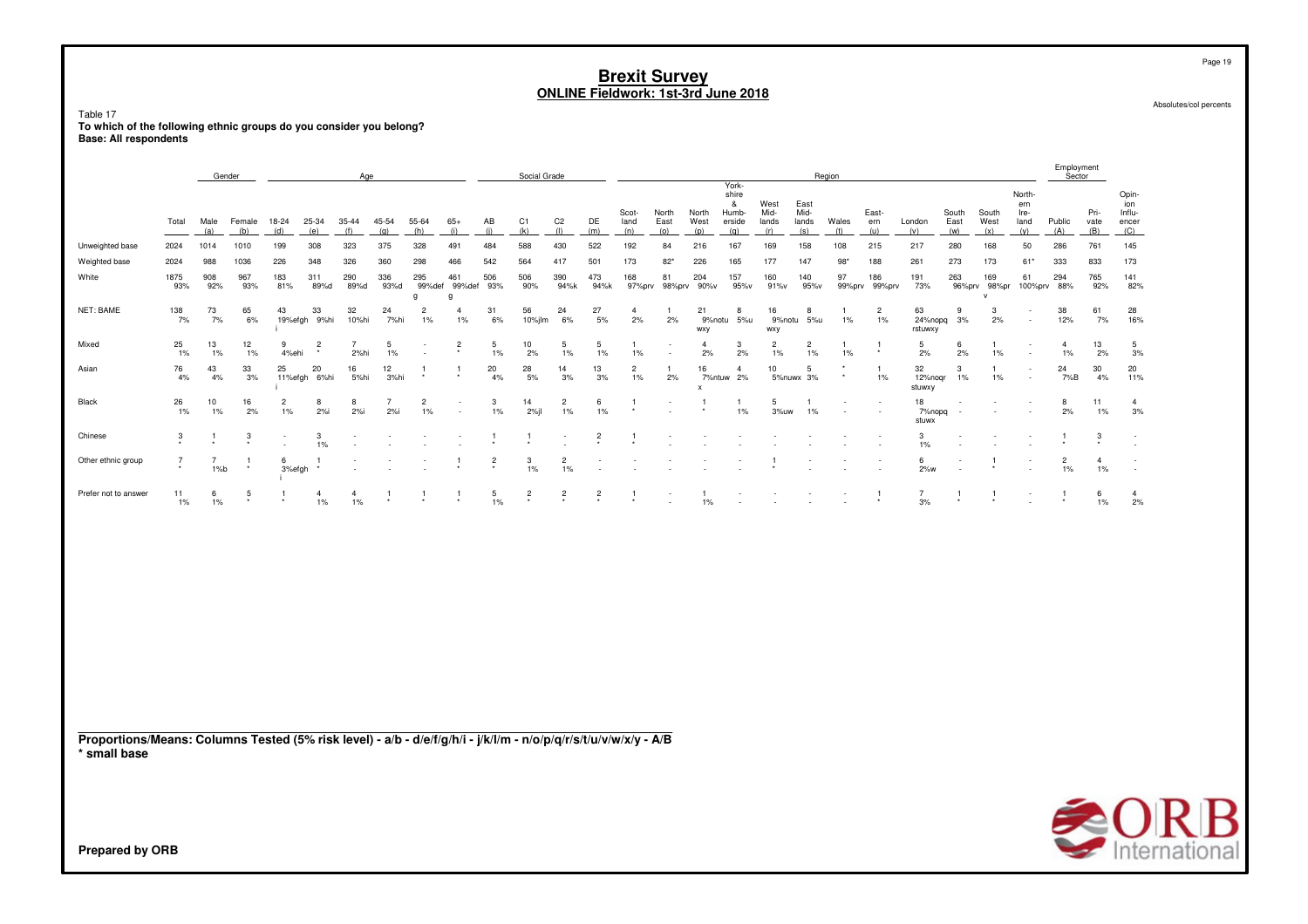Table 18

To which of the following religious groups do you consider yourself to be a member of? **Base: All respondents** 

|                   |             |             | Gender        |               |                      | Aae                       |                      |                    |                          |            | Social Grade              |                          |            |                          |                      |                      | York-                                |                              |                              | Region                             |                     |                              |                      |                      |                                                      | Employment<br>Sector |                     |                                        |
|-------------------|-------------|-------------|---------------|---------------|----------------------|---------------------------|----------------------|--------------------|--------------------------|------------|---------------------------|--------------------------|------------|--------------------------|----------------------|----------------------|--------------------------------------|------------------------------|------------------------------|------------------------------------|---------------------|------------------------------|----------------------|----------------------|------------------------------------------------------|----------------------|---------------------|----------------------------------------|
|                   | Total       | Male<br>(a) | Female<br>(b) | 18-24<br>(d)  | 25-34<br>(e)         | $35 - 44$<br>(f)          | 45-54<br>(g)         | 55-64<br>(h)       | $65+$<br>(i)             | AB<br>(i)  | C <sub>1</sub><br>(k)     | C <sub>2</sub><br>$($  ) | DE<br>(m)  | Scot-<br>land<br>(n)     | North<br>East<br>(0) | North<br>West<br>(p) | shire<br>&<br>Humb-<br>erside<br>(a) | West<br>Mid-<br>lands<br>(r) | East<br>Mid-<br>lands<br>(s) | Wales<br>(t)                       | East-<br>ern<br>(u) | London<br>(v)                | South<br>East<br>(w) | South<br>West<br>(x) | North-<br>ern<br>Ire-<br>land<br>(v)                 | Public<br>(A)        | Pri-<br>vate<br>(B) | Opin-<br>ion<br>Influ-<br>encer<br>(C) |
| Unweighted base   | 2024        | 1014        | 1010          | 199           | 308                  | 323                       | 375                  | 328                | 491                      | 484        | 588                       | 430                      | 522        | 192                      | 84                   | 216                  | 167                                  | 169                          | 158                          | 108                                | 215                 | 217                          | 280                  | 168                  | 50                                                   | 286                  | 761                 | 145                                    |
| Weighted base     | 2024        | 988         | 1036          | 226           | 348                  | 326                       | 360                  | 298                | 466                      | 542        | 564                       | 417                      | 501        | 173                      | $82*$                | 226                  | 165                                  | 177                          | 147                          | $98*$                              | 188                 | 261                          | 273                  | 173                  | $61*$                                                | 333                  | 833                 | 173                                    |
| Christian         | 1028<br>51% | 490<br>50%  | 538<br>52%    | 60<br>26%     | 124<br>36%           | 133<br>41%d               | 179<br>50%def        | 194<br>65%def<br>g | 339<br>73%def<br>gh      | 260<br>48% | 285<br>51%                | 223<br>53%               | 260<br>52% | 91<br>53%v               | 39<br>47%            | 124<br>55%v          | 87<br>53%v                           | 94<br>53%v                   | 68<br>46%                    | 50<br>51%                          | 100<br>53%v         | 103<br>40%                   | 137<br>50%v          | 84<br>48%            | 52<br>86%nop<br>grstuv<br><b>WX</b>                  | 160<br>48%           | 375<br>45%          | 68<br>39%                              |
| NET: Other        | 107<br>5%   | 56<br>6%    | 50<br>5%      | 24<br>11%ehi  | 18<br>5%h            | 29<br>9%hi                | 21<br>6%hi           | 5<br>2%            | 10<br>2%                 | 33<br>6%   | 33<br>6%                  | 24<br>6%                 | 17<br>3%   | $1\%$                    | $\overline{c}$<br>2% | 23<br><b>WXY</b>     | 8<br>10%notu 5%n                     | 12<br>7%nw                   | 8<br>5%n                     | $\overline{2}$<br>2%               | 5<br>3%             | 36<br>14%noar<br>stuwxy      | 5<br>2%              | 6<br>3%              | $\overline{\phantom{a}}$<br>$\overline{\phantom{a}}$ | 28<br>8%             | 45<br>5%            | 26<br>15%                              |
| Muslim            | 51<br>3%    | 32<br>3%    | 19<br>2%      | 16<br>7%ghi   | 11<br>3%hi           | 15<br>5%hi                | 8<br>2%hi            |                    | $\overline{\phantom{a}}$ | 13<br>2%   | 17<br>3%                  | 12<br>3%                 | 9<br>2%    | $\overline{\phantom{a}}$ | 2%                   | 14<br>$\mathbf{x}$   | 5<br>6%ntuw 3%nuw 5%nuwx 2%          | 9                            | 3                            |                                    | $\overline{a}$      | 18<br>7%ntuw<br>$\mathsf{x}$ |                      |                      | $\overline{\phantom{0}}$<br>$\overline{\phantom{a}}$ | 20<br>$6\%B$         | 21<br>3%            | 17<br>10%                              |
| Hindu             | 12<br>1%    | 1%          | 5<br>$\star$  | 5<br>2%hi     | $\overline{c}$<br>1% | $\overline{2}$<br>$\star$ | $\overline{4}$<br>1% |                    |                          | 6<br>1%    | 5<br>1%                   |                          |            |                          | $\sim$               | $\overline{c}$<br>1% |                                      |                              | 2<br>1%                      | $\overline{\phantom{a}}$           |                     | 8<br>3%uw                    |                      |                      |                                                      | $\overline{2}$<br>1% | 5<br>1%             | 3<br>1%                                |
| Jewish            | 12<br>1%    | $\star$     | 1%            |               |                      | $\overline{4}$<br>1%      | $\overline{2}$<br>1% | $\star$            | 3<br>1%                  | 1%         | $\overline{c}$<br>$\star$ | 5<br>1%                  |            |                          |                      | $\overline{c}$<br>1% | 1%                                   | 1%                           |                              |                                    |                     | 4<br>2%                      |                      | $\overline{c}$<br>1% | $\overline{\phantom{a}}$<br>٠                        | $\overline{c}$<br>1% | 6<br>1%             | 3<br>2%                                |
| Sikh              | 3           | 3           |               |               |                      | $\overline{\phantom{a}}$  |                      |                    |                          |            |                           | 2                        |            |                          |                      |                      |                                      |                              |                              | $\overline{\phantom{a}}$           | 1%                  |                              |                      |                      |                                                      |                      |                     |                                        |
| <b>Buddhist</b>   | 8           | 5           | 3             |               | $\overline{c}$       | 3<br>1%                   | $\overline{2}$       |                    |                          | 1%         | $\overline{c}$            | $\overline{c}$           |            |                          |                      | 1%                   |                                      |                              |                              | 1%                                 | 1%                  | 4<br>2%                      |                      |                      |                                                      | $\star$              | 4<br>1%             | 1%                                     |
| Other             | 20<br>1%    | 5<br>1%     | 15<br>1%      | 2<br>1%       | - *                  | 5<br>2%                   | 1%                   | 2<br>1%            | 6<br>1%                  | 1%         | 6<br>1%                   | 1%                       | 5<br>$1\%$ |                          |                      | 4<br>2%              | 1%                                   | $\star$                      | 3<br>2%                      | $1\%$                              | 3<br>2%             | 1%                           | 3<br>1%              | 3<br>2%              | $\overline{\phantom{a}}$<br>$\overline{\phantom{a}}$ | $\overline{2}$<br>1% | 8<br>1%             | 3<br>1%                                |
| None              | 852<br>42%  | 418<br>42%  | 434<br>42%    | 133<br>59%fgh | 195<br>56%ghi        | 158<br>48%hi              | 156<br>43%hi         | 99<br>33%i         | 112<br>24%               | 238<br>44% | 233<br>41%                | 164<br>39%               | 217<br>43% | 80<br>46%py              | 41<br>50%py          | 78<br>$34\%$ y       | 66<br>40%y                           | 69<br>39%y                   | 70<br>48%py                  | 46<br>47%y                         | 79<br>42%y          | 107<br>41%y                  | 127<br>46%py         | 81<br>47%py          | 8<br>14%                                             | 139<br>42%           | 395<br>47%          | 74<br>43%                              |
| Prefer not to say | 37<br>2%    | 23<br>2%    | 14<br>1%      | 10<br>4%hi    | 12<br>3%hi           | 2%                        | 4<br>1%              | $\star$            | 4<br>1%                  | 11<br>2%   | 13<br>2%                  | 6<br>1%                  | 8<br>2%    |                          | 1%                   | $1\%$                | 3<br>2%                              | 2<br>1%                      | $\overline{2}$<br>1%         | $\sim$<br>$\overline{\phantom{a}}$ | 4<br>2%             | 15<br>6%nprs<br>tw           | 5<br>2%              | 3<br>2%              | $\overline{\phantom{a}}$<br>$\overline{\phantom{a}}$ | 6<br>2%              | 18<br>2%            | 6<br>3%                                |
|                   |             |             |               |               |                      |                           |                      |                    |                          |            |                           |                          |            |                          |                      |                      |                                      |                              |                              |                                    |                     |                              |                      |                      |                                                      |                      |                     |                                        |

Proportions/Means: Columns Tested (5% risk level) - a/b - d/e/f/g/h/i - j/k/l/m - n/o/p/q/r/s/t/u/v/w/x/y - A/B \* small base



Page 20

Absolutes/col percents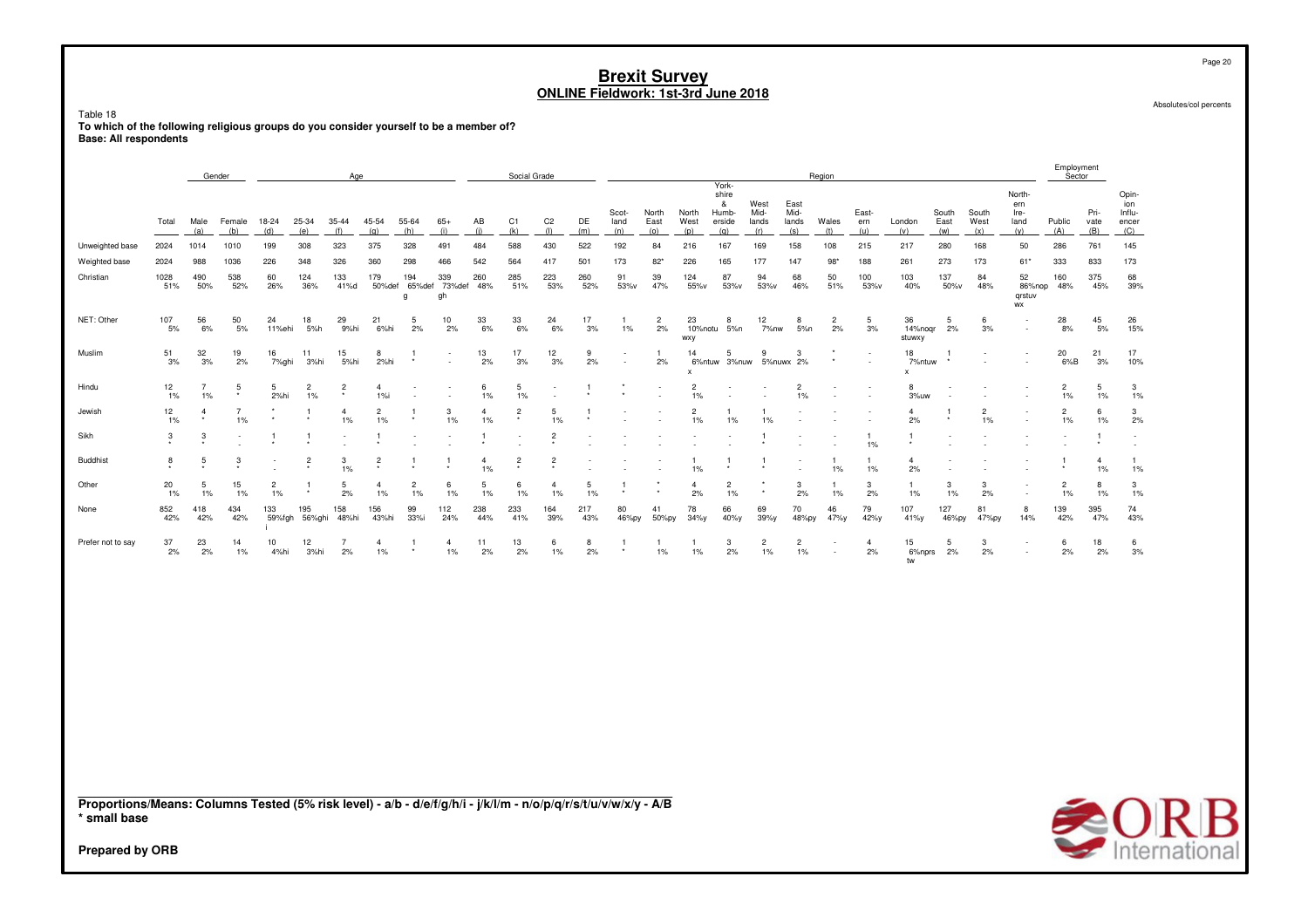Table 19<br>Which of the following best describes where you live?<br>Base: All respondents

|                                                                                                                                 |             | Gender      |               |               |                      | Age                 |              |                      |                           |              | Social Grade |                       |              |                      |                      |                            |                                               |                              |                              | Region          |                                    |                               |                      |                      |                                      | Employment<br>Sector    |                                     |                                        |
|---------------------------------------------------------------------------------------------------------------------------------|-------------|-------------|---------------|---------------|----------------------|---------------------|--------------|----------------------|---------------------------|--------------|--------------|-----------------------|--------------|----------------------|----------------------|----------------------------|-----------------------------------------------|------------------------------|------------------------------|-----------------|------------------------------------|-------------------------------|----------------------|----------------------|--------------------------------------|-------------------------|-------------------------------------|----------------------------------------|
|                                                                                                                                 | Total       | Male<br>(a) | Female<br>(b) | 18-24<br>(d)  | 25-34<br>(e)         | 35-44<br>(f)        | 45-54<br>(g) | 55-64<br>(h)         | $65+$<br>(i)              | AB<br>(i)    | C1<br>(k)    | C <sub>2</sub><br>(1) | DE<br>(m)    | Scot-<br>land<br>(n) | North<br>East<br>(0) | North<br>West<br>(p)       | York-<br>shire<br>&<br>Humb-<br>erside<br>(q) | West<br>Mid-<br>lands<br>(r) | East<br>Mid-<br>lands<br>(s) | Wales<br>(t)    | East-<br>ern<br>(u)                | London<br>(v)                 | South<br>East<br>(w) | South<br>West<br>(x) | North-<br>ern<br>Ire-<br>land<br>(y) | Public<br>(A)           | Pri-<br>vate<br>(B)                 | Opin-<br>ion<br>Influ-<br>encer<br>(C) |
| Unweighted base                                                                                                                 | 2024        | 1014        | 1010          | 199           | 308                  | 323                 | 375          | 328                  | 491                       | 484          | 588          | 430                   | 522          | 192                  | 84                   | 216                        | 167                                           | 169                          | 158                          | 108             | 215                                | 217                           | 280                  | 168                  | 50                                   | 286                     | 761                                 | 145                                    |
| Weighted base                                                                                                                   | 2024        | 988         | 1036          | 226           | 348                  | 326                 | 360          | 298                  | 466                       | 542          | 564          | 417                   | 501          | 173                  | $82*$                | 226                        | 165                                           | 177                          | 147                          | 98'             | 188                                | 261                           | 273                  | 173                  | $61*$                                | 333                     | 833                                 | 173                                    |
| NET: Urban                                                                                                                      | 1613<br>80% | 809<br>82%b | 804<br>78%    | 191<br>84%i   | 309                  | 276<br>89%ghi 85%gi | 280<br>78%i  | 233<br>78%i          | 325<br>70%                | 444<br>82%   | 453<br>80%   | 326<br>78%            | 390<br>78%   | 124<br>72%           | 70<br>у              | 192<br>85%ntu 85%nst<br>uy | 127<br>77%u                                   | 153<br>tuxy                  | 111<br>87%ngs 75%            | 64<br>66%       | 125<br>66%                         | 260<br>100%nop<br>qrstuwx     | 214<br>78%tu         | 132<br>77%u          | 40<br>66%                            | 285<br>85%              | 680<br>82%                          | 150<br>86%                             |
| Urban - Population over<br>10,000                                                                                               | 827<br>41%  | 442<br>45%b | 384<br>37%    | 128<br>56%fgh | 168<br>48%ghi        | 148<br>45%hi        | 141<br>39%i  | 104<br>35%           | 138<br>30%                | 255<br>47%lm | 258<br>46%lm | 140<br>34%            | 174<br>35%   | 66<br>38%ux          | 39                   | 97<br>47%uwx 43%uwx 39%ux  | 65                                            | 73                           | 53<br>41%uwx 36%u            | 31<br>31%       | 46<br>24%                          | 209<br>80%nop<br>qrstuw<br>xy | 84<br>31%            | 46<br>26%            | 19<br>31%                            | 168<br>50%              | 371<br>45%                          | 97<br>56%                              |
| Town and Fringe                                                                                                                 | 787<br>39%  | 367<br>37%  | 420<br>40%    | 63<br>28%     | 141<br>41%d          | 128<br>39%d         | 138<br>38%d  | 129<br>43%d          | 187<br>40%d               | 189<br>35%   | 195<br>35%   | 186<br>45%jk          | 216<br>43%jk | 58<br>34%v           | 31<br>38%v           | 95<br>42%v                 | 62<br>37%v                                    | 80<br>45%nv                  | 58<br>39%v                   | 34<br>34%v      | 79<br>42%v                         | 52<br>20%                     | 130<br>48%ntv        | 87<br>50%nqt         | 21<br>35%v                           | 117<br>35%              | 309<br>37%                          | 53<br>30%                              |
| NET: Rural                                                                                                                      | 411<br>20%  | 178<br>18%  | 233<br>22%a   | 36<br>16%     | 39<br>11%            | 50<br>15%           | 81<br>22%ef  | 65<br>22%e           | 141<br>30%def<br>gh       | 98<br>18%    | 111<br>20%   | 90<br>22%             | 111<br>22%   | 48<br>28%opr<br>v    | 12<br>15%v           | 34<br>15%v                 | 38<br>23%rv                                   | 24<br>13%v                   | 37<br>25%prv                 | 34<br>VW        | 63<br>34%opr 34%opqr<br><b>VWX</b> | -1                            | 59<br>22%v           | 40<br>23%rv          | 21<br>34%opr                         | 48<br>15%               | 153<br>18%                          | 23<br>14%                              |
| Village                                                                                                                         | 367<br>18%  | 159<br>16%  | 208<br>20%a   | 26<br>12%     | 37<br>11%            | 49<br>15%           | 69<br>19%de  | 58                   | 128<br>20%de 27%def<br>gh | 79<br>15%    | 98<br>17%    | 84<br>20%j            | 106<br>21%j  | 39<br>23%prv         | 11<br>13%v           | 30<br>13%v                 | 35<br>21%rv                                   | 20<br>11%v                   | 34<br>23%prv                 | 30<br><b>VX</b> | 61<br>31%opr 32%opgr<br><b>VWX</b> |                               | 58<br>21%prv         | 31<br>18%v           | 17<br>28%prv                         | 46<br>14%               | 140<br>17%                          | 23<br>13%                              |
| Hamlet & Isolated<br>Dwelling                                                                                                   | 44<br>2%    | 20<br>2%    | 24<br>2%      | 10<br>4%ef    | $\overline{2}$<br>1% | -1                  | 12<br>3%ef   | $\overline{7}$<br>2% | 13<br>3%ef                | 20<br>4%m    | 13<br>2%     | 6<br>1%               | 5<br>1%      | 9<br>5%uvw           | 1<br>1%              | $\overline{4}$<br>2%       | 3<br>2%                                       | $\overline{4}$<br>$2\%v$     | 3<br>$2\%v$                  | 3<br>3%vw       | $\overline{2}$<br>1%               | $\overline{\phantom{a}}$      | -1                   | 10<br>6%uvw          | $\overline{4}$<br>6%vw               | $\overline{2}$<br>$1\%$ | 13<br>2%                            | -1                                     |
|                                                                                                                                 |             |             |               |               |                      |                     |              |                      |                           |              |              |                       |              |                      |                      |                            |                                               |                              |                              |                 |                                    |                               |                      |                      |                                      |                         |                                     |                                        |
| Proportions/Means: Columns Tested (5% risk level) - a/b - d/e/f/g/h/i - j/k/l/m - n/o/p/q/r/s/t/u/v/w/x/y - A/B<br>* small base |             |             |               |               |                      |                     |              |                      |                           |              |              |                       |              |                      |                      |                            |                                               |                              |                              |                 |                                    |                               |                      |                      |                                      |                         |                                     |                                        |
| Prepared by ORB                                                                                                                 |             |             |               |               |                      |                     |              |                      |                           |              |              |                       |              |                      |                      |                            |                                               |                              |                              |                 |                                    |                               |                      |                      |                                      |                         | $\bigotimes_{\text{International}}$ |                                        |

Absolutes/col percents

Page 21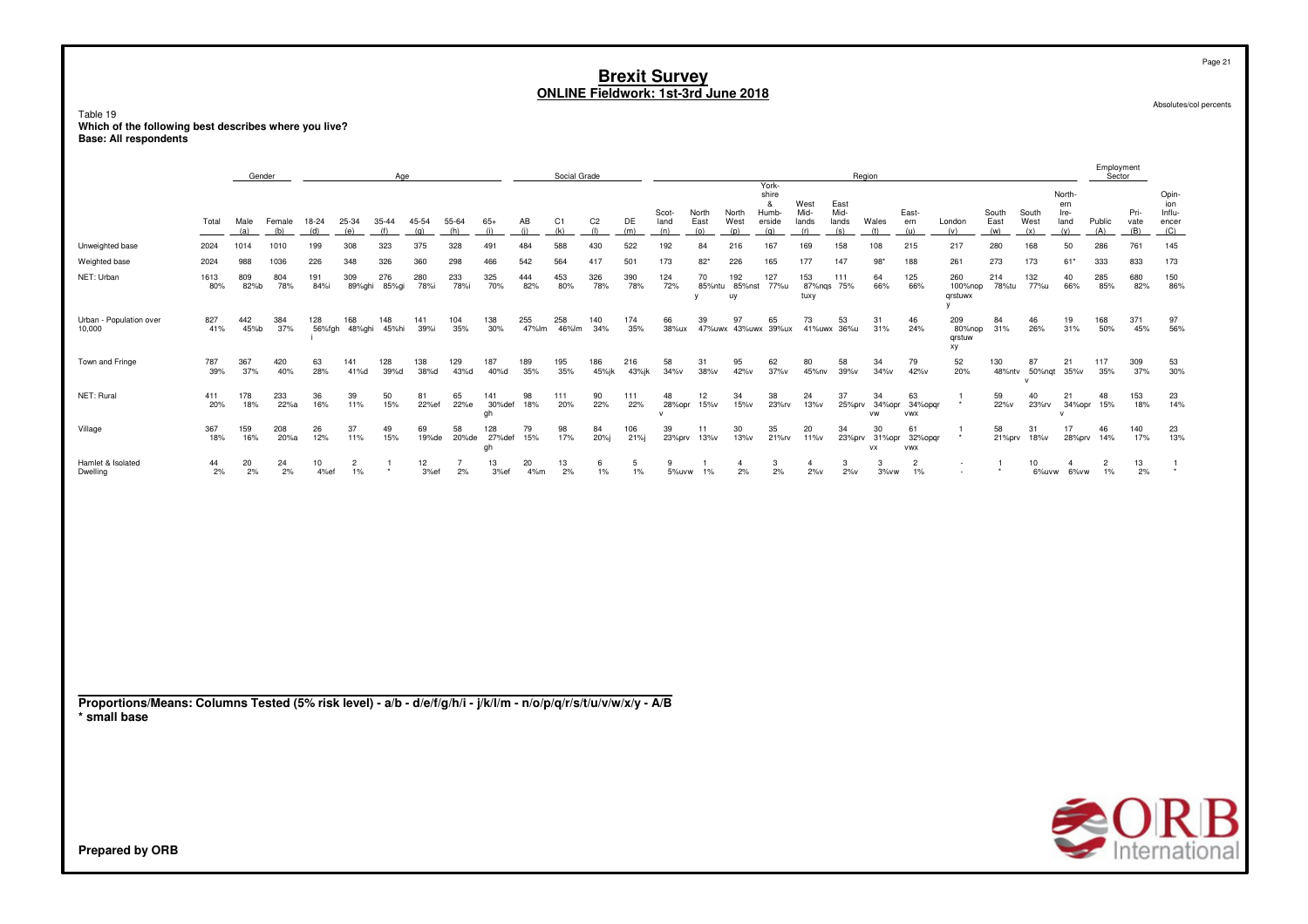Page 22

Absolutes/col percents

## Table 20 **Which of the following best describes your current working status? Base: All respondents**

|                                                                                                                                 |              | Gender      |             |               |            | Age                  |                      |                   |                            |             | Social Grade         |                |               |               |                      |               |                                        |                       |                       | Region               |                                     |                        |               |               |                               | Employment<br>Sector                                 |              |                                 |  |
|---------------------------------------------------------------------------------------------------------------------------------|--------------|-------------|-------------|---------------|------------|----------------------|----------------------|-------------------|----------------------------|-------------|----------------------|----------------|---------------|---------------|----------------------|---------------|----------------------------------------|-----------------------|-----------------------|----------------------|-------------------------------------|------------------------|---------------|---------------|-------------------------------|------------------------------------------------------|--------------|---------------------------------|--|
|                                                                                                                                 | Total        | Male        | Female      | 18-24         | 25-34      | 35-44                | 45-54                | 55-64             | $65+$                      | AB          | C1                   | C <sub>2</sub> | DE            | Scot-<br>land | North<br>East        | North<br>West | York-<br>shire<br>&<br>Humb-<br>erside | West<br>Mid-<br>lands | East<br>Mid-<br>lands | Wales                | East-<br>ern                        | London                 | South<br>East | South<br>West | North-<br>ern<br>Ire-<br>land | Public                                               | Pri-<br>vate | Opin-<br>ion<br>Influ-<br>encer |  |
|                                                                                                                                 |              | (a)         | (b)<br>1010 | (d)           | (e)        | (f)                  | (g)<br>375           | (h)               | (i)                        | (i)         | (k)<br>588           | (1)            | (m)           | (n)           | (0)                  | (p)           | (q)                                    | (r)                   | (s)                   | (t)                  | (u)                                 | (v)                    | (w)           | (x)           | (y)                           | (A)                                                  | (B)          | (C)                             |  |
| Unweighted base<br>Weighted base                                                                                                | 2024<br>2024 | 1014<br>988 | 1036        | 199<br>226    | 308<br>348 | 323<br>326           | 360                  | 328<br>298        | 491<br>466                 | 484<br>542  | 564                  | 430<br>417     | 522<br>501    | 192<br>173    | 84<br>$82*$          | 216<br>226    | 167<br>165                             | 169<br>177            | 158<br>147            | 108<br>$98*$         | 215<br>188                          | 217<br>261             | 280<br>273    | 168<br>173    | 50<br>$61*$                   | 286<br>333                                           | 761<br>833   | 145<br>173                      |  |
| NET: Working                                                                                                                    | 1166         | 602         | 564         | 139           | 286        | 264                  | 269                  | 160               | 48                         | 352         | 363                  | 262            | 190           | 100           | 56                   | 130           | 95                                     | 106                   | 71                    | 66                   | 72                                  | 178                    | 151           | 95            | 46                            | 333                                                  | 833          | 133                             |  |
|                                                                                                                                 | 58%          | 61%b        | 54%         | 61%i          |            | 82%dgh 81%dhi        | 75%dhi               | 54%i              | 10%                        | 65%m        | 64%m                 | 63%m           | 38%           | 58%u          | 68%su                | 58%u          | 57%u                                   | 60%u                  | 48%                   | 67%su                | 38%                                 | 68%pgs<br><b>UWX</b>   | 55%u          | 55%u          | 75%np<br>qsuwx                | 100%                                                 | 100%         | 77%                             |  |
| Working full time -<br>working 30 hours per<br>week or more                                                                     | 919<br>45%   | 529<br>54%b | 390<br>38%  | 116<br>51%hi  | 234        | 217<br>67%dgh 67%dhi | 212<br>59%hi         | 117<br>39%i       | 22<br>5%                   | 293<br>54%m | 286<br>51%m          | 214<br>51%m    | 126<br>25%    | 81<br>47%u    | 47<br>57%qsu<br>WX   | 101<br>45%u   | 68<br>41%u                             | 86<br>48%u            | 57<br>38%u            | 56<br>57%qsu<br>WX   | 46<br>25%                           | 156<br>60%npq<br>rsuwx | 115<br>42%u   | 70<br>40%u    | 36<br>60%gsu<br>WX            | 262<br>79%                                           | 657<br>79%   | 113<br>65%                      |  |
| Working part time<br>working between 8 and<br>29 hours per week                                                                 | 247<br>12%   | 73<br>7%    | 174<br>17%a | 23<br>10%     | 51<br>15%i | 47<br>14%i           | 57<br>16%i           | 43<br>15%i        | 26<br>6%                   | 58<br>11%   | 77<br>14%            | 48<br>11%      | 64<br>13%     | 19<br>11%     | 9<br>11%             | 29<br>13%     | 26<br>16%v                             | 20<br>11%             | 14<br>10%             | 9<br>10%             | 26<br>14%                           | 23<br>9%               | 36<br>13%     | 26<br>15%     | 9<br>15%                      | 71<br>21%                                            | 176<br>21%   | 20<br>12%                       |  |
| NET: Not working                                                                                                                | 858<br>42%   | 386<br>39%  | 472<br>46%a | 88<br>39%efg  | 62<br>18%  | 62<br>19%            | 91<br>25%e           | 137               | 418<br>46%efg 90%def<br>gh | 190<br>35%  | 201<br>36%           | 155<br>37%     | 312<br>62%jkl | 72<br>42%y    | 27<br>32%            | 96<br>42%vy   | 70<br>43%vy                            | 71<br>40%             | 76<br>52%otv<br>v     | 32<br>33%            | 116<br>62%nop<br>qrtvwx<br><b>V</b> | 83<br>32%              | 122<br>45%vy  | 77<br>45%vy   | 15<br>25%                     | $\overline{\phantom{a}}$<br>$\overline{\phantom{a}}$ | ٠            | 40<br>23%                       |  |
| Not working but seeking<br>work or temporarily<br>unemployed or sick                                                            | 70<br>3%     | 40<br>4%    | 30<br>3%    | 11<br>5%      | 14<br>4%i  | 9<br>$3%$ i          | 23<br>6%fi           | 12<br>4%i         |                            | 8<br>1%     | $\overline{4}$<br>1% | 7<br>2%        | 52<br>10%jkl  | 6<br>3%       | 2%                   | 11<br>5%      | 3<br>2%                                | 6<br>3%               | 6<br>4%               | $\overline{2}$<br>2% | 6<br>3%                             | 11<br>4%               | 8<br>3%       | 6<br>3%       | $\overline{4}$<br>7%          | $\overline{\phantom{a}}$                             |              | $\mathbf{1}$                    |  |
| Not working and not<br>seeking work/ student                                                                                    | 150<br>7%    | 90<br>9%b   | 60<br>6%    | 71<br>31%efgh | 15<br>4%i  | 19<br>$6%$ i         | 19<br>5%i            | 26<br>9%ei        |                            | 31<br>6%l   | 42<br>8%             | 11<br>3%       | 66<br>13%jkl  | 15<br>9%      | $\overline{4}$<br>5% | 12<br>5%      | 12<br>7%                               | 16<br>9%              | 11<br>7%              | 6<br>6%              | 19<br>10%                           | 19<br>7%               | 23<br>8%      | 11<br>6%      | $\overline{2}$<br>4%          | $\sim$                                               |              | 20<br>11%                       |  |
| Retired on a state<br>pension only                                                                                              | 152<br>8%    | 50<br>5%    | 102<br>10%a |               |            |                      |                      | 4<br>$1\%g$       | 149<br>32%defg<br>h        | 14<br>3%    | 20<br>3%             | 17<br>4%       | 101<br>20%jkl | 16<br>9%v     | $\overline{4}$<br>5% | 17<br>$8\%v$  | 11<br>7%                               | 13<br>7%              | 17<br>12%vy           | $\overline{4}$<br>4% | 27<br>14%opqr<br>tvwy               | $\overline{7}$<br>3%   | 21<br>8%v     | 14<br>8%v     | $\mathbf{1}$<br>1%            |                                                      |              | 5<br>3%                         |  |
| Retired with a private<br>pension                                                                                               | 326<br>16%   | 185<br>19%b | 141<br>14%  |               |            |                      | $\overline{a}$<br>1% | 57<br>19%def<br>g | 264<br>57%def<br>gh        | 116<br>21%m | 108<br>19%m          | 73<br>17%m     | 29<br>6%      | 28<br>16%v    | 11<br>14%            | 42<br>18%v    | 36<br>22%rvy                           | 21<br>12%             | 28<br>19%v            | 12<br>12%            | 42<br>22%rvy                        | 24<br>9%               | 44<br>16%v    | 35<br>20%vy   | $\overline{4}$<br>7%          |                                                      |              | 9<br>$5%$                       |  |
| Proportions/Means: Columns Tested (5% risk level) - a/b - d/e/f/g/h/i - j/k/l/m - n/o/p/q/r/s/t/u/v/w/x/y - A/B<br>* small base |              |             |             |               |            |                      |                      |                   |                            |             |                      |                |               |               |                      |               |                                        |                       |                       |                      |                                     |                        |               |               |                               |                                                      |              |                                 |  |
|                                                                                                                                 |              |             |             |               |            |                      |                      |                   |                            |             |                      |                |               |               |                      |               |                                        |                       |                       |                      |                                     |                        |               |               |                               |                                                      |              | <b>SORB</b>                     |  |
| Prepared by ORB                                                                                                                 |              |             |             |               |            |                      |                      |                   |                            |             |                      |                |               |               |                      |               |                                        |                       |                       |                      |                                     |                        |               |               |                               |                                                      |              |                                 |  |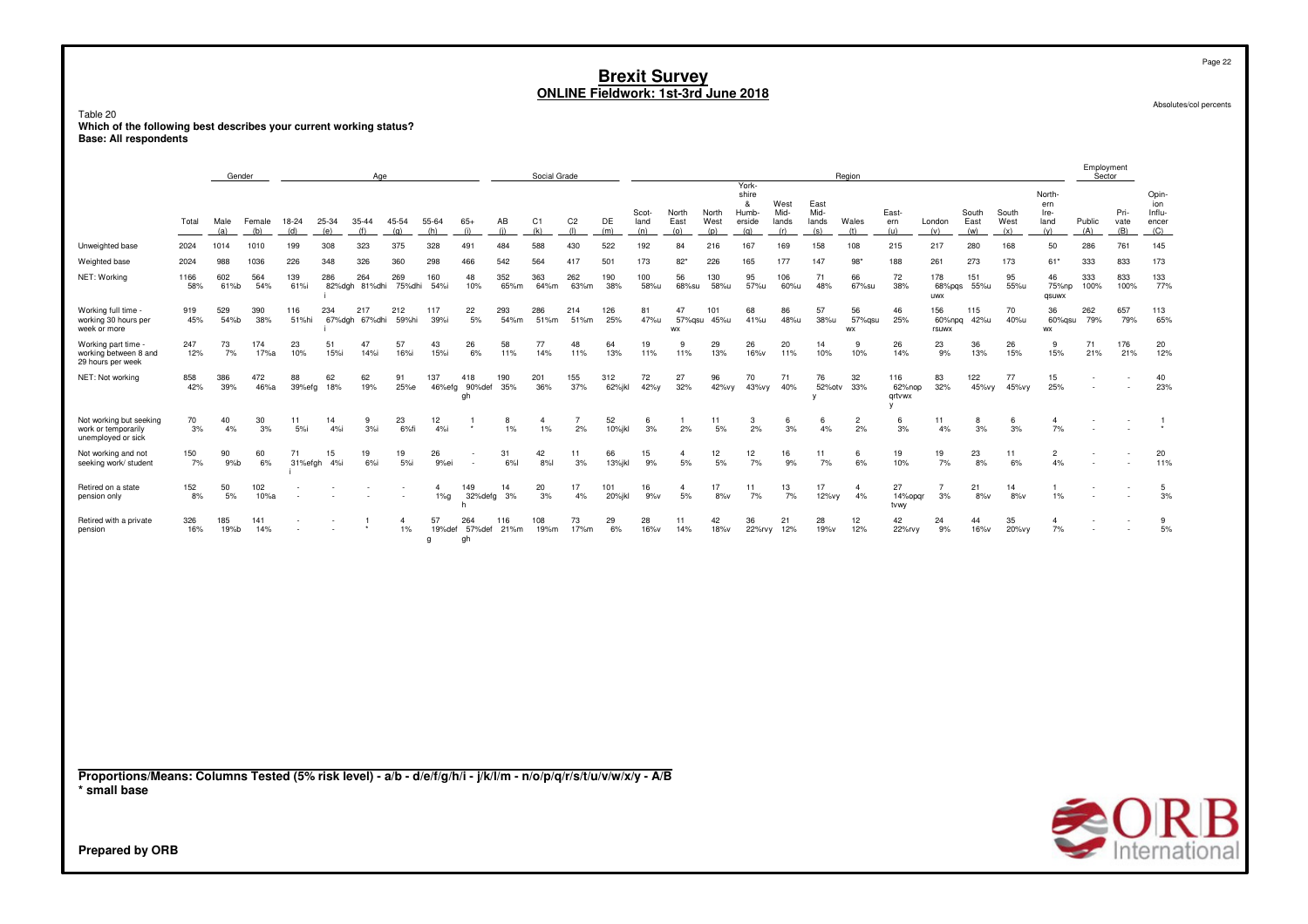Table 20 **Which of the following best describes your current working status?Base: All respondents**

|                                                   |           |      | Gender      |       |             |             |             |             |     |     | Social Grade |                |             |               |               |               |                                   |                       |                       | Region |                |          |               |               |                              | Employment<br>Sector |                     |                                        |
|---------------------------------------------------|-----------|------|-------------|-------|-------------|-------------|-------------|-------------|-----|-----|--------------|----------------|-------------|---------------|---------------|---------------|-----------------------------------|-----------------------|-----------------------|--------|----------------|----------|---------------|---------------|------------------------------|----------------------|---------------------|----------------------------------------|
|                                                   | Total     | Male | Female      | 18-24 | 25-34       | 35-44       | 45-54       | 55-64       | 65+ | AB  | C1           | C <sub>2</sub> | DE          | Scot-<br>land | North<br>East | North<br>West | York-<br>shire<br>Humb-<br>erside | West<br>Mid-<br>lands | East<br>Mid-<br>lands | Wales  | East-<br>ern   | London   | South<br>East | South<br>West | North<br>ern<br>Ire-<br>land | Public               | Pri-<br>vate<br>(B) | Opin-<br>ior<br>Influ-<br>encer<br>(C) |
| Weighted base                                     | 2024      | 988  | 1036        | 226   | 348         | 326         | 360         | 298         | 466 | 542 | 564          | 417            | 501         | 173           | $82*$         | 226           | 165                               | 177                   | 147                   | $98*$  | 188            | 261      | 273           | 173           | $61*$                        | 333                  | 833                 | 173                                    |
| House person,<br>housewife,<br>househusband, etc. | 160<br>8% | 2%   | 139<br>13%a | 2%    | 33<br>10%di | 33<br>10%di | 45<br>12%di | 38<br>13%di | 1%  | 4%  | 28<br>5%     | 11%jk          | 64<br>13%jk | 5%            | 7%            | 6%            | 5%                                | 16<br>9%              | 14<br>10%             | 9%     | 22<br>$12%$ ng | 22<br>9% | 25<br>9%      | 13<br>7%      | 6%                           | $\sim$               |                     | 3%                                     |

| Proportions/Means: Columns Tested (5% risk level) - a/b - d/e/f/g/h/i - j/k/l/m - n/o/p/q/r/s/t/u/v/w/x/y - A/B |  |  |  |  |
|-----------------------------------------------------------------------------------------------------------------|--|--|--|--|
| * small base                                                                                                    |  |  |  |  |



**Prepared by ORB**

Page 23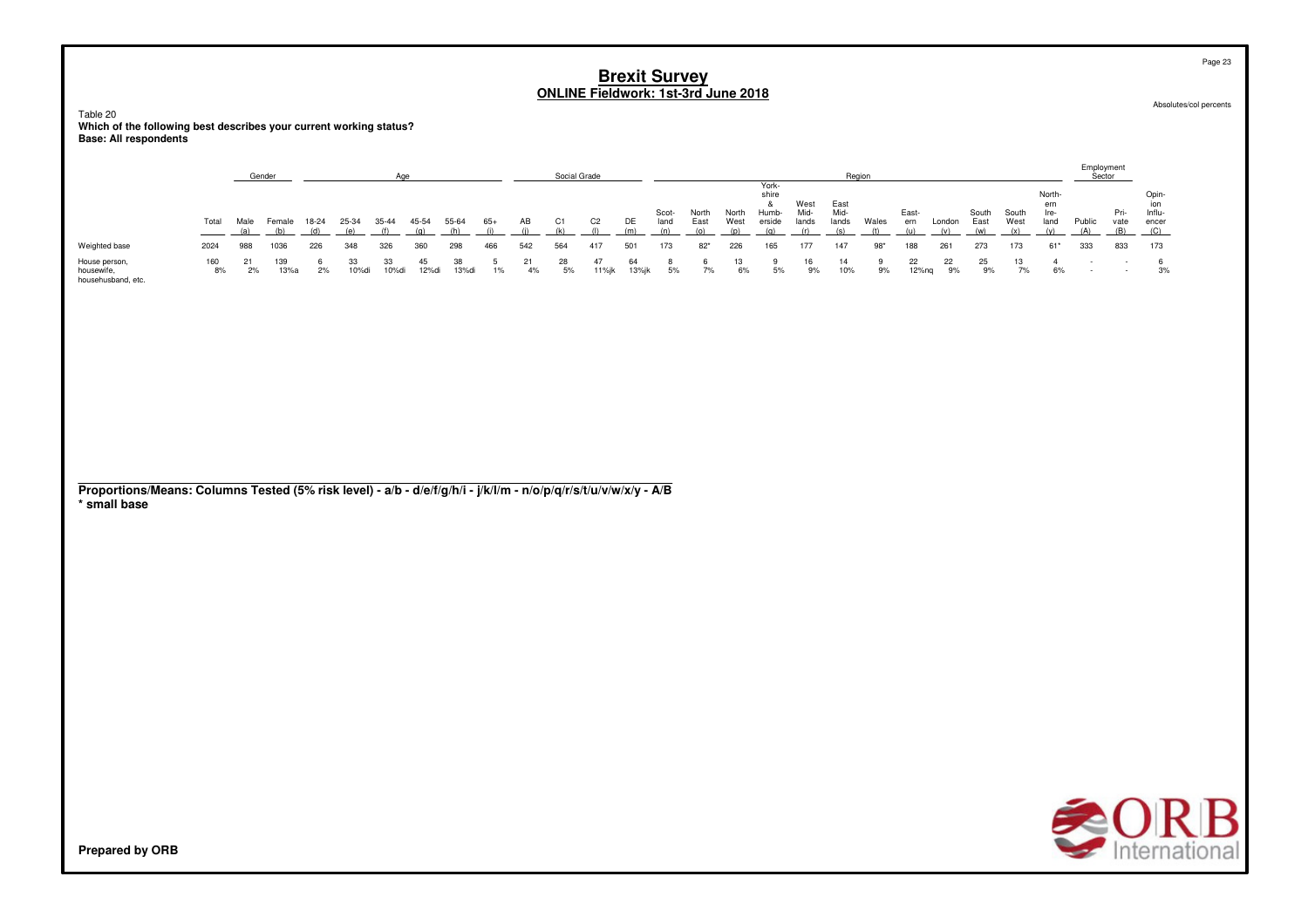| Table 21                                                                                                                     | <b>Brexit Survey</b><br><b>ONLINE Fieldwork: 1st-3rd June 2018</b><br>Do you work in any of the following occupations?                                                                                                                                                                                                                                                                                                                                                                                    |            |                          |                         |           |                         |                      |                      |                                            |                          |                         |                                                      |                                                      |           |                      |                                      | Page 24<br>Absolutes/col percents  |                      |                                                      |                        |                                                      |                      |             |                       |                      |                      |                          |                                                      |
|------------------------------------------------------------------------------------------------------------------------------|-----------------------------------------------------------------------------------------------------------------------------------------------------------------------------------------------------------------------------------------------------------------------------------------------------------------------------------------------------------------------------------------------------------------------------------------------------------------------------------------------------------|------------|--------------------------|-------------------------|-----------|-------------------------|----------------------|----------------------|--------------------------------------------|--------------------------|-------------------------|------------------------------------------------------|------------------------------------------------------|-----------|----------------------|--------------------------------------|------------------------------------|----------------------|------------------------------------------------------|------------------------|------------------------------------------------------|----------------------|-------------|-----------------------|----------------------|----------------------|--------------------------|------------------------------------------------------|
| Base: All respondents who work                                                                                               |                                                                                                                                                                                                                                                                                                                                                                                                                                                                                                           |            |                          |                         |           |                         |                      |                      |                                            |                          |                         |                                                      |                                                      |           |                      |                                      |                                    |                      |                                                      |                        |                                                      |                      |             |                       |                      |                      |                          |                                                      |
|                                                                                                                              |                                                                                                                                                                                                                                                                                                                                                                                                                                                                                                           | Gender     |                          |                         |           | Age                     |                      |                      |                                            |                          | Social Grade            |                                                      |                                                      |           |                      |                                      | York-                              |                      | Region                                               |                        |                                                      |                      |             |                       |                      | Employment<br>Sector |                          |                                                      |
|                                                                                                                              | shire<br>West<br>East<br>&<br>Scot-<br>North<br>Mid-<br>Mid-<br>South<br>South<br>North<br>Humb-<br>East-<br>C <sub>2</sub><br>Total<br>Male<br>18-24<br>45-54<br>55-64<br>$65+$<br>AB<br>C <sub>1</sub><br>DE<br>Wales<br>West<br>Female<br>25-34<br>35-44<br>East<br>West<br>erside<br>lands<br>London<br>East<br>land<br>lands<br>ern<br>(b)<br>(d)<br>(f)<br>(g)<br>(h)<br>(k)<br>(1)<br>(a)<br>(e)<br>(i)<br>(i)<br>(m)<br>(n)<br>(o)<br>(p)<br>(q)<br>(r)<br>(s)<br>(t)<br>(u)<br>(v)<br>(w)<br>(x) |            |                          |                         |           |                         |                      |                      |                                            |                          |                         |                                                      |                                                      |           |                      | North-<br>ern<br>Ire-<br>land<br>(y) | Public<br>(A)                      | Pri-<br>vate<br>(B)  | Opin-<br>ion<br>Influ-<br>encer<br>(C)               |                        |                                                      |                      |             |                       |                      |                      |                          |                                                      |
| Unweighted base                                                                                                              | 550<br>497<br>100<br>237<br>239<br>264<br>165<br>42<br>289<br>344<br>249<br>165<br>106<br>108<br>82<br>90<br>64<br>83<br>140<br>139<br>86<br>33<br>1047<br>46<br>70<br>564<br>264<br>269<br>352<br>363<br>56*<br>$95*$<br>178<br>151<br>$95*$<br>$46**$<br>1166<br>602<br>$139*$<br>286<br>160<br>$48*$<br>262<br>190<br>100"<br>130*<br>106*<br>$71*$<br>66*<br>$72*$                                                                                                                                    |            |                          |                         |           |                         |                      |                      |                                            |                          |                         |                                                      |                                                      |           |                      | 286                                  | 761                                | 105                  |                                                      |                        |                                                      |                      |             |                       |                      |                      |                          |                                                      |
| Weighted base                                                                                                                | 333                                                                                                                                                                                                                                                                                                                                                                                                                                                                                                       |            |                          |                         |           |                         |                      |                      |                                            |                          |                         |                                                      |                                                      |           |                      |                                      | 833                                | $133*$               |                                                      |                        |                                                      |                      |             |                       |                      |                      |                          |                                                      |
| NET: Public Sector                                                                                                           | 333<br>29%                                                                                                                                                                                                                                                                                                                                                                                                                                                                                                | 142<br>24% | 191<br>34%a              | 41<br>30%               | 76<br>27% | 72<br>27%               | 85<br>32%            | 50<br>31%            | 8<br>18%                                   | 103<br>29%               | 127<br>35%lm            | 61<br>23%                                            | 42<br>22%                                            | 25<br>25% | 17<br>30%            | 40<br>31%                            | 25<br>26%                          | 22<br>21%            | 22<br>32%                                            | 23<br>35%              | 21<br>29%                                            | 53<br>30%            | 48<br>32%   | 23<br>25%             | 14<br>31%            | 333<br>100%B         |                          | 38<br>29%                                            |
| A nationalised<br>industry/state<br>corporation                                                                              | 25<br>2%                                                                                                                                                                                                                                                                                                                                                                                                                                                                                                  | 18<br>3%   | 6<br>1%                  | 9<br>6%ef               |           | $\overline{4}$<br>$1\%$ | $\overline{7}$<br>3% | $\overline{4}$<br>2% | $\overline{\phantom{a}}$                   | 6<br>2%                  | $\overline{2}$<br>$1\%$ | 9<br>3%k                                             | 8<br>4%k                                             |           | $\overline{2}$<br>3% | $\overline{4}$<br>3%                 | $\overline{\phantom{a}}$           | $\overline{2}$<br>2% | $\overline{4}$<br>6%nq                               | 1<br>2%                | 3<br>4%                                              | $\overline{4}$<br>2% | 5<br>3%     | $\mathbf{1}$<br>$1\%$ |                      | 25<br>7%B            |                          | $\overline{\phantom{a}}$<br>$\overline{\phantom{a}}$ |
| Central government or<br>civil service<br>(including Courts<br>service and Bank of<br>England)                               | 39<br>3%                                                                                                                                                                                                                                                                                                                                                                                                                                                                                                  | 27<br>4%   | 12<br>2%                 | 3<br>2%                 | 6<br>2%   | 15<br>6%                | 11<br>4%             | $\overline{4}$<br>3% | $\overline{\phantom{a}}$<br>$\overline{a}$ | 19<br>5%lm               | 18<br>5%lm              | $\overline{\phantom{a}}$<br>$\overline{\phantom{a}}$ | $\overline{2}$<br>$1\%$                              | 6<br>6%w  | 3<br>6%              | 5<br>4%                              | 3<br>3%                            | 3<br>3%              | $\overline{\phantom{a}}$<br>$\overline{\phantom{a}}$ | 6<br>9%sw              | $\overline{2}$<br>2%                                 | 6<br>4%              | -1<br>1%    | $\mathbf{4}$<br>4%    | -1<br>2%             | 39<br>12%B           |                          | 8<br>6%                                              |
| Local government or<br>council (including<br>fire services, police<br>and local authority<br>controlled<br>schools/colleges) | 113<br>10%                                                                                                                                                                                                                                                                                                                                                                                                                                                                                                | 46<br>8%   | 67<br>12%a               | 5<br>3%                 | 26<br>9%  | 27<br>10%               | 32<br>12%d           | 18<br>11%d           | 5<br>10%                                   | 38<br>11%lm              | 53<br>15%lm             | 13<br>5%                                             | 8<br>4%                                              | 6<br>6%   | 5<br>9%              | 14<br>11%                            | 12<br>13%                          | 10<br>9%             | $\overline{4}$<br>6%                                 | 6<br>10%               | 5<br>7%                                              | 26<br>15%            | 14<br>9%    | 6<br>6%               | $\overline{4}$<br>9% | 113<br>34%B          | $\overline{\phantom{a}}$ | 20<br>15%                                            |
| A university, or<br>other grant funded<br>establishment<br>(include opted-out<br>schools)                                    | 21<br>2%                                                                                                                                                                                                                                                                                                                                                                                                                                                                                                  | 14<br>2%   | 8<br>1%                  | 3<br>2%                 | 5<br>2%   | 3<br>$1\%$              | 6<br>2%              | 5<br>3%              | $\overline{a}$                             | 8<br>2%                  | 6<br>2%                 | $\mathbf{A}$<br>2%                                   | 3<br>2%                                              |           | 1<br>1%              | -1<br>$1\%$                          | 1<br>$1\%$                         | -1<br>1%             | $\overline{4}$<br>5%n                                | $1\%$                  | -1<br>1%                                             | 5<br>3%              | 3<br>2%     | 3<br>4%               | $\overline{2}$<br>4% | 21<br>6%B            |                          | $\overline{7}$<br>$5%$                               |
| A health authority or<br>NHS Trust                                                                                           | 90<br>8%                                                                                                                                                                                                                                                                                                                                                                                                                                                                                                  | 16<br>3%   | 73<br>13%a               | 20<br>14%f              | 21<br>7%  | 17<br>7%                | 21<br>8%             | 10<br>6%             | $\overline{c}$<br>4%                       | 23<br>6%                 | 36<br>10%               | 20<br>8%                                             | 11<br>6%                                             | 6<br>6%   | 5<br>9%              | 8<br>6%                              | 6<br>6%                            | $\mathbf{A}$<br>4%   | $\overline{7}$<br>10%                                | $\overline{7}$<br>11%v | 9<br>12%v                                            | 6<br>3%              | 19<br>13%rv | 8<br>8%               | 5<br>12%             | 90<br>27%B           |                          | 3<br>2%                                              |
| The armed forces                                                                                                             | 3                                                                                                                                                                                                                                                                                                                                                                                                                                                                                                         | 3<br>$1\%$ | $\overline{\phantom{a}}$ | $\overline{2}$<br>$1\%$ |           | -1                      |                      |                      | $\overline{\phantom{a}}$                   | $\overline{\phantom{a}}$ | 3<br>$1\%$              | 1                                                    | $\overline{\phantom{a}}$<br>$\overline{\phantom{a}}$ |           |                      |                                      | $\overline{\phantom{a}}$<br>$\sim$ |                      | $\overline{2}$<br>3%                                 | $\mathbf{1}$<br>$1\%$  | $\overline{\phantom{a}}$<br>$\overline{\phantom{a}}$ |                      |             | $\mathbf{1}$<br>1%    | $\sim$               | 3<br>1%B             |                          | $\sim$                                               |
|                                                                                                                              |                                                                                                                                                                                                                                                                                                                                                                                                                                                                                                           |            |                          |                         |           |                         |                      |                      |                                            |                          |                         |                                                      |                                                      |           |                      |                                      |                                    |                      |                                                      |                        |                                                      |                      |             |                       |                      |                      |                          |                                                      |
|                                                                                                                              |                                                                                                                                                                                                                                                                                                                                                                                                                                                                                                           |            |                          |                         |           |                         |                      |                      |                                            |                          |                         |                                                      |                                                      |           |                      |                                      |                                    |                      |                                                      |                        |                                                      |                      |             |                       |                      |                      |                          |                                                      |
|                                                                                                                              |                                                                                                                                                                                                                                                                                                                                                                                                                                                                                                           |            |                          |                         |           |                         |                      |                      |                                            |                          |                         |                                                      |                                                      |           |                      |                                      |                                    |                      |                                                      |                        |                                                      |                      |             |                       |                      |                      |                          |                                                      |
|                                                                                                                              |                                                                                                                                                                                                                                                                                                                                                                                                                                                                                                           |            |                          |                         |           |                         |                      |                      |                                            |                          |                         |                                                      |                                                      |           |                      |                                      |                                    |                      |                                                      |                        |                                                      |                      |             |                       |                      |                      |                          |                                                      |

**Proportions/Means: Columns Tested (5% risk level) - a/b - d/e/f/g/h/i - j/k/l/m - n/o/p/q/r/s/t/u/v/w/x/y - A/B\* small base; \*\* very small base (under 30) ineligible for sig testing**

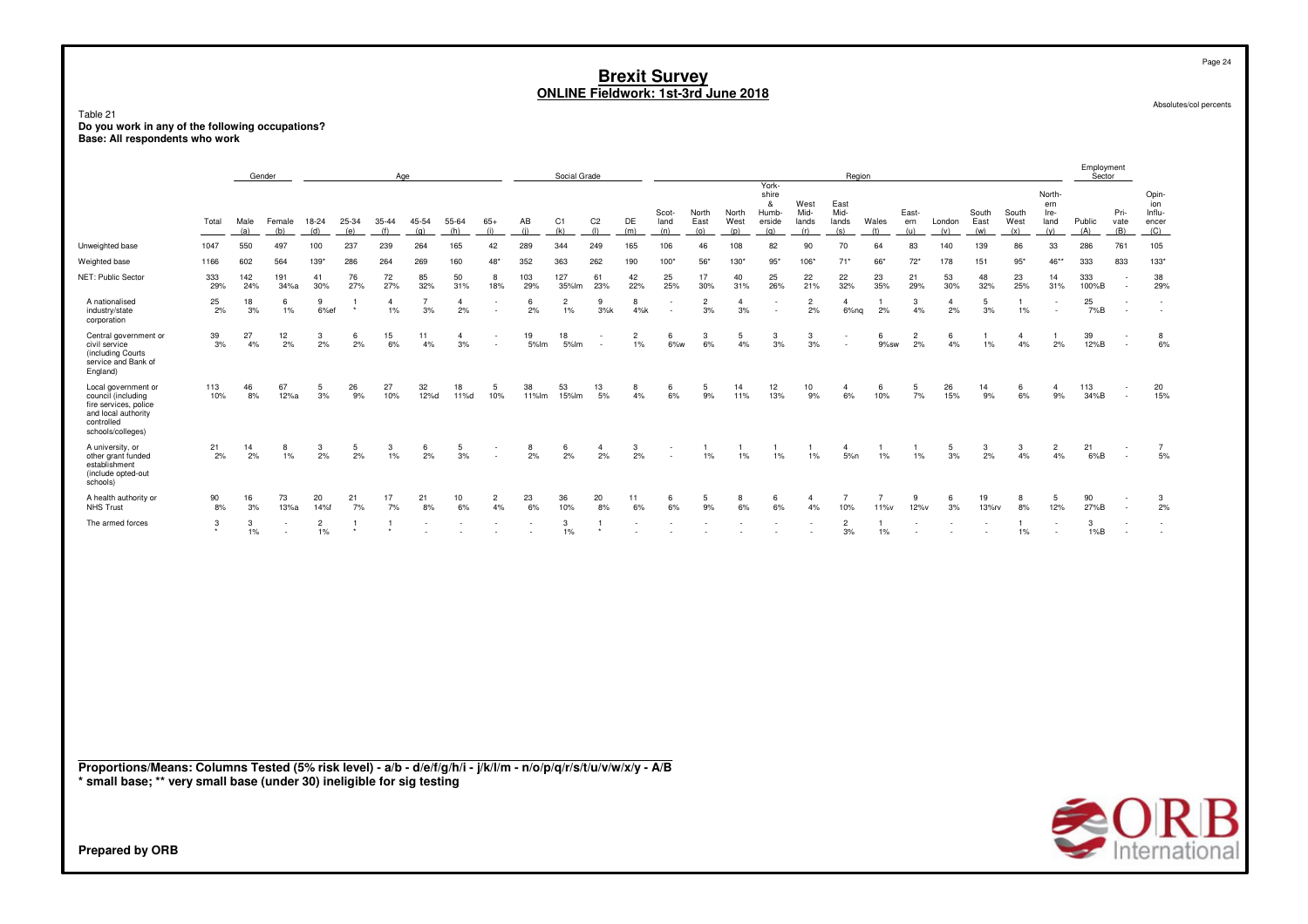Table 21**Do you work in any of the following occupations? Base: All respondents who work**

| York-<br>Opin-<br>shire<br>North-<br>&<br>West<br>East<br>ion<br>ern<br>Mid-<br>Mid-<br>East-<br>South<br>Pri-<br>Influ-<br>Scot-<br>North<br>North<br>Humb-<br>South<br>Ire-<br>Total<br>$65+$<br>C <sub>2</sub><br>DE<br>Male<br>Female<br>18-24<br>25-34<br>35-44<br>45-54<br>55-64<br>AB<br>C1<br>East<br>West<br>erside<br>lands<br>lands<br>Wales<br>East<br>West<br>Public<br>land<br>London<br>land<br>vate<br>ern<br>encer<br>(d)<br>(h)<br>(i)<br>(k)<br>(1)<br>(B)<br>(a)<br>(b)<br>(e)<br>(f)<br>(q)<br>(i)<br>(m)<br>(n)<br>(o)<br>(p)<br>(q)<br>(r)<br>(s)<br>(t)<br>(u)<br>(v)<br>(w)<br>(x)<br>(y)<br>(A)<br>(C)<br>Weighted base<br>1166<br>602<br>564<br>$139*$<br>286<br>264<br>269<br>160<br>$48*$<br>352<br>363<br>262<br>190<br>100*<br>56*<br>130*<br>$95*$<br>106*<br>$71*$<br>66*<br>$72*$<br>178<br>151<br>$95*$<br>46**<br>333<br>833<br>133*<br>Other public sector<br>42<br>5<br>10<br>$\overline{2}$<br>14<br>3<br>$\overline{2}$<br>$\overline{2}$<br>$\overline{2}$<br>42<br>18<br>24<br>16<br>10<br>8<br>10<br>8<br>$\overline{7}$<br>6<br>$\overline{1}$<br>$\overline{1}$<br>8<br>$\overline{1}$<br>$\overline{4}$<br>6<br>$\mathbf{1}$<br>-1<br>$\overline{\phantom{a}}$<br>2%<br>3%<br>6%<br>3%<br>3%<br>5%<br>1%<br>occupation (Please<br>4%<br>3%<br>4%<br>1%<br>6%<br>3%<br>6%df<br>4%<br>2%<br>5%<br>8%<br>5%<br>4%<br>2%<br>$1\%$<br>3%<br>3%<br>4%<br>1%<br>13%B<br>specify as much<br>detail as possible)<br>75<br>72<br>NET: Private Sector<br>833<br>373<br>97<br>210<br>192<br>184<br>39<br>249<br>236<br>200<br>147<br>39<br>90<br>70<br>83<br>43<br>51<br>125<br>833<br>95<br>460<br>110<br>48<br>104<br>31<br>70%<br>71%<br>65%<br>77%k<br>75%<br>70%<br>79%<br>68%<br>65%<br>75%<br>71%<br>71%<br>76%b<br>66%<br>73%<br>73%<br>68%<br>69%<br>82%<br>78%k<br>69%<br>74%<br>71%<br>70%<br>68%<br>69%<br>100%A<br>$\sim$<br>33<br>33<br>A charity, voluntary<br>18<br>15<br>13<br>$\overline{7}$<br>$\overline{2}$<br>12<br>12<br>6<br>$\overline{2}$<br>6<br>$\overline{c}$<br>$\overline{c}$<br>5<br>$\overline{c}$<br>6<br>3<br>$\mathbf{4}$<br>4<br>$\overline{1}$<br>$\overline{2}$<br>$\overline{4}$<br>5<br>$\mathbf{1}$<br>$\overline{4}$<br>-1<br>$\overline{\phantom{a}}$<br>3%<br>2%<br>3%<br>2%<br>3%<br>2%<br>3%<br>3%<br>5%<br>organisation or trust<br>3%<br>3%<br>5%<br>3%<br>3%<br>3%<br>3%<br>2%<br>2%<br>2%<br>2%<br>4%<br>4%<br>2%<br>1%<br>4%<br>4%A<br>5%<br>$\overline{\phantom{a}}$<br>75<br>25<br>Self-employed<br>122<br>48<br>24<br>40<br>13<br>31<br>39<br>34<br>19<br>3<br>12<br>11<br>11<br>5<br>10<br>18<br>22<br>10<br>$\overline{7}$<br>122<br>-5<br>16<br>6<br>$\mathbf{4}$<br>8<br>$\overline{\phantom{a}}$<br>13%<br>7%<br>15%<br>3%<br>(Private sector)<br>10%<br>12%<br>8%<br>4%<br>8%<br>6%<br>15%def<br>16%def<br>27%def<br>9%<br>11%<br>10%<br>8%<br>6%<br>9%<br>11%<br>10%<br>9%<br>14%<br>10%<br>14%<br>10%<br>15%A<br>$\overline{a}$<br>57<br>None of the above/<br>677<br>367<br>310<br>89<br>173<br>169<br>140<br>81<br>25<br>207<br>185<br>161<br>124<br>65<br>35<br>73<br>68<br>37<br>38<br>105<br>77<br>58<br>23<br>677<br>84<br>41<br>$\overline{\phantom{a}}$<br>63%<br>65%<br>56%<br>53%<br>60%<br>50%<br>64%<br>work in the Private<br>58%<br>61%<br>55%<br>64%<br>60%<br>64%gh<br>52%<br>51%<br>53%<br>59%<br>51%<br>61%k<br>66%k<br>65%<br>56%<br>60%<br>58%<br>59%<br>51%<br>81%A<br>$\overline{\phantom{a}}$<br>sector<br>Proportions/Means: Columns Tested (5% risk level) - a/b - d/e/f/g/h/i - j/k/l/m - n/o/p/q/r/s/t/u/v/w/x/y - A/B<br>* small base; ** very small base (under 30) ineligible for sig testing | Gender<br>Age |  |  |  |  |  |  |  |  |  | Social Grade |  |  |  |  | Region |  |  | Employment<br>Sector |  |
|------------------------------------------------------------------------------------------------------------------------------------------------------------------------------------------------------------------------------------------------------------------------------------------------------------------------------------------------------------------------------------------------------------------------------------------------------------------------------------------------------------------------------------------------------------------------------------------------------------------------------------------------------------------------------------------------------------------------------------------------------------------------------------------------------------------------------------------------------------------------------------------------------------------------------------------------------------------------------------------------------------------------------------------------------------------------------------------------------------------------------------------------------------------------------------------------------------------------------------------------------------------------------------------------------------------------------------------------------------------------------------------------------------------------------------------------------------------------------------------------------------------------------------------------------------------------------------------------------------------------------------------------------------------------------------------------------------------------------------------------------------------------------------------------------------------------------------------------------------------------------------------------------------------------------------------------------------------------------------------------------------------------------------------------------------------------------------------------------------------------------------------------------------------------------------------------------------------------------------------------------------------------------------------------------------------------------------------------------------------------------------------------------------------------------------------------------------------------------------------------------------------------------------------------------------------------------------------------------------------------------------------------------------------------------------------------------------------------------------------------------------------------------------------------------------------------------------------------------------------------------------------------------------------------------------------------------------------------------------------------------------------------------------------------------------------------------------------------------------------------------------------------------------------------------------------------------------------------------------------------------------------------------------------------------------------------------------------------------------------------------------------------------------------------------------------------------------------------------------------------------------------------------------------------------------------------------------------------------------------------------|---------------|--|--|--|--|--|--|--|--|--|--------------|--|--|--|--|--------|--|--|----------------------|--|
|                                                                                                                                                                                                                                                                                                                                                                                                                                                                                                                                                                                                                                                                                                                                                                                                                                                                                                                                                                                                                                                                                                                                                                                                                                                                                                                                                                                                                                                                                                                                                                                                                                                                                                                                                                                                                                                                                                                                                                                                                                                                                                                                                                                                                                                                                                                                                                                                                                                                                                                                                                                                                                                                                                                                                                                                                                                                                                                                                                                                                                                                                                                                                                                                                                                                                                                                                                                                                                                                                                                                                                                                                              |               |  |  |  |  |  |  |  |  |  |              |  |  |  |  |        |  |  |                      |  |
|                                                                                                                                                                                                                                                                                                                                                                                                                                                                                                                                                                                                                                                                                                                                                                                                                                                                                                                                                                                                                                                                                                                                                                                                                                                                                                                                                                                                                                                                                                                                                                                                                                                                                                                                                                                                                                                                                                                                                                                                                                                                                                                                                                                                                                                                                                                                                                                                                                                                                                                                                                                                                                                                                                                                                                                                                                                                                                                                                                                                                                                                                                                                                                                                                                                                                                                                                                                                                                                                                                                                                                                                                              |               |  |  |  |  |  |  |  |  |  |              |  |  |  |  |        |  |  |                      |  |
|                                                                                                                                                                                                                                                                                                                                                                                                                                                                                                                                                                                                                                                                                                                                                                                                                                                                                                                                                                                                                                                                                                                                                                                                                                                                                                                                                                                                                                                                                                                                                                                                                                                                                                                                                                                                                                                                                                                                                                                                                                                                                                                                                                                                                                                                                                                                                                                                                                                                                                                                                                                                                                                                                                                                                                                                                                                                                                                                                                                                                                                                                                                                                                                                                                                                                                                                                                                                                                                                                                                                                                                                                              |               |  |  |  |  |  |  |  |  |  |              |  |  |  |  |        |  |  |                      |  |
|                                                                                                                                                                                                                                                                                                                                                                                                                                                                                                                                                                                                                                                                                                                                                                                                                                                                                                                                                                                                                                                                                                                                                                                                                                                                                                                                                                                                                                                                                                                                                                                                                                                                                                                                                                                                                                                                                                                                                                                                                                                                                                                                                                                                                                                                                                                                                                                                                                                                                                                                                                                                                                                                                                                                                                                                                                                                                                                                                                                                                                                                                                                                                                                                                                                                                                                                                                                                                                                                                                                                                                                                                              |               |  |  |  |  |  |  |  |  |  |              |  |  |  |  |        |  |  |                      |  |
|                                                                                                                                                                                                                                                                                                                                                                                                                                                                                                                                                                                                                                                                                                                                                                                                                                                                                                                                                                                                                                                                                                                                                                                                                                                                                                                                                                                                                                                                                                                                                                                                                                                                                                                                                                                                                                                                                                                                                                                                                                                                                                                                                                                                                                                                                                                                                                                                                                                                                                                                                                                                                                                                                                                                                                                                                                                                                                                                                                                                                                                                                                                                                                                                                                                                                                                                                                                                                                                                                                                                                                                                                              |               |  |  |  |  |  |  |  |  |  |              |  |  |  |  |        |  |  |                      |  |
|                                                                                                                                                                                                                                                                                                                                                                                                                                                                                                                                                                                                                                                                                                                                                                                                                                                                                                                                                                                                                                                                                                                                                                                                                                                                                                                                                                                                                                                                                                                                                                                                                                                                                                                                                                                                                                                                                                                                                                                                                                                                                                                                                                                                                                                                                                                                                                                                                                                                                                                                                                                                                                                                                                                                                                                                                                                                                                                                                                                                                                                                                                                                                                                                                                                                                                                                                                                                                                                                                                                                                                                                                              |               |  |  |  |  |  |  |  |  |  |              |  |  |  |  |        |  |  |                      |  |
|                                                                                                                                                                                                                                                                                                                                                                                                                                                                                                                                                                                                                                                                                                                                                                                                                                                                                                                                                                                                                                                                                                                                                                                                                                                                                                                                                                                                                                                                                                                                                                                                                                                                                                                                                                                                                                                                                                                                                                                                                                                                                                                                                                                                                                                                                                                                                                                                                                                                                                                                                                                                                                                                                                                                                                                                                                                                                                                                                                                                                                                                                                                                                                                                                                                                                                                                                                                                                                                                                                                                                                                                                              |               |  |  |  |  |  |  |  |  |  |              |  |  |  |  |        |  |  |                      |  |
|                                                                                                                                                                                                                                                                                                                                                                                                                                                                                                                                                                                                                                                                                                                                                                                                                                                                                                                                                                                                                                                                                                                                                                                                                                                                                                                                                                                                                                                                                                                                                                                                                                                                                                                                                                                                                                                                                                                                                                                                                                                                                                                                                                                                                                                                                                                                                                                                                                                                                                                                                                                                                                                                                                                                                                                                                                                                                                                                                                                                                                                                                                                                                                                                                                                                                                                                                                                                                                                                                                                                                                                                                              |               |  |  |  |  |  |  |  |  |  |              |  |  |  |  |        |  |  |                      |  |



Absolutes/col percents

Page 25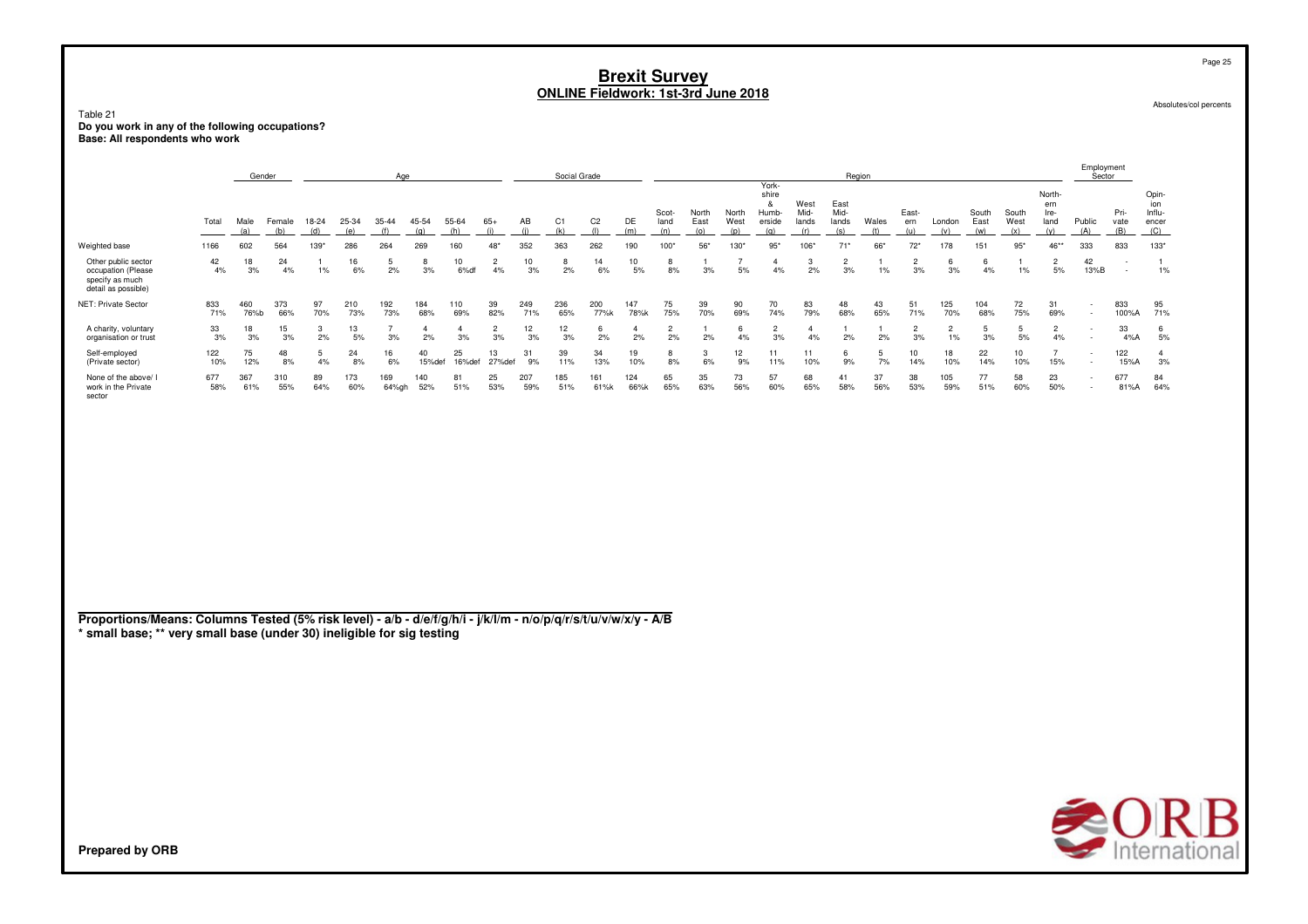Page 26

Absolutes/col percents

# Table 22<br>Do you have any children aged 18 or under? If so, how old are they?<br>Base: All respondents

|                                                                                                                                 |             |                | Gender         |                         |                     | Age                              |                             |              |                            |             | Social Grade |                          |                   |                      |                      |                       |                                               |                              | Region                       |              |                     |                    |                      |                      |                                      | Employment<br>Sector |                     |                                        |
|---------------------------------------------------------------------------------------------------------------------------------|-------------|----------------|----------------|-------------------------|---------------------|----------------------------------|-----------------------------|--------------|----------------------------|-------------|--------------|--------------------------|-------------------|----------------------|----------------------|-----------------------|-----------------------------------------------|------------------------------|------------------------------|--------------|---------------------|--------------------|----------------------|----------------------|--------------------------------------|----------------------|---------------------|----------------------------------------|
|                                                                                                                                 | Total       | Male<br>(a)    | Female<br>(b)  | 18-24<br>(d)            | 25-34<br>(e)        | 35-44<br>(f)                     | 45-54<br>(g)                | 55-64<br>(h) | $65+$<br>(i)               | AB<br>(i)   | C1<br>(k)    | C <sub>2</sub><br>$($  ) | DE<br>(m)         | Scot-<br>land<br>(n) | North<br>East<br>(0) | North<br>West<br>(p)  | York-<br>shire<br>&<br>Humb-<br>erside<br>(q) | West<br>Mid-<br>lands<br>(r) | East<br>Mid-<br>lands<br>(s) | Wales<br>(t) | East-<br>ern<br>(u) | London<br>(v)      | South<br>East<br>(w) | South<br>West<br>(x) | North-<br>ern<br>Ire-<br>land<br>(y) | Public<br>(A)        | Pri-<br>vate<br>(B) | Opin-<br>ion<br>Influ-<br>encer<br>(C) |
| Unweighted base                                                                                                                 | 2024        | 1014           | 1010           | 199                     | 308                 | 323                              | 375                         | 328          | 491                        | 484         | 588          | 430                      | 522               | 192                  | 84                   | 216                   | 167                                           | 169                          | 158                          | 108          | 215                 | 217                | 280                  | 168                  | 50                                   | 286                  | 761                 | 145                                    |
| Weighted base                                                                                                                   | 2024        | 988            | 1036           | 226                     | 348                 | 326                              | 360                         | 298          | 466                        | 542         | 564          | 417                      | 501               | 173                  | 82'                  | 226                   | 165                                           | 177                          | 147                          | 98'          | 188                 | 261                | 273                  | 173                  | $61*$                                | 333                  | 833                 | 173                                    |
| No children aged 18 or<br>under                                                                                                 | 1449<br>72% | 726<br>73%     | 723<br>70%     | 198<br>87%efg           | 191<br>55%f         | 119<br>36%                       | 217<br>60%f                 | 272          | 452<br>91%efg 97%def<br>gh | 399<br>74%l | 411<br>73%l  | 270<br>65%               | 369<br>74%        | 122<br>71%           | 56<br>68%            | 163<br>72%            | 122<br>74%                                    | 118<br>67%                   | 102<br>69%                   | 73<br>74%    | 143<br>76%          | 192<br>73%         | 204<br>75%           | 118<br>68%           | 37<br>61%                            | 192<br>58%           | 530<br>64%          | 97<br>56%                              |
| NET: Yes                                                                                                                        | 569<br>28%  | 258<br>26%     | 312<br>30%     | 27<br>12%i              | 157                 | 205<br>hi                        | 142<br>45%dhi 63%deg 39%dhi | 26<br>9%i    | 14<br>3%                   | 142<br>26%  | 151<br>27%   | 145                      | 132<br>35%jkm 26% | 50<br>29%            | 26<br>32%            | 61<br>27%             | 43<br>26%                                     | 59<br>33%                    | 44<br>30%                    | 25<br>26%    | 45<br>24%           | 68<br>26%          | 69<br>25%            | 54<br>31%            | 24<br>39%                            | 141<br>42%           | 298<br>36%          | 75<br>43%                              |
| NET: Any 5-18                                                                                                                   | 463<br>23%  | 212<br>21%     | 251<br>24%     | 15<br>7%i               | 99<br>28%dhi        | 174<br>hi                        | 138<br>53%deg 38%dehi       | 25<br>8%i    | 12<br>3%                   | 113<br>21%  | 117<br>21%   | 117<br>28%jk             | 116<br>23%        | 43<br>25%            | 24<br>29%            | 49<br>22%             | 35<br>21%                                     | 45<br>25%                    | 36<br>24%                    | 22<br>23%    | 38<br>20%           | 55<br>21%          | 55<br>20%            | 45<br>26%            | 18<br>29%                            | 109<br>33%           | 243<br>29%          | 58<br>34%                              |
| NET: Any 11-18                                                                                                                  | 315<br>16%  | 146<br>15%     | 169<br>16%     | 6<br>3%                 | 26<br>8%di          | 129                              | 120<br>40%deh 33%dehi 8%di  | 23           | 11<br>2%                   | 70<br>13%   | 83<br>15%    | 78<br>19%i               | 84<br>17%         | 29<br>17%            | 13<br>16%            | 35<br>15%             | 28<br>17%                                     | 31<br>18%v                   | 27<br>18%v                   | 14<br>15%    | 26<br>14%           | 26<br>10%          | 33<br>12%            | 38<br>22%vw          | 16<br>26% vw                         | 75<br>22%            | 170<br>20%          | 31<br>18%                              |
| Yes - children aged<br>under 5 years old                                                                                        | 205<br>10%  | 84<br>9%       | 121<br>12%a    | 17<br>7%ghi             | 116<br>33%dfg<br>hi | 61<br>19%dghi                    | $\overline{7}$<br>2%        | -1           | 3<br>1%                    | 56<br>10%   | 55<br>10%    | 58<br>14%m               | 36<br>7%          | 15<br>9%             | 11<br>13%            | 21<br>9%              | 15<br>9%                                      | 23<br>13%                    | 16<br>11%                    | 10<br>10%    | 15<br>8%            | 34<br>13%          | 23<br>8%             | 17<br>10%            | $\overline{7}$<br>12%                | 49<br>15%            | 104<br>13%          | 34<br>20%                              |
| Yes - children aged 5<br>to 10 years old                                                                                        | 256<br>13%  | 118<br>12%     | 138<br>13%     | 13<br>$6%$ i            | 83                  | 111<br>24%dgh 34%deg 11%hi<br>hi | 41                          | -6<br>2%i    | $\overline{2}$             | 67<br>12%   | 65<br>12%    | 57<br>14%                | 67<br>13%         | 26<br>15%            | 18<br>22%psw         | 25<br>11%             | 18<br>11%                                     | 28<br>16%                    | 16<br>11%                    | 11<br>11%    | 23<br>12%           | 37<br>14%          | 28<br>10%            | 19<br>11%            | 6<br>9%                              | 52<br>15%            | 142<br>17%          | 47<br>27%                              |
| Yes - children aged 11<br>to 15 years old                                                                                       | 235<br>12%  | 108<br>11%     | 127<br>12%     | 6<br>3%                 | 25<br>7%i           | 107<br>hi                        | 77<br>33%deg 21%dehi 5%i    | 16           | $\mathbf{4}$<br>1%         | 59<br>11%   | 60<br>11%    | 52<br>12%                | 65<br>13%         | 24<br>14%            | $\mathbf{g}$<br>10%  | 28<br>13%             | 21<br>13%                                     | 21<br>12%                    | 19<br>13%                    | 11<br>11%    | 21<br>11%           | 20<br>8%           | 22<br>8%             | 28<br>16%vw          | 12<br>20% vw                         | 54<br>16%            | 131<br>16%          | 27<br>15%                              |
| Yes - children aged 16<br>to 18 years old                                                                                       | 144<br>7%   | 59<br>6%       | 85<br>8%       |                         | 6<br>2%             | 50                               | 72<br>15%deh 20%dehi        | 9<br>3%d     | $\overline{7}$<br>$1\%$    | 26<br>5%    | 37<br>6%     | 41<br>10%                | 40<br>8%          | 7<br>4%              | $\overline{7}$<br>8% | 16<br>7%              | 14<br>8%                                      | 15<br>8%                     | 12<br>8%                     | -5<br>5%     | 13<br>7%            | 11<br>4%           | 20<br>7%             | 19<br>11%nv          | 6<br>10%                             | 34<br>10%            | 72<br>9%            | 9<br>5%                                |
| Refused                                                                                                                         | 6           | $\overline{4}$ | $\overline{2}$ | $\overline{c}$<br>$1\%$ | $\mathbf{1}$        | $\frac{2}{1\%}$                  | -1                          |              |                            | 1           | 3            | -1                       | $\overline{1}$    | -1                   |                      | $\mathbf{1}$<br>$1\%$ |                                               |                              | -1<br>$1\%$                  |              |                     | $\mathbf{1}$<br>1% |                      | -1.<br>1%            |                                      | $\overline{1}$       | 5<br>$1\%$          | $\mathbf{1}$<br>1%                     |
|                                                                                                                                 |             |                |                |                         |                     |                                  |                             |              |                            |             |              |                          |                   |                      |                      |                       |                                               |                              |                              |              |                     |                    |                      |                      |                                      |                      |                     |                                        |
|                                                                                                                                 |             |                |                |                         |                     |                                  |                             |              |                            |             |              |                          |                   |                      |                      |                       |                                               |                              |                              |              |                     |                    |                      |                      |                                      |                      |                     |                                        |
|                                                                                                                                 |             |                |                |                         |                     |                                  |                             |              |                            |             |              |                          |                   |                      |                      |                       |                                               |                              |                              |              |                     |                    |                      |                      |                                      |                      |                     |                                        |
|                                                                                                                                 |             |                |                |                         |                     |                                  |                             |              |                            |             |              |                          |                   |                      |                      |                       |                                               |                              |                              |              |                     |                    |                      |                      |                                      |                      |                     |                                        |
|                                                                                                                                 |             |                |                |                         |                     |                                  |                             |              |                            |             |              |                          |                   |                      |                      |                       |                                               |                              |                              |              |                     |                    |                      |                      |                                      |                      |                     |                                        |
|                                                                                                                                 |             |                |                |                         |                     |                                  |                             |              |                            |             |              |                          |                   |                      |                      |                       |                                               |                              |                              |              |                     |                    |                      |                      |                                      |                      |                     |                                        |
| Proportions/Means: Columns Tested (5% risk level) - a/b - d/e/f/g/h/i - j/k/l/m - n/o/p/q/r/s/t/u/v/w/x/y - A/B<br>* small base |             |                |                |                         |                     |                                  |                             |              |                            |             |              |                          |                   |                      |                      |                       |                                               |                              |                              |              |                     |                    |                      |                      |                                      |                      |                     |                                        |
| <b>Prepared by ORB</b>                                                                                                          |             |                |                |                         |                     |                                  |                             |              |                            |             |              |                          |                   |                      |                      |                       |                                               |                              |                              |              |                     |                    |                      |                      |                                      |                      |                     | <b>SORB</b>                            |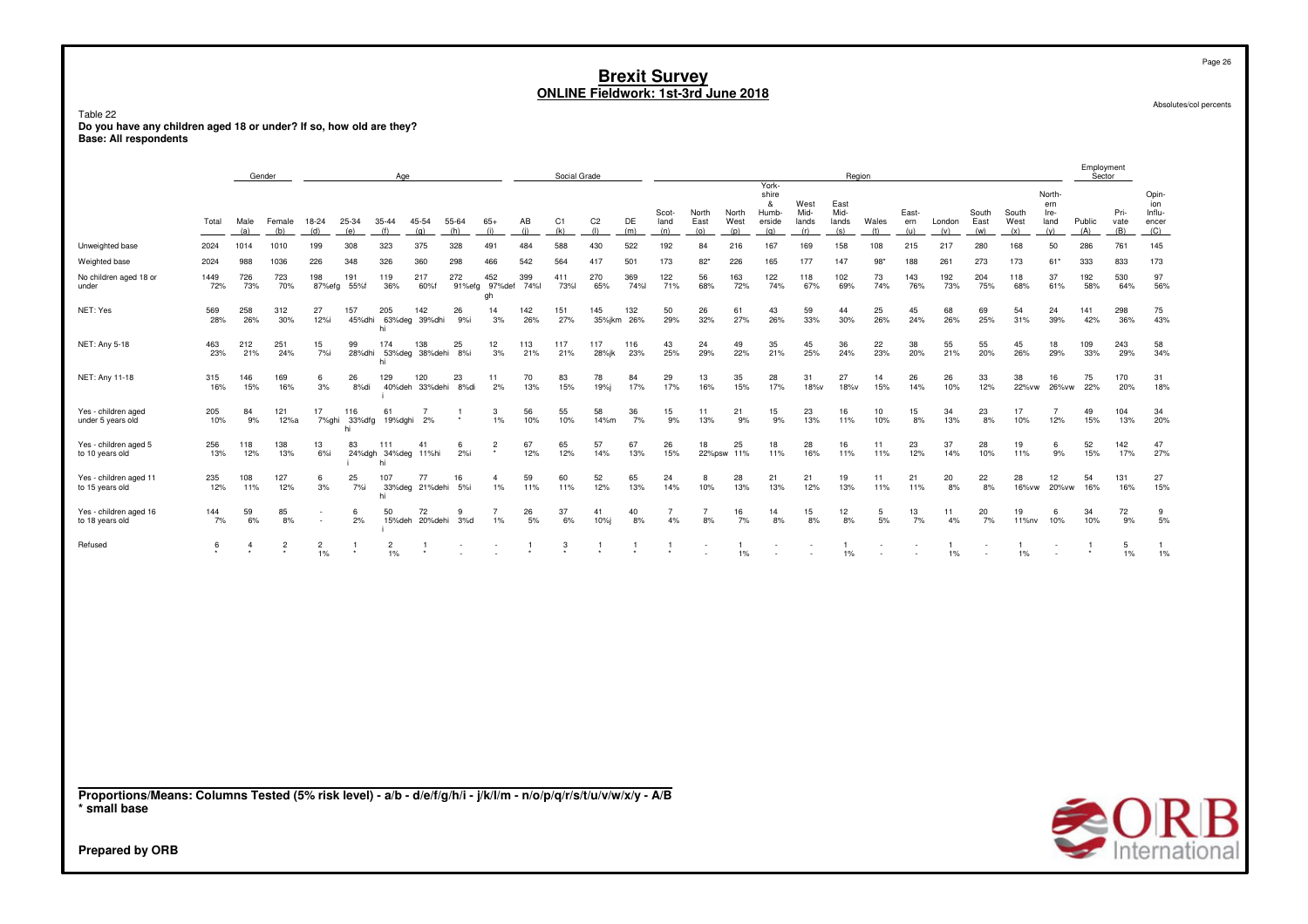## Table 23 **Which of the following ITV regions do you live in? Base: All respondents**

|                                                                                                                 |            | Gender      |               |              |              | Age              |                         |              |              |              | Social Grade |                             |             |                                                      |                          |                                 |                                               |                               | Region                       |              |                           |                               |                               |                         |                                      | Employment<br>Sector |                                          |                                        |
|-----------------------------------------------------------------------------------------------------------------|------------|-------------|---------------|--------------|--------------|------------------|-------------------------|--------------|--------------|--------------|--------------|-----------------------------|-------------|------------------------------------------------------|--------------------------|---------------------------------|-----------------------------------------------|-------------------------------|------------------------------|--------------|---------------------------|-------------------------------|-------------------------------|-------------------------|--------------------------------------|----------------------|------------------------------------------|----------------------------------------|
|                                                                                                                 | Total      | Male<br>(a) | Female<br>(b) | 18-24<br>(d) | 25-34<br>(e) | $35 - 44$<br>(f) | 45-54<br>(g)            | 55-64<br>(h) | $65+$<br>(i) | AB<br>(i)    | C1<br>(k)    | C <sub>2</sub><br>$($ l $)$ | DE<br>(m)   | Scot-<br>land<br>(n)                                 | North<br>East<br>(o)     | North<br>West<br>(p)            | York-<br>shire<br>&<br>Humb-<br>erside<br>(q) | West<br>Mid-<br>lands<br>(r)  | East<br>Mid-<br>lands<br>(s) | Wales<br>(t) | East-<br>ern<br>(u)       | London<br>(v)                 | South<br>East<br>(w)          | South<br>West<br>(x)    | North-<br>ern<br>Ire-<br>land<br>(y) | Public<br>(A)        | Pri-<br>$\frac{\text{vate}}{(\text{B})}$ | Opin-<br>ion<br>Influ-<br>encer<br>(C) |
| Unweighted base                                                                                                 | 2024       | 1014        | 1010          | 199          | 308          | 323              | 375                     | 328          | 491          | 484          | 588          | 430                         | 522         | 192                                                  | 84                       | 216                             | 167                                           | 169                           | 158                          | 108          | 215                       | 217                           | 280                           | 168                     | 50                                   | 286                  | 761                                      | 145                                    |
| Weighted base                                                                                                   | 2024       | 988         | 1036          | 226          | 348          | 326              | 360                     | 298          | 466          | 542          | 564          | 417                         | 501         | 173                                                  | $82*$                    | 226                             | 165                                           | 177                           | 147                          | $98*$        | 188                       | 261                           | 273                           | 173                     | 61*                                  | 333                  | 833                                      | 173                                    |
| Anglia                                                                                                          | 196<br>10% | 89<br>9%    | 106<br>10%    | 14<br>6%     | 22<br>$6\%$  | 26<br>8%         | 36<br>10%               | 36<br>12%e   | 61<br>13%def | 39<br>7%     | 47<br>8%     | 44<br>10%                   | 66<br>13%jk |                                                      |                          | 3<br>2%                         |                                               |                               | 20<br>13%nopq<br>rtvwxy      |              | 158<br>84%nopq<br>rstvwxy | $\overline{2}$<br>$1\%$       | 13<br>5% nqrt<br>VX           |                         |                                      | 24<br>7%             | 57<br>7%                                 | 11<br>6%                               |
| Border                                                                                                          | 14<br>1%   | -6<br>1%    | 8<br>$1\%$    |              | 3<br>$1\%$   |                  | $\overline{c}$<br>$1\%$ | 5<br>2%      | 3<br>1%      | 3            | 5<br>1%      | $\overline{4}$<br>1%        | 3<br>1%     | $\overline{7}$<br>4%qrsu<br><b>VWX</b>               |                          | $\overline{7}$<br>3%qrsu<br>vwx |                                               |                               |                              |              |                           |                               |                               |                         |                                      |                      | 8<br>$1\%$                               | $\overline{1}$<br>$\star$              |
| Central                                                                                                         | 274<br>14% | 135<br>14%  | 139<br>13%    | 31<br>14%    | 48<br>14%    | 48<br>15%        | 43<br>12%               | 38<br>13%    | 65<br>14%    | 78<br>14%    | 64<br>11%    | 63<br>15%                   | 68<br>14%   | $\overline{c}$<br>1%                                 |                          | $\mathbf{1}$<br>1%              |                                               | 167<br>95%nop<br>qstuvw<br>xy | 95<br>64%nopq<br>tuvwxy      | $\sim$       | $\overline{4}$<br>$2\%v$  |                               | 3<br>$1\%$                    | $\overline{2}$<br>1%    |                                      | 40<br>12%            | 114<br>14%                               | 35<br>20%                              |
| Granada                                                                                                         | 213<br>11% | 114<br>12%  | 99<br>10%     | 28<br>12%    | 24<br>7%     | 36<br>11%        | 35<br>10%               | 32<br>11%    | 57<br>12%e   | 62<br>12%    | 56<br>10%    | 44<br>11%                   | 50<br>10%   | $\overline{\phantom{a}}$<br>$\overline{\phantom{a}}$ | $\mathbf{1}$<br>1%       | 208<br>92%noqr<br>stuvwxy       |                                               |                               | $\overline{2}$<br>$1\%$      |              |                           |                               | $\overline{2}$<br>$1\%$       |                         |                                      | 39<br>12%            | 81<br>10%                                | 18<br>10%                              |
| London                                                                                                          | 398<br>20% | 169<br>17%  | 229<br>22%a   | 62<br>27%hi  | 87<br>25%i   | 64<br>20%i       | 72<br>20%i              | 53<br>18%    | 61<br>13%    | 122<br>23%lm | 133<br>24%lm | 63<br>15%                   | 80<br>16%   | -1<br>1%                                             | $\overline{2}$<br>3%p    |                                 |                                               |                               | 3<br>2%p                     |              | 25<br>13%nop<br>qrstxy    | 260<br>99%nop<br>qrstuw<br>хy | 102<br>37%nopq<br>rstuxy      | 6<br>3%pqr              |                                      | 69<br>21%            | 179<br>21%                               | 36<br>21%                              |
| Meridian                                                                                                        | 173<br>9%  | 92<br>9%    | 82<br>8%      | 16<br>7%     | 28<br>8%     | 24<br>8%         | 32<br>9%                | 25<br>8%     | 48<br>10%    | 45<br>8%     | 50<br>9%     | 42<br>10%                   | 36<br>7%    |                                                      |                          |                                 |                                               |                               |                              |              |                           |                               | 150<br>55%nop<br>qrstuv<br>хy | 23<br>13%nopq<br>rstuvy |                                      | 29<br>9%             | 72<br>9%                                 | 11<br>6%                               |
| STV                                                                                                             | 165<br>8%  | 82<br>8%    | 83<br>8%      | 14<br>6%     | 28<br>8%     | 32<br>10%        | 29<br>8%                | 22<br>7%     | 40<br>9%     | 42<br>8%     | 52<br>9%     | 27<br>6%                    | 44<br>9%    | 163<br>94%opgr<br>stuvwxy                            |                          |                                 |                                               |                               |                              |              |                           |                               | $\overline{c}$<br>$1\%$       |                         |                                      | 25<br>8%             | 70<br>8%                                 | 15<br>8%                               |
| <b>Tyne Tees</b>                                                                                                | 80<br>4%   | 41<br>4%    | 38<br>4%      | 15<br>$6%$ i | 16<br>5%     | 10<br>3%         | 15<br>4%                | 12<br>4%     | 11<br>2%     | 17<br>3%     | 25<br>5%     | 17<br>4%                    | 21<br>4%    |                                                      | 79<br>96%npgr<br>stuvwxy |                                 | $1\%$                                         |                               |                              |              |                           |                               |                               |                         |                                      | 17<br>5%             | 36<br>4%                                 | 9<br>5%                                |
| Proportions/Means: Columns Tested (5% risk level) - a/b - d/e/f/g/h/i - j/k/l/m - n/o/p/q/r/s/t/u/v/w/x/y - A/B |            |             |               |              |              |                  |                         |              |              |              |              |                             |             |                                                      |                          |                                 |                                               |                               |                              |              |                           |                               |                               |                         |                                      |                      |                                          |                                        |
| * small base<br><b>Prepared by ORB</b>                                                                          |            |             |               |              |              |                  |                         |              |              |              |              |                             |             |                                                      |                          |                                 |                                               |                               |                              |              |                           |                               |                               |                         |                                      |                      |                                          | $\bigcirc$ O R B                       |
|                                                                                                                 |            |             |               |              |              |                  |                         |              |              |              |              |                             |             |                                                      |                          |                                 |                                               |                               |                              |              |                           |                               |                               |                         |                                      |                      |                                          |                                        |

Page 27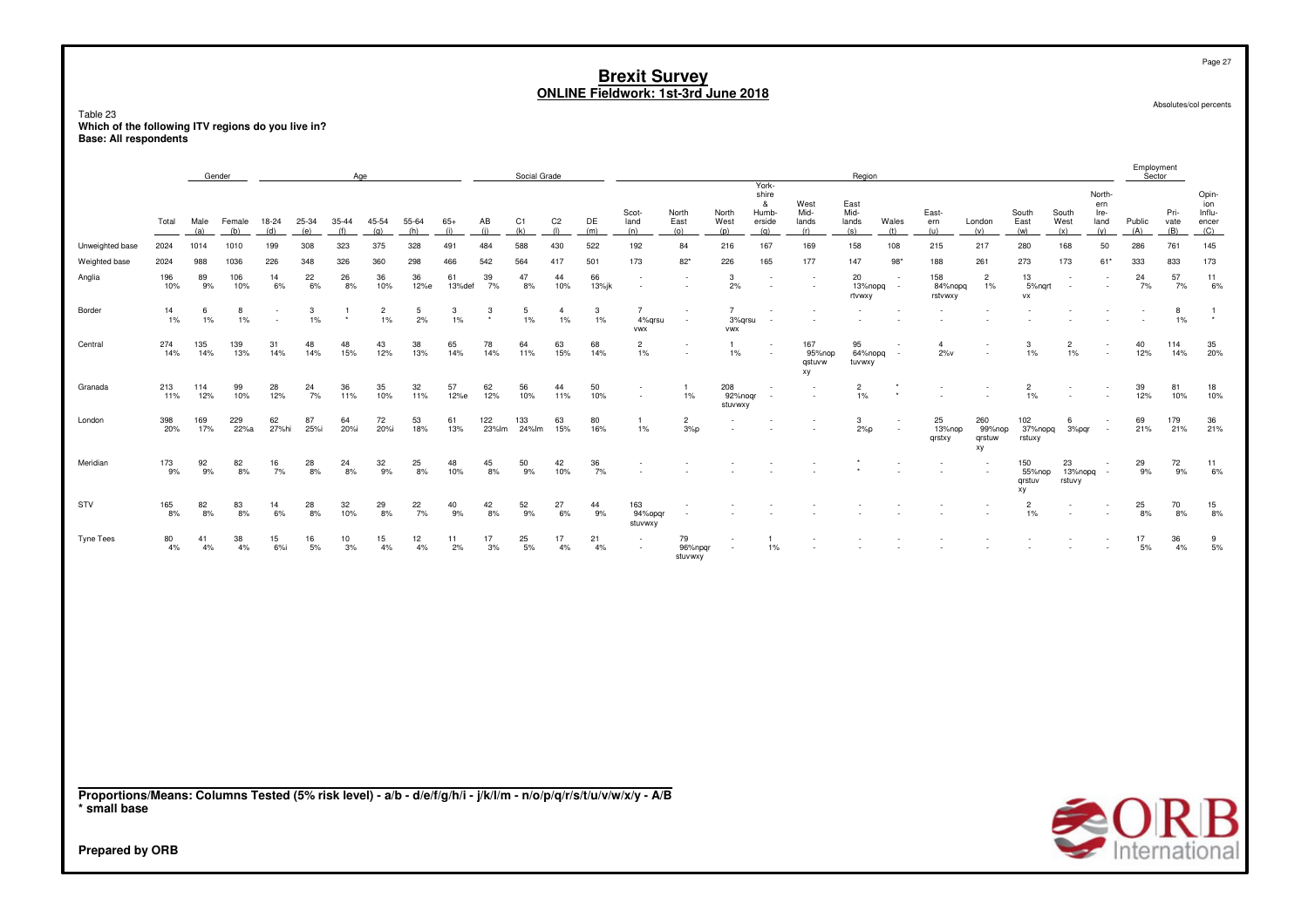Table 23 **Which of the following ITV regions do you live in?Base: All respondents**

|               |            | Gender      |               |                      |                  | Age              |              |                  |                  |                  | Social Grade     |                      |                  |                      |                      |                      |                                               |                                                      |                              | Region                                               |                         |                                    |                          |                           |                                      | Employment<br>Sector    |                     |                                        |
|---------------|------------|-------------|---------------|----------------------|------------------|------------------|--------------|------------------|------------------|------------------|------------------|----------------------|------------------|----------------------|----------------------|----------------------|-----------------------------------------------|------------------------------------------------------|------------------------------|------------------------------------------------------|-------------------------|------------------------------------|--------------------------|---------------------------|--------------------------------------|-------------------------|---------------------|----------------------------------------|
|               | Total      | Male<br>(a) | Female<br>(b) | 18-24<br>(d)         | 25-34<br>(e)     | 35-44<br>(f)     | 45-54<br>(g) | 55-64<br>(h)     | $65+$<br>(i)     | AB<br>(j)        | $\frac{C1}{(k)}$ | $C2$<br>(1)          | DE<br>(m)        | Scot-<br>land<br>(n) | North<br>East<br>(o) | North<br>West<br>(p) | York-<br>shire<br>&<br>Humb-<br>erside<br>(q) | West<br>Mid-<br>lands<br>(r)                         | East<br>Mid-<br>lands<br>(s) | Wales<br>(t)                                         | East-<br>ern<br>(u)     | London<br>(v)                      | South<br>East<br>(w)     | South<br>West<br>(x)      | North-<br>ern<br>Ire-<br>land<br>(y) | Public<br>(A)           | Pri-<br>vate<br>(B) | Opin-<br>ion<br>Influ-<br>encer<br>(C) |
| Weighted base | 2024       | 988         | 1036          | 226                  | 348              | 326              | 360          | 298              | 466              | 542              | 564              | 417                  | 501              | 173                  | $82*$                | 226                  | 165                                           | 177                                                  | 147                          | $98*$                                                | 188                     | 261                                | 273                      | 173                       | $61*$                                | 333                     | 833                 | 173                                    |
| Wales         | 100<br>5%  | 61<br>6%b   | 39<br>4%      | 15<br>7%             | 18<br>5%         | 21<br>6%         | 16<br>4%     | $\frac{14}{5\%}$ | $\frac{15}{3\%}$ | $\frac{33}{6\%}$ | 25<br>4%         | 17<br>$4\%$          | 25<br>5%         | $\sim$<br>$\sim$     | $\sim$<br>٠          | $\star$              | $\sim$                                        | $\overline{c}$<br>$1\%$                              | $\sim$<br>$\sim$             | 97<br>99%nopq<br>rsuvwxy                             | $\sim$                  | $\overline{\phantom{a}}$           | $\overline{\phantom{a}}$ | $\overline{\phantom{a}}$  | $\sim$                               | $\frac{23}{7\%}$        | 44<br>$5\%$         | 8<br>5%                                |
| West          | 51<br>3%   | 27<br>3%    | 24<br>2%      | $\overline{4}$<br>2% | $\frac{12}{3\%}$ | 9<br>$3%$        | 6<br>2%      | 5<br>2%          | $\frac{15}{3\%}$ | $\frac{12}{2\%}$ | 17<br>3%         | $\overline{7}$<br>2% | $\frac{16}{3\%}$ | $\sim$<br>$\sim$     |                      | 3<br>$1\%$           | $\sim$                                        | $\overline{7}$<br>4%nquv<br>w                        | $\star$                      | $\mathbf{1}$<br>$1\%$                                | $\sim$<br>$\sim$        | $\sim$<br>$\sim$                   | $\pmb{\ast}$             | 39<br>22%nopq<br>rstuvwy  | $\sim$                               | $\overline{4}$<br>$1\%$ | 16<br>2%            | $\overline{7}$<br>4%                   |
| Westcountry   | 104<br>5%  | 44<br>4%    | 60<br>6%      | 8<br>4%              | 21<br>6%         | $\frac{16}{5\%}$ | 17<br>$5\%$  | $\frac{16}{5\%}$ | $^{26}_{\ 5\%}$  | 30<br>6%         | 27<br>5%         | 26<br>6%             | $\frac{22}{4\%}$ | $\sim$<br>$\sim$     | $\sim$               | $\sim$               | $\sim$<br>$\sim$                              | $\overline{\phantom{a}}$                             | $\overline{1}$<br>$\star$    | $\overline{\phantom{a}}$<br>$\overline{\phantom{a}}$ |                         | $\sim$                             | $\sim$                   | 103<br>60%nopq<br>rstuvwy | $\sim$<br>$\sim$                     | 19<br>6%                | 46<br>5%            | $\frac{8}{5\%}$                        |
| Yorkshire     | 196<br>10% | 98<br>10%   | 97<br>9%      | 16<br>7%             | $^{29}_{8\%}$    | $\frac{27}{8\%}$ | 37<br>10%    | $^{28}_{\,9\%}$  | 58<br>13%        | $\frac{39}{7\%}$ | $\frac{52}{9\%}$ | 47<br>11%            | 58<br>12%j       | $\sim$<br>$\sim$     | $1\%$                | 3<br>1%              | 164<br>99%nopr<br>stuvwxy                     | $\overline{\phantom{a}}$<br>$\sim$                   | 26<br>18%nopr<br>tuvwxy      | $\overline{\phantom{a}}$<br>$\sim$                   | $\overline{c}$<br>$1\%$ | $\overline{\phantom{a}}$<br>$\sim$ |                          |                           | $\sim$<br>$\sim$                     | 29<br>9%                | 78<br>9%            | $\frac{13}{7\%}$                       |
| UTV           | 61<br>3%   | 29<br>3%    | 32<br>3%      | 3<br>1%              | 11<br>3%         | 11<br>3%         | 19<br>5%di   | 11<br>4%         | 6<br>$1\%$       | 19<br>3%         | 11<br>2%         | 16<br>4%             | 15<br>3%         |                      |                      |                      | $\sim$                                        | $\overline{\phantom{a}}$<br>$\overline{\phantom{a}}$ | $\sim$                       | $\overline{\phantom{a}}$<br>$\overline{\phantom{a}}$ |                         |                                    | $\sim$ $-$               | $\sim$                    | 61<br>100%nopq<br>rstuvwx            | 14<br>4%                | 31<br>4%            | $\overline{a}$<br>$\sim$               |
|               |            |             |               |                      |                  |                  |              |                  |                  |                  |                  |                      |                  |                      |                      |                      |                                               |                                                      |                              |                                                      |                         |                                    |                          |                           |                                      |                         |                     |                                        |
|               |            |             |               |                      |                  |                  |              |                  |                  |                  |                  |                      |                  |                      |                      |                      |                                               |                                                      |                              |                                                      |                         |                                    |                          |                           |                                      |                         |                     |                                        |
|               |            |             |               |                      |                  |                  |              |                  |                  |                  |                  |                      |                  |                      |                      |                      |                                               |                                                      |                              |                                                      |                         |                                    |                          |                           |                                      |                         |                     |                                        |
|               |            |             |               |                      |                  |                  |              |                  |                  |                  |                  |                      |                  |                      |                      |                      |                                               |                                                      |                              |                                                      |                         |                                    |                          |                           |                                      |                         |                     |                                        |
|               |            |             |               |                      |                  |                  |              |                  |                  |                  |                  |                      |                  |                      |                      |                      |                                               |                                                      |                              |                                                      |                         |                                    |                          |                           |                                      |                         |                     |                                        |
|               |            |             |               |                      |                  |                  |              |                  |                  |                  |                  |                      |                  |                      |                      |                      |                                               |                                                      |                              |                                                      |                         |                                    |                          |                           |                                      |                         |                     |                                        |

**Proportions/Means: Columns Tested (5% risk level) - a/b - d/e/f/g/h/i - j/k/l/m - n/o/p/q/r/s/t/u/v/w/x/y - A/B\* small base**



Absolutes/col percents

Page 28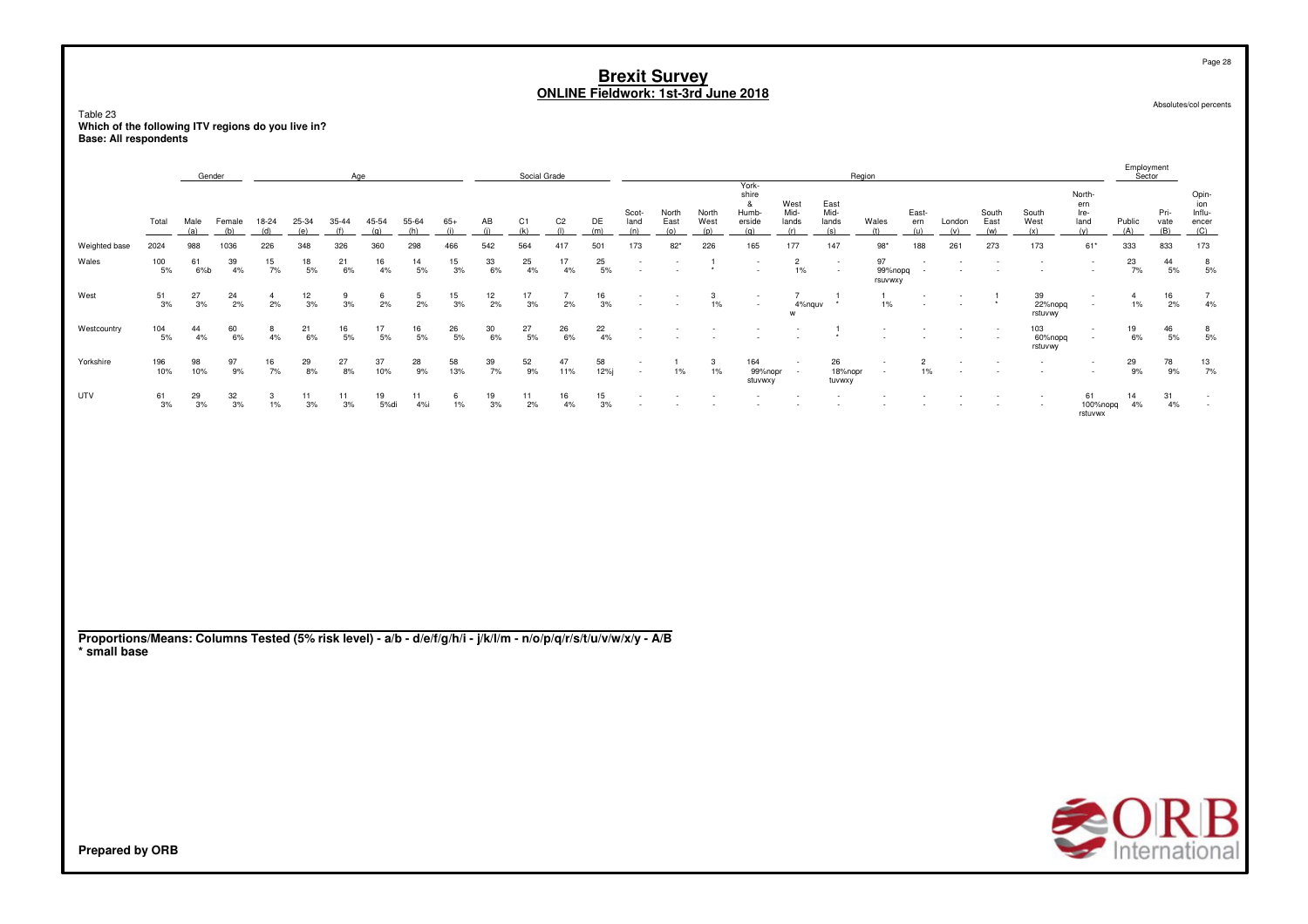Table 24<br>**Marital Status Base: All respondents** 

|                                                                                                                                                           |             |             | Gender        |              |                        | Age                    |                       |                    |                     |             | Social Grade      |                       |             |                      |                      |                      |                                               |                              |                              | Region               |                      |                         |                         |                      |                                      | Employment<br>Sector |                        |                                        |
|-----------------------------------------------------------------------------------------------------------------------------------------------------------|-------------|-------------|---------------|--------------|------------------------|------------------------|-----------------------|--------------------|---------------------|-------------|-------------------|-----------------------|-------------|----------------------|----------------------|----------------------|-----------------------------------------------|------------------------------|------------------------------|----------------------|----------------------|-------------------------|-------------------------|----------------------|--------------------------------------|----------------------|------------------------|----------------------------------------|
|                                                                                                                                                           | Total       | Male<br>(a) | Female<br>(b) | 18-24<br>(d) | 25-34<br>(e)           | 35-44<br>(f)           | 45-54<br>(g)          | 55-64<br>(h)       | $65+$<br>(i)        | AB<br>(i)   | C1<br>(k)         | C <sub>2</sub><br>(1) | DE<br>(m)   | Scot-<br>land<br>(n) | North<br>East<br>(o) | North<br>West<br>(p) | York-<br>shire<br>&<br>Humb-<br>erside<br>(q) | West<br>Mid-<br>lands<br>(r) | East<br>Mid-<br>lands<br>(s) | Wales<br>(t)         | East-<br>ern<br>(u)  | London<br>(v)           | South<br>East<br>(w)    | South<br>West<br>(x) | North-<br>ern<br>Ire-<br>land<br>(y) | Public<br>(A)        | Pri-<br>vate<br>(B)    | Opin-<br>ion<br>Influ-<br>encer<br>(C) |
| Unweighted base                                                                                                                                           | 2024        | 1014        | 1010          | 199          | 308                    | 323                    | 375                   | 328                | 491                 | 484         | 588               | 430                   | 522         | 192                  | 84                   | 216                  | 167                                           | 169                          | 158                          | 108                  | 215                  | 217                     | 280                     | 168                  | 50                                   | 286                  | 761                    | 145                                    |
| Weighted base                                                                                                                                             | 2024        | 988         | 1036          | 226          | 348                    | 326                    | 360                   | 298                | 466                 | 542         | 564               | 417                   | 501         | 173                  | $82*$                | 226                  | 165                                           | 177                          | 147                          | 98"                  | 188                  | 261                     | 273                     | 173                  | $61*$                                | 333                  | 833                    | 173                                    |
| Single                                                                                                                                                    | 578<br>29%  | 318<br>32%b | 260<br>25%    | 171<br>hi    | 155<br>76%efg 45%fgh   | 86<br>26%hi            | 95<br>26%hi           | 46<br>15%i         | 25<br>$5%$          | 165<br>30%l | 184<br><b>33%</b> | 92<br>22%             | 137<br>27%  | 54<br>31%su          | 30                   | 52<br>36%psu 23%     | 39<br>24%                                     | 55<br>31%su                  | 27<br>18%                    | 38<br>39%pgs<br>uxy  | 36<br>19%            | 112<br>43%npq<br>rsuwxy | 87                      | 39<br>32%psu 23%     | 12<br>19%                            | 114<br>34%           | 274<br>33%             | 74<br>43%                              |
| NET: Married/ Civil<br>partnership/co<br>habiting                                                                                                         | 1177<br>58% | 580<br>59%  | 597<br>58%    | 53<br>23%    | 184<br>53%d            | 214<br>66%de           | 217<br>60%d           | 197<br>66%de       | 312<br>67%de        | 327<br>60%k | 290<br>51%        | 287<br>69%jkm         | 273<br>54%  | 96<br>55%v           | 45<br>55%            | 142<br>63%tv         | 107<br>65%tv                                  | 100<br>57%v                  | 98<br>67%tvw                 | 48<br>49%            | 130<br>69%nor<br>tvw | 107<br>41%              | 149<br>55%v             | 114<br>66%tvw        | 42<br>69%tv                          | 179<br>54%           | 486<br>58%             | 90<br>52%                              |
| Married                                                                                                                                                   | 855<br>42%  | 435<br>44%  | 421<br>41%    | 20<br>9%     | 95<br>27%d             | 128<br>39%de           | 162<br>45%de          | 161<br>54%def<br>q | 290<br>62%def<br>gh | 242<br>45%k | 208<br>37%        | 208<br>50%km          | 197<br>39%  | 67<br>39%v           | 26<br>32%            | 103<br>45%tv         | 79<br>48%otv                                  | 71<br>40%v                   | 75<br>51%not                 | 27<br>28%            | 103<br>55%nor<br>tvw | 74<br>28%               | 109<br>40%tv            | 84<br>49%otv         | 36<br>59%nor<br>tvw                  | 124<br>37%           | 307<br>37%             | 69<br>40%                              |
| Civil Partnership                                                                                                                                         | 21<br>1%    | 10<br>1%    | 11<br>1%      | 3<br>1%      | $\overline{7}$<br>2%hi | $\overline{7}$<br>2%hi | -1                    |                    | $\overline{2}$      | 6<br>$1\%$  | 5<br>1%           | 5<br>$1\%$            | 6<br>1%     |                      |                      | $\overline{c}$<br>1% | -1                                            | 3<br>2%                      | $\overline{2}$<br>2%         | $\overline{2}$<br>2% | $\overline{c}$<br>1% | -5<br>2%                | $\overline{2}$<br>$1\%$ | 3<br>1%              |                                      | 3<br>1%              | 10<br>1%               | $\overline{2}$<br>1%                   |
| Co Habiting                                                                                                                                               | 301<br>15%  | 135<br>14%  | 165<br>16%    | 31<br>14%i   | 81                     | 79<br>23%dgh 24%dgh    | 54<br>15%i            | 35<br>12%i         | 20<br>4%            | 80<br>15%   | 78<br>14%         | 73<br>18%             | 70<br>14%   | 28<br>16%            | 18<br>22%v           | 37<br>16%            | 27<br>17%                                     | 26<br>15%                    | 21<br>14%                    | 19<br>20%            | 25<br>13%            | 29<br>11%               | 37<br>14%               | 27<br>15%            | 6<br>10%                             | 53<br>16%            | 169<br>20%             | 19<br>11%                              |
| NET: Widowed/<br>separated/divorced                                                                                                                       | 263<br>13%  | 84<br>8%    | 179<br>17%a   |              | 8<br>2%                | 24<br>7%de             | 48<br>13%def          | 54<br>18%def       | 129<br>28%defg<br>h | 49<br>9%    | 87<br>15%jl       | 36<br>9%              | 91<br>18%jl | 24<br>14%            | 8<br>9%              | 31<br>14%            | 19<br>12%                                     | 22<br>12%                    | 22<br>15%                    | 12<br>12%            | 23<br>12%            | 39<br>15%               | 36<br>13%               | 20<br>12%            | $\overline{7}$<br>12%                | 39<br>12%            | 68<br>8%               | 9<br>5%                                |
| Widowed                                                                                                                                                   | 77<br>4%    | 21<br>2%    | 55<br>5%a     |              | $\overline{1}$         |                        | $\overline{7}$<br>2%f | 12<br>4%def        | 57<br>12%defg<br>h  | 10<br>2%    | 28<br>5%          | 10<br>2%              | 29<br>6%jl  | 6<br>3%              | 3<br>4%              | 10<br>4%             | 8<br>5%                                       | 6<br>3%                      | $\overline{4}$<br>3%         | 3<br>3%              | 12<br>6%             | 13<br>5%                | $\overline{7}$<br>2%    | 6<br>3%              | $\overline{\phantom{a}}$<br>÷        | 5<br>2%              | 10<br>$1\%$            | $\overline{2}$<br>$1\%$                |
| Separated                                                                                                                                                 | 30<br>$1\%$ | 9<br>1%     | 21<br>2%      | -1           | 3<br>$1\%$             | $\overline{7}$<br>2%   | 9<br>2%               | 5<br>2%            | 6<br>1%             | 6<br>$1\%$  | 13<br>2%          | 3<br>$1\%$            | 8<br>2%     | 3<br>2%              | $1\%$                | 3<br>1%              | $\mathbf{1}$<br>$1\%$                         | $\mathbf{1}$                 | $\overline{2}$<br>2%         | 3<br>4%              | $\overline{1}$<br>1% | 8<br>3%                 | 3<br>$1\%$              | $\mathbf{1}$         | 3<br>5%rx                            | 8<br>3%              | 10 <sup>10</sup><br>1% | $\mathbf{1}$<br>1%                     |
| Divorced                                                                                                                                                  | 157<br>8%   | 53<br>5%    | 103<br>10%a   |              | 3<br>$1\%$             | 16<br>5%de             | 32<br>9%de            | 38<br>13%def       | 67<br>14%defg       | 32<br>6%    | 47<br>8%          | 23<br>6%              | 55<br>11%jl | 15<br>9%             | $\mathbf{A}$<br>5%   | 18<br>8%             | 10<br>6%                                      | 15<br>9%                     | 16<br>11%                    | 6<br>6%              | 10<br>5%             | 18<br>7%                | 27<br>10%               | 14<br>8%             | $\mathbf{A}$<br>7%                   | 25<br>8%             | 47<br>6%               | 5<br>3%                                |
|                                                                                                                                                           |             |             |               |              |                        |                        |                       |                    |                     |             |                   |                       |             |                      |                      |                      |                                               |                              |                              |                      |                      |                         |                         |                      |                                      |                      |                        |                                        |
| Proportions/Means: Columns Tested (5% risk level) - a/b - d/e/f/g/h/i - j/k/l/m - n/o/p/q/r/s/t/u/v/w/x/y - A/B<br>* small base<br><b>Prepared by ORB</b> |             |             |               |              |                        |                        |                       |                    |                     |             |                   |                       |             |                      |                      |                      |                                               |                              |                              |                      |                      |                         |                         |                      |                                      |                      |                        | <b>SORB</b>                            |

Page 29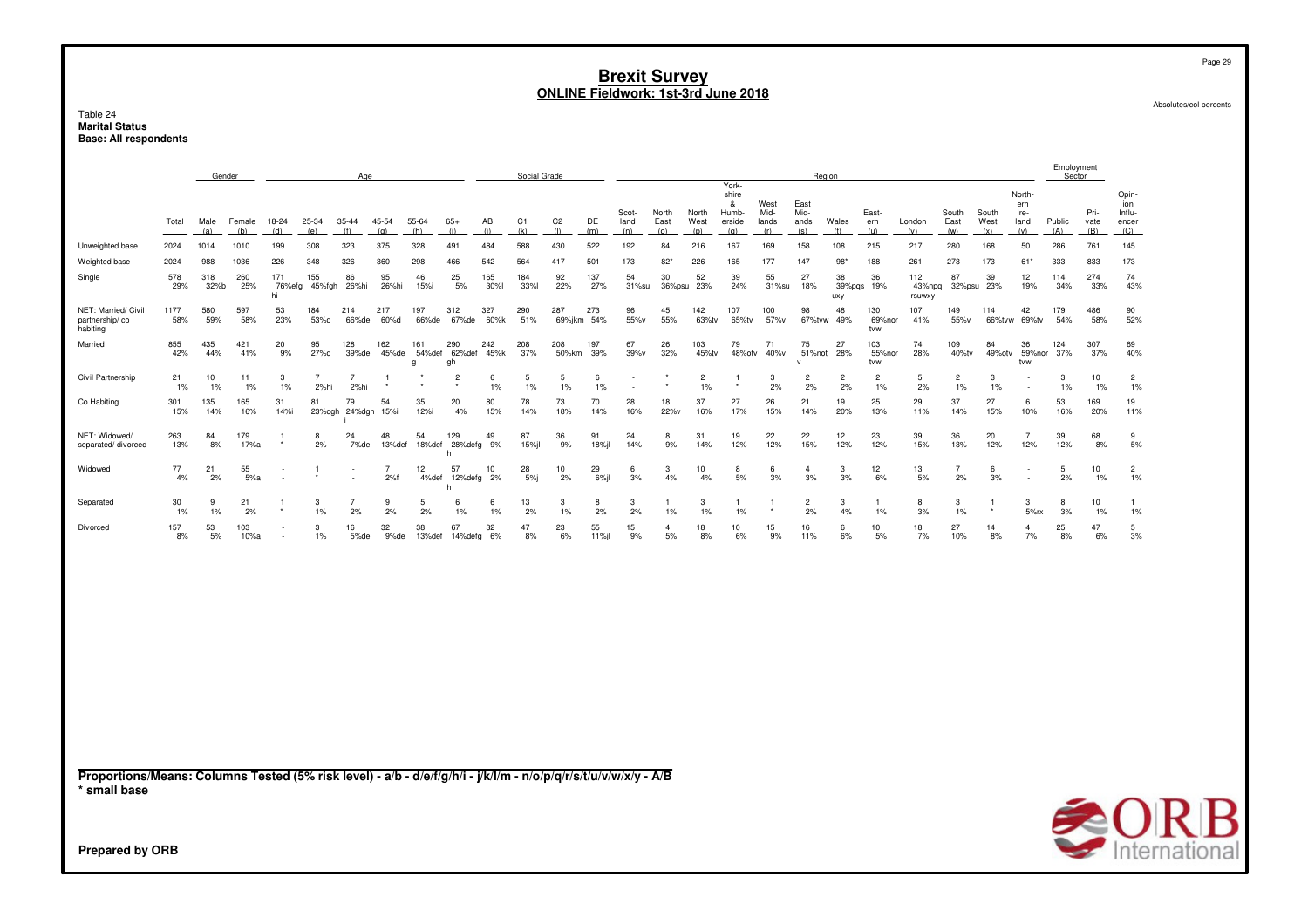|                                                                   |              |         |               |       |              |                      |        |       |        |         |                |                | <b>Brexit Survey</b>     |                                    | <b>ONLINE Fieldwork: 1st-3rd June 2018</b>           |                         |                                             |                       |                       |                                    |                                    |         |               |               |                                    |                      |                     |                                       | Page 30<br>Absolutes/col percents |
|-------------------------------------------------------------------|--------------|---------|---------------|-------|--------------|----------------------|--------|-------|--------|---------|----------------|----------------|--------------------------|------------------------------------|------------------------------------------------------|-------------------------|---------------------------------------------|-----------------------|-----------------------|------------------------------------|------------------------------------|---------|---------------|---------------|------------------------------------|----------------------|---------------------|---------------------------------------|-----------------------------------|
| Table 24<br><b>Marital Status</b><br><b>Base: All respondents</b> |              |         |               |       |              |                      |        |       |        |         |                |                |                          |                                    |                                                      |                         |                                             |                       |                       |                                    |                                    |         |               |               |                                    |                      |                     |                                       |                                   |
|                                                                   |              |         | Gender        |       |              | Age                  |        |       |        |         | Social Grade   |                |                          |                                    |                                                      |                         | York-                                       |                       |                       | Region                             |                                    |         |               |               |                                    | Employment<br>Sector |                     |                                       |                                   |
|                                                                   | Total        | Male    | Female<br>(h) | 18-24 | 25-34<br>(a) | $35 - 44$            | 45-54  | 55-64 | $65+$  | AB      | C <sub>1</sub> | C <sub>2</sub> | DE<br>(m)                | Scot-<br>land<br>(n)               | North<br>East                                        | North<br>West<br>(n)    | shire<br>$\alpha$<br>Humb-<br>erside<br>(n) | West<br>Mid-<br>lands | East<br>Mid-<br>lands | Wales                              | East-<br>ern                       | London  | South<br>East | South<br>West | North-<br>em<br>Ire-<br>land       | Public               | Pri-<br>vate<br>(B) | Opin-<br>ion<br>Influ<br>encer<br>(C) |                                   |
| Weighted base                                                     | 2024         | 988     | 1036          | 226   | 348          | 326                  | 360    | 298   | 466    | 542     | 564            | 417            | 501                      | 173                                | $82*$                                                | 226                     | 165                                         | 177                   | 147                   | $98*$                              | 188                                | 261     | 273           | 173           | $61*$                              | 333                  | 833                 | 173                                   |                                   |
| Prefer not to answer                                              | 6<br>$\star$ | 6<br>1% |               | $1\%$ |              | $\overline{2}$<br>1% | $\sim$ |       | $\sim$ | $\star$ | 3<br>$\star$   | $\overline{2}$ | $\overline{\phantom{a}}$ | $\sim$<br>$\overline{\phantom{a}}$ | $\overline{\phantom{a}}$<br>$\overline{\phantom{a}}$ | $\overline{2}$<br>$1\%$ | $\sim$<br>$\sim$                            | $\sim$                | $\sim$                | $\sim$<br>$\overline{\phantom{a}}$ | $\sim$<br>$\overline{\phantom{a}}$ | 3<br>1% |               |               | $\sim$<br>$\overline{\phantom{a}}$ |                      | 5<br>1%             | $\sim$<br>$\overline{\phantom{a}}$    |                                   |

**Proportions/Means: Columns Tested (5% risk level) - a/b - d/e/f/g/h/i - j/k/l/m - n/o/p/q/r/s/t/u/v/w/x/y - A/B\* small base**

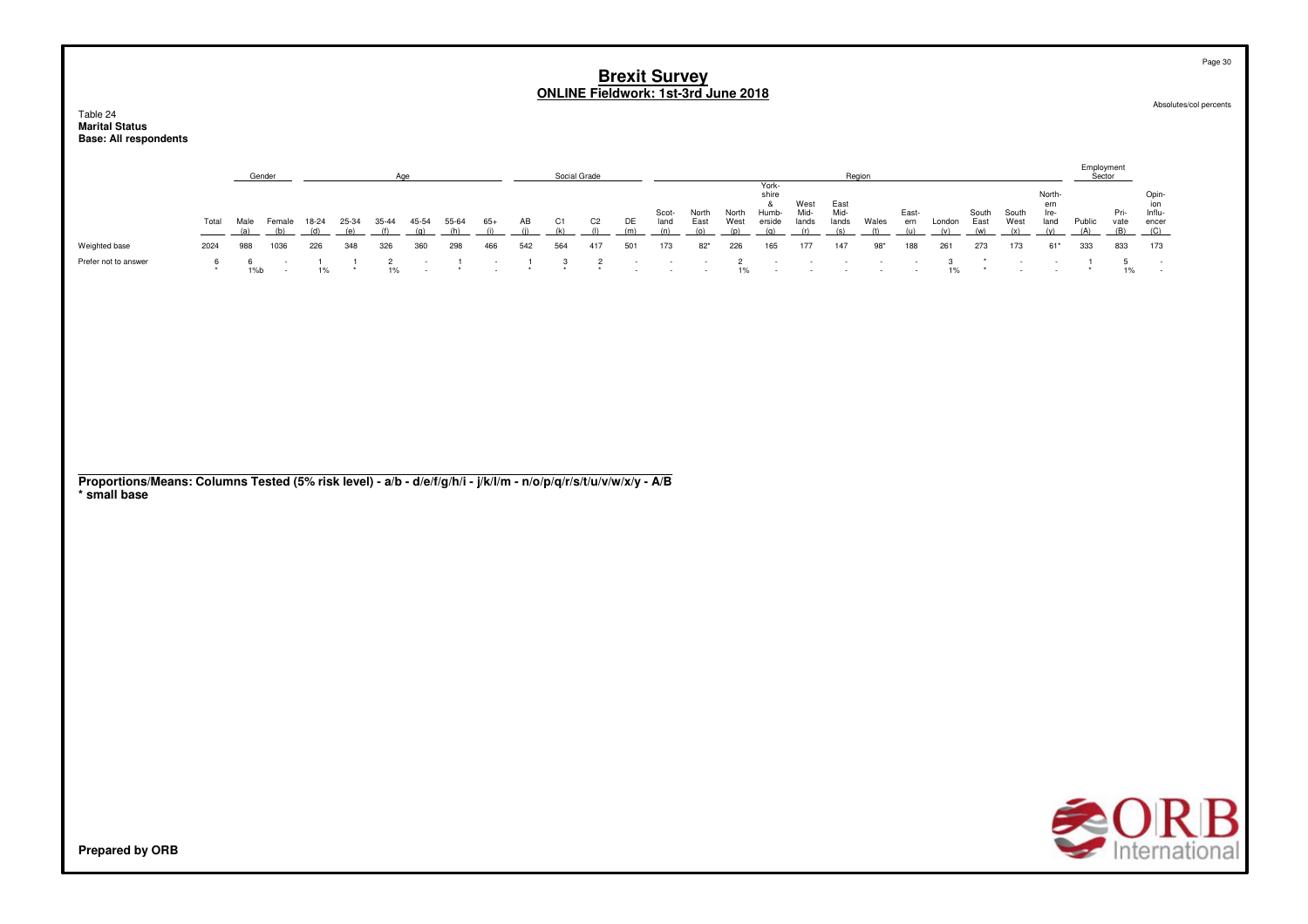Page 31

Absolutes/col percents

## Table 25 **Which of the following cities do you live in, or nearest to? Base: All respondents**

|                                                                                                                 |               |             | Gender        |                      |              | Age                  |                         |              |              |                         | Social Grade |                       |            |                          |                          |                           |                                                      |                              | Region                       |                         |                     |                         |                      |                      |                                      | Employment<br>Sector |                     |                                        |
|-----------------------------------------------------------------------------------------------------------------|---------------|-------------|---------------|----------------------|--------------|----------------------|-------------------------|--------------|--------------|-------------------------|--------------|-----------------------|------------|--------------------------|--------------------------|---------------------------|------------------------------------------------------|------------------------------|------------------------------|-------------------------|---------------------|-------------------------|----------------------|----------------------|--------------------------------------|----------------------|---------------------|----------------------------------------|
|                                                                                                                 | Total         | Male<br>(a) | Female<br>(b) | 18-24<br>(d)         | 25-34<br>(e) | 35-44<br>(f)         | 45-54<br>(g)            | 55-64<br>(h) | $65+$<br>(i) | AB<br>(i)               | C1<br>(k)    | C <sub>2</sub><br>(1) | DE<br>(m)  | Scot-<br>land<br>(n)     | North<br>East<br>(0)     | North<br>West<br>(p)      | York-<br>shire<br>&<br>Humb-<br>erside<br>(q)        | West<br>Mid-<br>lands<br>(r) | East<br>Mid-<br>lands<br>(s) | Wales<br>(t)            | East-<br>ern<br>(u) | London<br>(v)           | South<br>East<br>(w) | South<br>West<br>(x) | North-<br>ern<br>Ire-<br>land<br>(y) | Public<br>(A)        | Pri-<br>vate<br>(B) | Opin-<br>ion<br>Influ-<br>encer<br>(C) |
| Unweighted base                                                                                                 | 2024          | 1014        | 1010          | 199                  | 308          | 323                  | 375                     | 328          | 491          | 484                     | 588          | 430                   | 522        | 192                      | 84                       | 216                       | 167                                                  | 169                          | 158                          | 108                     | 215                 | 217                     | 280                  | 168                  | 50                                   | 286                  | 761                 | 145                                    |
| Weighted base                                                                                                   | 2024          | 988         | 1036          | 226                  | 348          | 326                  | 360                     | 298          | 466          | 542                     | 564          | 417                   | 501        | 173                      | $82*$                    | 226                       | 165                                                  | 177                          | 147                          | $98*$                   | 188                 | 261                     | 273                  | 173                  | $61*$                                | 333                  | 833                 | 173                                    |
| Glasgow                                                                                                         | 93<br>5%      | 52<br>5%    | 40<br>4%      | 11<br>$5%$           | 9<br>2%      | 20<br>6%e            | 17<br>5%                | 13<br>4%     | 21<br>5%     | 24<br>4%                | 21<br>4%     | 14<br>3%              | 34<br>7%kl | 93<br>54%opqr<br>stuvwxy | $\sim$<br>$\sim$         |                           |                                                      |                              |                              |                         |                     |                         |                      |                      | $\overline{\phantom{a}}$             | 11<br>3%             | 41<br>5%            | $\overline{7}$<br>$4\%$                |
| Edinburgh                                                                                                       | 69<br>3%      | 28<br>3%    | 41<br>4%      | $\overline{4}$<br>2% | 21<br>6%dg   | 13<br>4%             | 8<br>2%                 | 8<br>3%      | 15<br>3%     | 20<br>4%                | 31<br>5%lm   | 11<br>3%              | 8<br>2%    | 69<br>40%opqr<br>stuvwxy |                          |                           |                                                      |                              |                              |                         |                     |                         |                      |                      |                                      | 12<br>4%             | 31<br>4%            | 9<br>5%                                |
| Newcastle                                                                                                       | 82<br>4%      | 43<br>4%    | 39<br>4%      | 16<br>7%i            | 15<br>4%     | 10<br>3%             | 15<br>4%                | 14<br>5%     | 12<br>3%     | 16<br>3%                | 28<br>5%     | 17<br>4%              | 21<br>4%   |                          | 77<br>93%npqr<br>stuvwxy | $\overline{4}$<br>2% vw   |                                                      |                              |                              |                         |                     |                         |                      |                      |                                      | 17<br>5%             | 36<br>4%            | 10<br>$6\%$                            |
| Leeds                                                                                                           | 85<br>4%      | 42<br>4%    | 43<br>4%      | $\overline{7}$<br>3% | 12<br>3%     | 13<br>4%             | 21<br>6%                | 10<br>3%     | 23<br>5%     | 22<br>4%                | 22<br>4%     | 20<br>5%              | 21<br>4%   |                          | $\overline{\phantom{a}}$ | 5 <sub>5</sub><br>$2\%$   | 79<br>48%nopr<br>stuvwxy                             |                              |                              |                         |                     | $\overline{2}$<br>$1\%$ |                      |                      |                                      | 19<br>6%             | 34<br>4%            | $\,6\,$<br>3%                          |
| Hull                                                                                                            | 44<br>2%      | 24<br>2%    | 19<br>2%      | 6<br>3%              | 5<br>1%      | 5<br>2%              | $\overline{4}$<br>$1\%$ | 8<br>3%      | 15<br>3%     | $\overline{4}$<br>$1\%$ | 15<br>$3%$ j | $\overline{7}$<br>2%  | 17<br>3%   |                          | $\overline{1}$<br>1%     |                           | 36<br>22%nopr<br>stuvwxy                             |                              | 5%nprt<br><b>UVWX</b>        |                         |                     |                         |                      |                      |                                      | $\overline{4}$<br>1% | 22<br>3%            | $5\phantom{.0}$<br>3%                  |
| Sheffield                                                                                                       | $^{55}_{3\%}$ | 27<br>3%    | 28<br>3%      | 5<br>2%              | 11<br>3%     | $\overline{7}$<br>2% | 11<br>3%                | 9<br>3%      | 13<br>3%     | 14<br>3%                | 13<br>2%     | 13<br>3%              | 14<br>3%   |                          |                          |                           | 47<br>28%nopr<br>stuvwxy                             |                              | 8<br>6%nprt<br><b>UVWX</b>   |                         |                     |                         |                      |                      |                                      | 9<br>3%              | 18<br>2%            | $\overline{4}$<br>$2\%$                |
| Manchester                                                                                                      | 160<br>8%     | 89<br>9%    | 72<br>7%      | 15<br>7%             | 21<br>6%     | 34<br>10%            | 25<br>7%                | 21<br>7%     | 44<br>10%    | 49<br>9%                | 34<br>6%     | 40<br>10%             | 37<br>7%   |                          | $\mathbf{1}$<br>1%       | 147<br>65%noqr<br>stuvwxy | $\overline{\phantom{a}}$<br>$\overline{\phantom{a}}$ | 10<br>6%nqsu<br><b>VWX</b>   | $\mathbf{1}$<br>1%           | 1%                      |                     |                         |                      |                      |                                      | 27<br>8%             | 64<br>8%            | $\frac{17}{10\%}$                      |
| Liverpool                                                                                                       | 74<br>4%      | 34<br>3%    | 39<br>4%      | 10<br>5%             | 10<br>3%     | 10<br>3%             | 14<br>4%                | 13<br>4%     | 17<br>4%     | 14<br>3%                | 22<br>4%     | 16<br>4%              | 22<br>4%   |                          |                          | 60<br>27%nogr<br>stuvwxy  |                                                      | -1                           |                              | 13<br>13%nogr<br>SUVWXY |                     |                         |                      |                      |                                      | 13<br>4%             | 31<br>4%            | $\frac{7}{4\%}$                        |
| Proportions/Means: Columns Tested (5% risk level) - a/b - d/e/f/g/h/i - j/k/l/m - n/o/p/q/r/s/t/u/v/w/x/y - A/B |               |             |               |                      |              |                      |                         |              |              |                         |              |                       |            |                          |                          |                           |                                                      |                              |                              |                         |                     |                         |                      |                      |                                      |                      |                     |                                        |
| * small base                                                                                                    |               |             |               |                      |              |                      |                         |              |              |                         |              |                       |            |                          |                          |                           |                                                      |                              |                              |                         |                     |                         |                      |                      |                                      |                      |                     | $\triangle$ OD R                       |

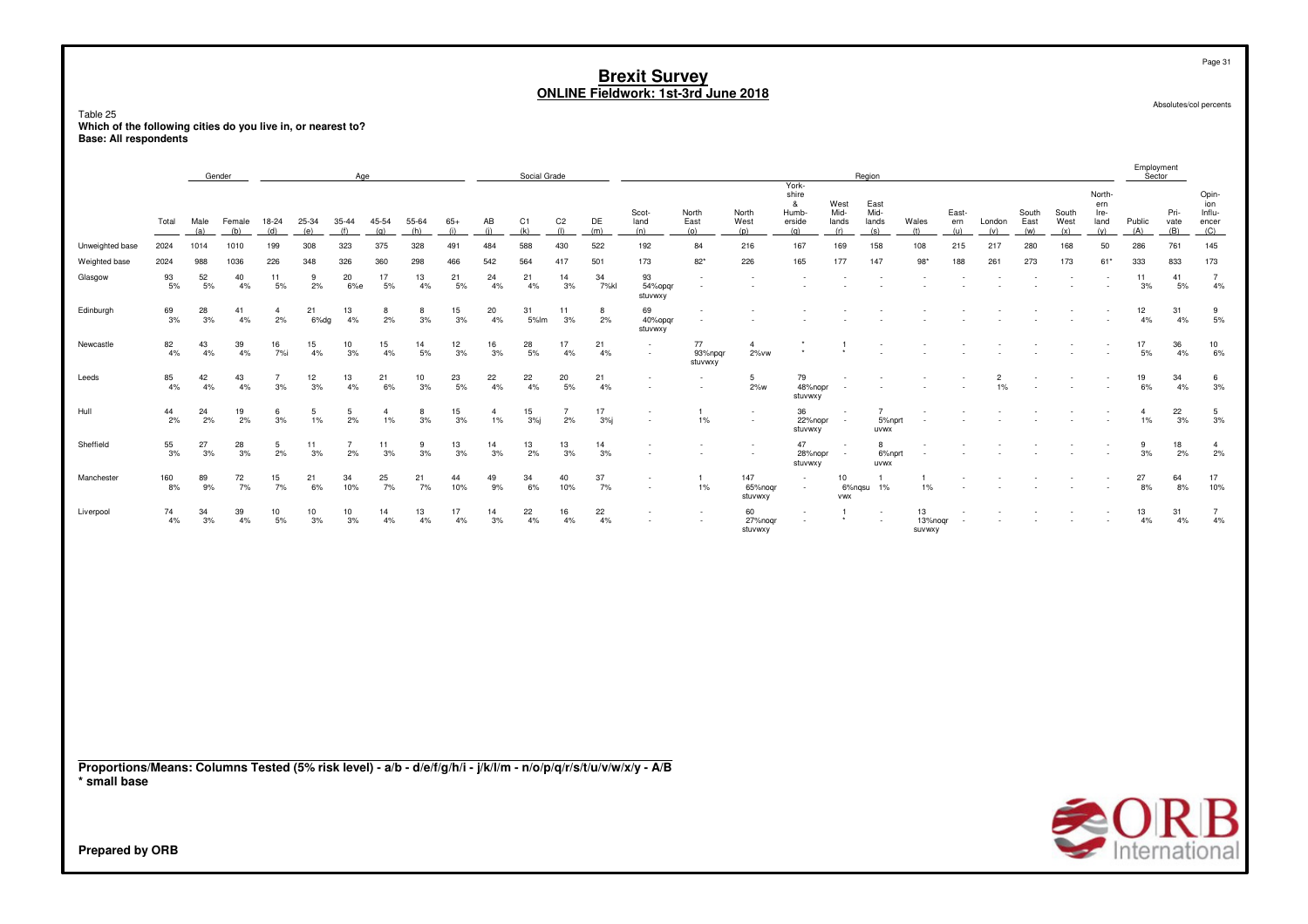Page 32

Absolutes/col percents

#### Table 25 **Which of the following cities do you live in, or nearest to?Base: All respondents**

|                                                                                                                 | Gender<br>Age |             |               |                       |                      |                  |                           |                      |                 |                      | Social Grade         |                         |                         |                                    |                       |                                    |                                               |                              |                              | Region                             |                          |                                    |                             |                          |                                      | Employment<br>Sector    |                     |                                        |
|-----------------------------------------------------------------------------------------------------------------|---------------|-------------|---------------|-----------------------|----------------------|------------------|---------------------------|----------------------|-----------------|----------------------|----------------------|-------------------------|-------------------------|------------------------------------|-----------------------|------------------------------------|-----------------------------------------------|------------------------------|------------------------------|------------------------------------|--------------------------|------------------------------------|-----------------------------|--------------------------|--------------------------------------|-------------------------|---------------------|----------------------------------------|
|                                                                                                                 | Total         | Male<br>(a) | Female<br>(b) | 18-24<br>(d)          | 25-34<br>(e)         | $35 - 44$<br>(f) | 45-54<br>(g)              | 55-64<br>(h)         | $65+$<br>(i)    | AB<br>(i)            | C1<br>(k)            | C <sub>2</sub><br>(1)   | DE<br>(m)               | Scot-<br>land<br>(n)               | North<br>East<br>(0)  | North<br>West<br>(p)               | York-<br>shire<br>&<br>Humb-<br>erside<br>(q) | West<br>Mid-<br>lands<br>(r) | East<br>Mid-<br>lands<br>(s) | Wales<br>(t)                       | East-<br>ern<br>(u)      | London<br>(v)                      | South<br>East<br>(w)        | South<br>West<br>(x)     | North-<br>ern<br>Ire-<br>land<br>(y) | Public<br>(A)           | Pri-<br>vate<br>(B) | Opin-<br>ion<br>Influ-<br>encer<br>(C) |
| Weighted base                                                                                                   | 2024          | 988         | 1036          | 226                   | 348                  | 326              | 360                       | 298                  | 466             | 542                  | 564                  | 417                     | 501                     | 173                                | $82*$                 | 226                                | 165                                           | 177                          | 147                          | $98*$                              | 188                      | 261                                | 273                         | 173                      | 61*                                  | 333                     | 833                 | 173                                    |
| Nottingham                                                                                                      | 76<br>4%      | 35<br>4%    | 41<br>4%      | 8<br>3%               | 5<br>1%              | 16<br>5%e        | 14<br>4%                  | 13<br>4%e            | 21<br>5%e       | 11<br>2%             | 23<br>4%             | 17<br>4%                | 25<br>5%                | $\overline{\phantom{a}}$<br>$\sim$ |                       | $\overline{\phantom{a}}$<br>$\sim$ | $\overline{c}$<br>1%                          | $\sim$                       | 73<br>50%nopq<br>rtuvwxy     | $\sim$<br>$\sim$                   | $\overline{1}$<br>1%     | $\sim$<br>$\overline{a}$           |                             |                          |                                      | 10<br>3%                | 27<br>3%            | 9<br>5%                                |
| Birmingham                                                                                                      | 165<br>8%     | 87<br>9%    | 79<br>8%      | 21<br>9%              | 41<br>12%ghi         | 29<br>9%         | 24<br>7%                  | 17<br>6%             | 33<br>7%        | 60<br>11%km          | 39<br>7%             | 36<br>9%                | 30<br>6%                |                                    |                       |                                    | $\overline{\phantom{a}}$<br>$\sim$            | 150<br>85%nopq<br>stuvwxy    | 12<br>8%nopq<br><b>UVWX</b>  | $\overline{2}$<br>2%vw             |                          |                                    |                             |                          |                                      | 26<br>8%                | 77<br>9%            | 26<br>15%                              |
| Norwich                                                                                                         | 79<br>4%      | 33<br>3%    | 46<br>4%      | $\mathbf{3}$<br>$1\%$ | 11<br>3%             | 11<br>3%         | 13<br>4%                  | 17<br>6%d            | $^{23}_{\ 5\%}$ | 13<br>2%             | 22<br>4%             | 19<br>$5%$              | 24<br>5%                |                                    |                       |                                    |                                               |                              | $1\%$                        | $\overline{\phantom{a}}$           | 75<br>40%nopg<br>rstvwxy | $\star$                            | $\overline{2}$<br>1%        |                          |                                      | $12 \overline{ }$<br>4% | 20<br>2%            | $\frac{2}{1\%}$                        |
| Milton Keynes                                                                                                   | 67<br>3%      | 30<br>3%    | 37<br>4%      | $\overline{7}$<br>3%  | $\overline{7}$<br>2% | 8<br>2%          | 10<br>3%                  | 14<br>5%             | 21<br>4%        | 16<br>3%             | 15<br>3%             | 11<br>3%                | 24<br>5%                | ٠                                  |                       |                                    | $\overline{a}$                                |                              | 24<br>16%nopq<br>rtvwxy      | $\overline{\phantom{a}}$<br>$\sim$ | 25<br>13%nopq<br>rtvwxy  | $\sim$<br>$\sim$                   | 18<br>6%nopq<br>rtvx        | $\overline{\phantom{a}}$ |                                      | 6<br>2%                 | 24<br>3%            | $\overline{4}$<br>2%                   |
| Brighton                                                                                                        | 45<br>2%      | 21<br>2%    | 25<br>2%      | $6\phantom{.0}$<br>3% | $\overline{7}$<br>2% | 5<br>2%          | 8<br>2%                   | $\overline{7}$<br>2% | 12<br>3%        | 6<br>$1\%$           | 16<br>3%             | 16<br>4%jm              | $\overline{7}$<br>$1\%$ |                                    |                       |                                    |                                               |                              | ٠                            |                                    | $\sim$                   | $\overline{\phantom{a}}$<br>$\sim$ | 45<br>16%nopq<br>rstuvxy    |                          |                                      | 8<br>2%                 | 17<br>2%            | $\mathbf{3}$<br>2%                     |
| Oxford                                                                                                          | 19<br>$1\%$   | 14<br>1%    | 5<br>1%       | $\overline{a}$<br>2%  | 3<br>1%              | 3<br>$1\%$       | $\overline{c}$<br>$\star$ | 5<br>2%              | $\frac{2}{x}$   | $\overline{4}$<br>1% | $\overline{4}$<br>1% | $\overline{4}$<br>$1\%$ | 6<br>1%                 | $\sim$                             |                       |                                    | $\sim$                                        | -1<br>$1\%$                  |                              |                                    |                          |                                    | 15<br>6%npqr<br>stuv        | $\overline{2}$<br>1%     | $\overline{\phantom{a}}$             | $\overline{a}$<br>$1\%$ | 6<br>1%             | $\mathbf{1}$<br>$1\%$                  |
| London                                                                                                          | 470<br>23%    | 211<br>21%  | 260<br>25%    | 66<br>29%hi           | 101<br>29%hi         | 72<br>22%        | 91<br>25%i                | 60<br>20%            | 81<br>17%       | 141<br>26%lm         | 150<br>27%lm         | 81<br>19%               | 98<br>20%               | $\sim$                             | $\mathbf{1}$<br>$1\%$ |                                    |                                               |                              | 3<br>2%p                     | $\overline{\phantom{a}}$<br>$\sim$ | 66<br>35%nop<br>qrstxy   | 257<br>98%nop<br>qrstuw<br>xy      | 139<br>51%nopg<br>rstuxy    | $\overline{4}$<br>$2\%p$ | $\sim$                               | 84<br>25%               | 202<br>24%          | 43<br>25%                              |
| Southampton                                                                                                     | 72<br>4%      | 40<br>4%    | 32<br>3%      | 6<br>3%               | 8<br>2%              | 13<br>4%         | 10<br>3%                  | 10<br>3%             | 25<br>5%        | 22<br>4%             | 22<br>4%             | 11<br>3%                | 17<br>3%                | ٠                                  |                       |                                    | $\overline{\phantom{a}}$                      | $\overline{1}$<br>1%         | $\overline{\phantom{a}}$     |                                    | $\sim$                   |                                    | 45<br>17%nop<br>qrstuv<br>V | 26<br>15%nopg<br>rstuvy  | $\sim$                               | 8<br>2%                 | 35<br>4%            | $\overline{4}$<br>2%                   |
| Proportions/Means: Columns Tested (5% risk level) - a/b - d/e/f/g/h/i - j/k/l/m - n/o/p/q/r/s/t/u/v/w/x/y - A/B |               |             |               |                       |                      |                  |                           |                      |                 |                      |                      |                         |                         |                                    |                       |                                    |                                               |                              |                              |                                    |                          |                                    |                             |                          |                                      |                         |                     |                                        |

**Proportions/Means: Columns Tested (5% risk level) - a/b - d/e/f/g/h/i - j/k/l/m - n/o/p/q/r/s/t/u/v/w/x/y - A/B\* small base**

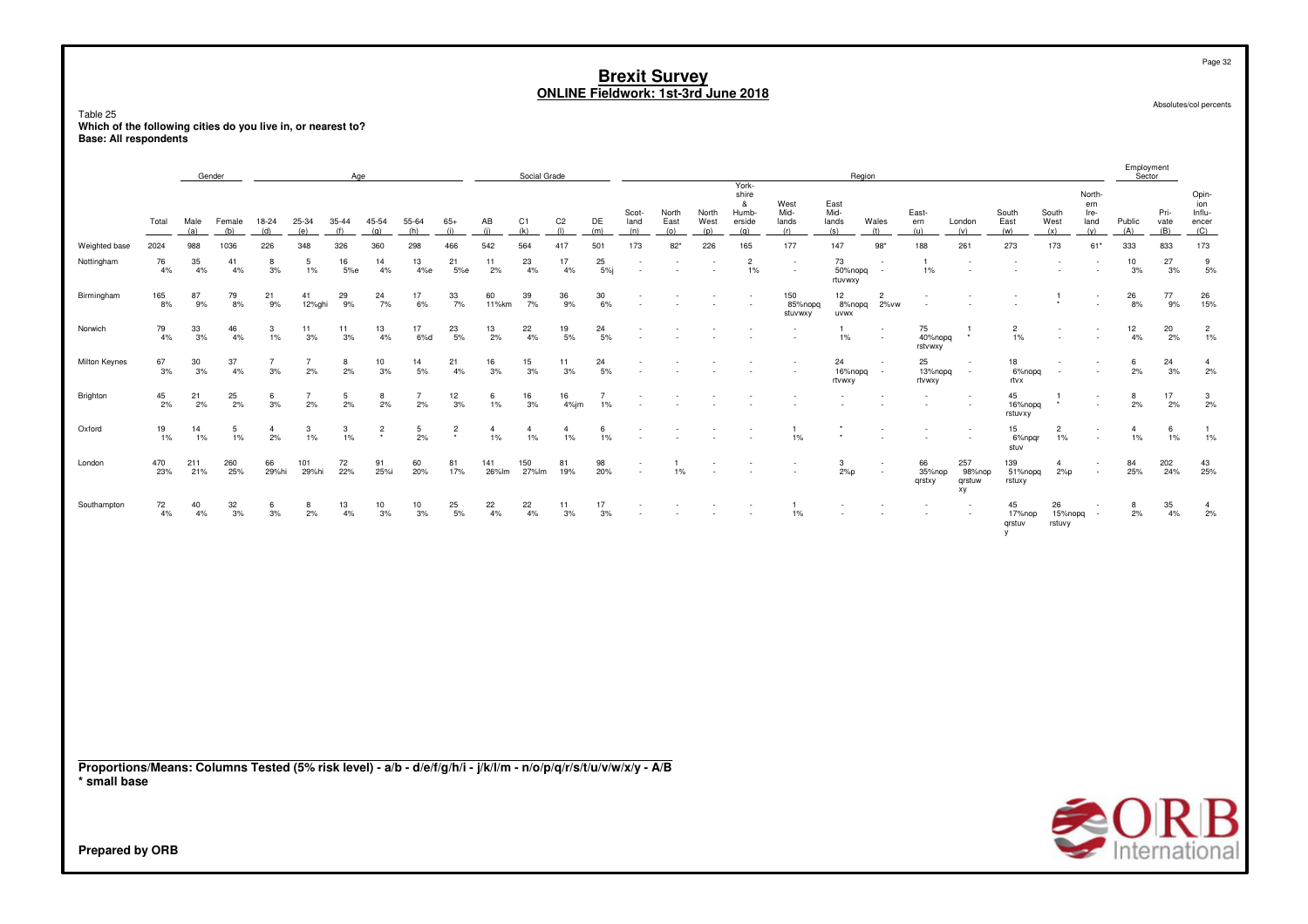Page 33

Absolutes/col percents

Table 25 **Which of the following cities do you live in, or nearest to?Base: All respondents**

|               |                  |                  | Gender           |              |                 | Age             |                  |              |              |                 | Social Grade    |                       |             |                          |                      |                      |                                               |                              |                              | Region                   |                     |                              |                      |                          |                                      | Employment<br>Sector |                     |                                        |
|---------------|------------------|------------------|------------------|--------------|-----------------|-----------------|------------------|--------------|--------------|-----------------|-----------------|-----------------------|-------------|--------------------------|----------------------|----------------------|-----------------------------------------------|------------------------------|------------------------------|--------------------------|---------------------|------------------------------|----------------------|--------------------------|--------------------------------------|----------------------|---------------------|----------------------------------------|
|               | Total            | Male<br>(a)      | Female<br>(b)    | 18-24<br>(d) | 25-34<br>(e)    | 35-44<br>(f)    | 45-54<br>(q)     | 55-64<br>(h) | $65+$<br>(i) | AB<br>(i)       | C1<br>(k)       | C <sub>2</sub><br>(1) | DE<br>(m)   | Scot-<br>land<br>(n)     | North<br>East<br>(0) | North<br>West<br>(p) | York-<br>shire<br>&<br>Humb-<br>erside<br>(q) | West<br>Mid-<br>lands<br>(r) | East<br>Mid-<br>lands<br>(s) | Wales<br>(t)             | East-<br>ern<br>(u) | London<br>(v)                | South<br>East<br>(w) | South<br>West<br>(x)     | North-<br>ern<br>Ire-<br>land<br>(v) | Public<br>(A)        | Pri-<br>vate<br>(B) | Opin-<br>ion<br>Influ-<br>encer<br>(C) |
| Weighted base | 2024             | 988              | 1036             | 226          | 348             | 326             | 360              | 298          | 466          | 542             | 564             | 417                   | 501         | 173                      | 82*                  | 226                  | 165                                           | 177                          | 147                          | $98*$                    | 188                 | 261                          | 273                  | 173                      | $61*$                                | 333                  | 833                 | 173                                    |
| Bristol       | 66<br>3%         | $\frac{32}{3\%}$ | $\frac{35}{3\%}$ | 2%           | 3%              | 18<br>$5%$      | 8<br>2%          | 9<br>3%      | 18<br>4%     | 17<br>3%        | 21<br>4%        | 13<br>3%              | 15<br>3%    | $\overline{\phantom{a}}$ |                      |                      |                                               |                              |                              |                          |                     |                              | $\star$              | 66<br>38%nopq<br>rstuvwy | $\sim$<br>$\overline{\phantom{a}}$   | $1\%$                | 28<br>3%            | $\overline{5}$<br>3%                   |
| Plymouth      | $\frac{68}{3%}$  | 29<br>3%         | 39<br>4%         | 5<br>2%      | 14<br>4%f       | $1\%$           | 13<br>4%         | 10<br>3%     | 22<br>5%f    | 17<br>3%        | 17<br>3%        | 17<br>4%              | 17<br>3%    |                          |                      |                      |                                               |                              |                              |                          |                     |                              | $\sim$               | 68<br>39%nopg<br>rstuvwy | $\sim$<br>$\sim$                     | 15<br>5%             | 26<br>3%            | 3<br>2%                                |
| Cardiff       | 81<br>4%         | 48<br>5%         | $\frac{33}{3\%}$ | 10<br>4%     | 17<br>5%        | $^{20}_{\ 6\%}$ | $\frac{12}{3\%}$ | 12<br>4%     | 11<br>2%     | 27<br>5%        | 23<br>4%        | 14<br>3%              | 17<br>3%    |                          |                      |                      | $\sim$                                        | 3<br>$2\%$ w                 | $\sim$<br>$\sim$             | 77<br>79%nopg<br>rsuvwxy | $\sim$<br>$\sim$    |                              |                      | $\sim$                   | $\sim$                               | 20<br>6%             | $\frac{39}{5\%}$    | $\frac{5}{3\%}$                        |
| Belfast       | 61<br>3%         | $\frac{29}{3%}$  | $\frac{32}{3%}$  | 3<br>$1\%$   | 11<br>3%        | 11<br>3%        | 19<br>5%di       | 11<br>4%     | 6<br>$1\%$   | 19<br>3%        | 11<br>2%        | 16<br>4%              | 15<br>3%    |                          |                      |                      |                                               |                              |                              |                          |                     |                              |                      |                          | 61<br>100%nopq<br>rstuvwx            | 14<br>4%             | 31<br>4%            | $\sim$                                 |
| None of these | $\frac{92}{5\%}$ | 41<br>4%         | $\frac{52}{5\%}$ | 9<br>4%      | $\frac{12}{3%}$ | $6$<br>2%       | 20<br>6%f        | $15$<br>5%f  | 30<br>7%f    | $^{25}_{\ 5\%}$ | $\frac{15}{3%}$ | $^{22}_{\ 5\%}$       | $30$<br>6%k | 11<br>6%gv               | 3<br>4%              | 9<br>$4\%v$          | $\overline{c}$<br>$1\%$                       | 10<br>$5\%$                  | 17<br>11%pgvw<br>xy          | 5<br>5%v                 | 20<br>xy            | $\overline{c}$<br>11%pqvw 1% | 9<br>3%              | 5<br>3%                  | $\sim$<br>$\sim$                     | 11<br>3%             | $\frac{24}{3\%}$    | $\frac{3}{2\%}$                        |
|               |                  |                  |                  |              |                 |                 |                  |              |              |                 |                 |                       |             |                          |                      |                      |                                               |                              |                              |                          |                     |                              |                      |                          |                                      |                      |                     |                                        |
|               |                  |                  |                  |              |                 |                 |                  |              |              |                 |                 |                       |             |                          |                      |                      |                                               |                              |                              |                          |                     |                              |                      |                          |                                      |                      |                     |                                        |

**Proportions/Means: Columns Tested (5% risk level) - a/b - d/e/f/g/h/i - j/k/l/m - n/o/p/q/r/s/t/u/v/w/x/y - A/B\* small base**

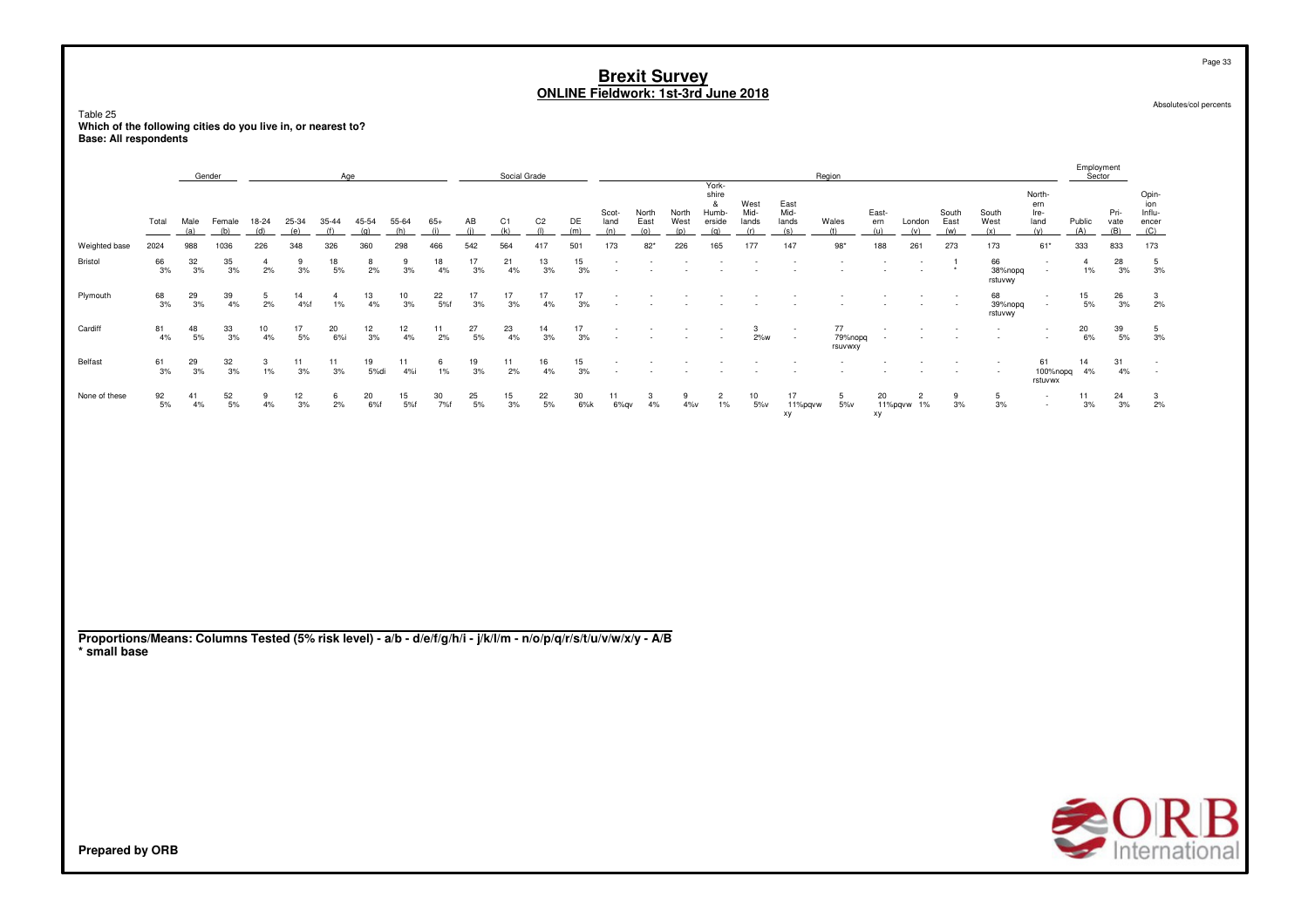Table 26

 **What is the combined annual income of your household, prior to tax being deducted?Base: All respondents**

|                       |        | Social Grade<br>Gender<br>Age |             |               |                                                                                                                                                                                                                                                                                                                                                                                      |                        |              |                        |                         |                           |                      |                       |                                                                                                                                                                                                                                                                                                                                                                                      |                |                      |                       |                      |                                               |                              | Region                       |                      |                          |                       |                      |                             |                                      | Employment<br>Sector |                     |                                        |
|-----------------------|--------|-------------------------------|-------------|---------------|--------------------------------------------------------------------------------------------------------------------------------------------------------------------------------------------------------------------------------------------------------------------------------------------------------------------------------------------------------------------------------------|------------------------|--------------|------------------------|-------------------------|---------------------------|----------------------|-----------------------|--------------------------------------------------------------------------------------------------------------------------------------------------------------------------------------------------------------------------------------------------------------------------------------------------------------------------------------------------------------------------------------|----------------|----------------------|-----------------------|----------------------|-----------------------------------------------|------------------------------|------------------------------|----------------------|--------------------------|-----------------------|----------------------|-----------------------------|--------------------------------------|----------------------|---------------------|----------------------------------------|
|                       |        | Total                         | Male<br>(a) | Female<br>(b) | 18-24<br>(d)                                                                                                                                                                                                                                                                                                                                                                         | 25-34<br>(e)           | 35-44<br>(f) | 45-54<br>(g)           | 55-64<br>(h)            | $65+$<br>(i)              | AB<br>(i)            | C <sub>1</sub><br>(k) | C <sub>2</sub><br>(1)                                                                                                                                                                                                                                                                                                                                                                | DE<br>(m)      | Scot-<br>land<br>(n) | North<br>East<br>(o)  | North<br>West<br>(p) | York-<br>shire<br>&<br>Humb-<br>erside<br>(q) | West<br>Mid-<br>lands<br>(r) | East<br>Mid-<br>lands<br>(s) | Wales<br>(t)         | East-<br>ern<br>(u)      | London<br>(v)         | South<br>East<br>(w) | South<br>West<br>(x)        | North-<br>ern<br>Ire-<br>land<br>(y) | Public<br>(A)        | Pri-<br>vate<br>(B) | Opin-<br>ion<br>Influ-<br>encer<br>(C) |
| Unweighted base       |        | 2024                          | 1014        | 1010          | 199                                                                                                                                                                                                                                                                                                                                                                                  | 308                    | 323          | 375                    | 328                     | 491                       | 484                  | 588                   | 430                                                                                                                                                                                                                                                                                                                                                                                  | 522            | 192                  | 84                    | 216                  | 167                                           | 169                          | 158                          | 108                  | 215                      | 217                   | 280                  | 168                         | 50                                   | 286                  | 761                 | 145                                    |
| Weighted base         |        | 2024                          | 988         | 1036          | 226                                                                                                                                                                                                                                                                                                                                                                                  | 348                    | 326          | 360                    | 298                     | 466                       | 542                  | 564                   | 417                                                                                                                                                                                                                                                                                                                                                                                  | 501            | 173                  | $82*$                 | 226                  | 165                                           | 177                          | 147                          | $98*$                | 188                      | 261                   | 273                  | 173                         | 61'                                  | 333                  | 833                 | 173                                    |
| Up to £7,000          | (3.5)  | 80<br>4%                      | 35<br>4%    | 45<br>4%      | 19<br>8%ei                                                                                                                                                                                                                                                                                                                                                                           | 9<br>3%                | 12<br>4%i    | 20<br>6%               | 16<br>5%i               | $\overline{4}$<br>$1\%$   | $\overline{4}$<br>1% | 15<br>$3%$ jl         | $\overline{2}$<br>1%                                                                                                                                                                                                                                                                                                                                                                 | 59<br>12%jkl   | 6<br>3%              | $\overline{4}$<br>5%  | 11<br>$5%$           | 5<br>3%                                       | $\overline{7}$<br>4%         | 10<br>7%                     | 3<br>3%              | $\overline{7}$<br>4%     | 16<br>6%              | 8<br>3%              | $\overline{4}$<br>2%        | ٠                                    | $\overline{7}$<br>2% | 14<br>2%            | 5<br>3%                                |
| £7,001 to<br>£14,000  | (10.5) | 260<br>13%                    | 121<br>12%  | 139<br>13%    | 13<br>6%                                                                                                                                                                                                                                                                                                                                                                             | 31<br>9%               | 28<br>9%     | 50<br>14%d             | 51<br>17%def            | 86<br>19%def              | 21<br>4%             | 48<br>9%              | 41<br>$10%$ j                                                                                                                                                                                                                                                                                                                                                                        | 149<br>30%jkl  | 20<br>12%            | 16<br>20%pv           | 23<br>10%            | 19<br>12%                                     | 20<br>11%                    | 37<br>25%npq<br>rtuvwx<br>v  | 13<br>13%            | 27<br>15%                | 25<br>9%              | 35<br>13%            | 21<br>12%                   | $\overline{4}$<br>6%                 | 18<br>5%             | 70<br>8%            | 13<br>8%                               |
| £14,001 to<br>£21,000 | (17.5) | 360<br>18%                    | 163<br>17%  | 197<br>19%    | 23<br>10%                                                                                                                                                                                                                                                                                                                                                                            | 56<br>16%              | 54<br>17%    | 54<br>15%              | 52<br>17%d              | 121<br>26%def<br>gh       | 54<br>10%            | 103<br>18%j           | 89<br>21%j                                                                                                                                                                                                                                                                                                                                                                           | 114<br>23%j    | 34<br>20%vy          | 17<br>21%y            | 44<br>20%vy          | 36<br>22%vy                                   | 31<br>18%у                   | 35<br>24%vy                  | 19<br>20%y           | 37<br>19%vy              | 29<br>11%             | 49<br>18%y           | 26<br>15%                   | 3<br>4%                              | 51<br>15%            | 134<br>16%          | 27<br>16%                              |
| £21,001 to<br>£28,000 | (24.5) | 394<br>19%                    | 199<br>20%  | 195<br>19%    | 24<br>11%                                                                                                                                                                                                                                                                                                                                                                            | 78<br>22%d             | 61<br>19%d   | 70<br>20%d             | 61<br>21%d              | 99<br>21%d                | 79<br>15%            | 121<br>21%j           | 94<br>23%j                                                                                                                                                                                                                                                                                                                                                                           | 99<br>20%      | 34<br>20%            | 12<br>15%             | 28<br>12%            | 38<br>23%p                                    | 36<br>21%p                   | 21<br>14%                    | 23<br>24%р           | 50<br>26%psv<br>W        | 46<br>18%             | 48<br>18%            | 45<br>26%ps                 | 11<br>19%                            | 56<br>17%            | 168<br>20%          | 26<br>15%                              |
| £28,001 to<br>£34,000 | (31)   | 301<br>15%                    | 144<br>15%  | 157<br>15%    | 11<br>5%                                                                                                                                                                                                                                                                                                                                                                             | 51<br>15%d             | 45<br>14%d   | 66<br>18%d             | 57<br>19%d              | 70<br>15%d                | 84<br>15%m           | 99<br>18%m            | 83<br>20%m                                                                                                                                                                                                                                                                                                                                                                           | 36<br>7%       | 17<br>10%            | 12<br>14%             | 45<br>20%n           | 23<br>14%                                     | 26<br>15%                    | 19<br>13%                    | 10<br>11%            | 30<br>16%                | 37<br>14%             | 48<br>18%n           | 23<br>13%                   | 10<br>16%                            | 62<br>19%            | 136<br>16%          | 25<br>15%                              |
| £34,001 to<br>£41,000 | (37.5) | 145<br>7%                     | 77<br>8%    | 68<br>7%      | 9<br>4%                                                                                                                                                                                                                                                                                                                                                                              | 20<br>6%               | 28<br>9%     | 35<br>10%d             | 23<br>8%                | 31<br>7%                  | 47<br>9%m            | 43<br>8%m             | 36<br>9%m                                                                                                                                                                                                                                                                                                                                                                            | 19<br>4%       | 14<br>8%             | 3<br>4%               | 27<br>12%stw         | 18<br>11%stw                                  | 15<br>9%                     | 5<br>3%                      | $\overline{2}$<br>2% | 13<br>7%                 | 16<br>6%              | 14<br>5%             | 11<br>6%                    | $\overline{7}$<br>11%t               | 31<br>9%             | 68<br>8%            | 9<br>5%                                |
| £41,001 to<br>£48,000 | (44.5) | 89<br>4%                      | 39<br>4%    | 49<br>5%      | 18<br>8%gi                                                                                                                                                                                                                                                                                                                                                                           | 22<br>$6%$ i           | 20<br>$6%$ i | 11<br>3%               | 11<br>4%                | $\overline{7}$<br>1%      | 33<br>6%m            | 28<br>5%m             | 23<br>5%m                                                                                                                                                                                                                                                                                                                                                                            | 5<br>1%        | -6<br>4%             | $\overline{7}$<br>8%u | 8<br>3%              | $\overline{7}$<br>$4\%$                       | 8<br>4%                      | 9<br>6%u                     | $\overline{2}$<br>2% | 3<br>2%                  | 11<br>4%              | 12<br>4%             | 9<br>$5%$                   | 6<br>10%u                            | 19<br>6%             | 49<br>6%            | 12<br>7%                               |
| £48,001 to<br>£55,000 | (51.5) | 74<br>4%                      | 38<br>4%    | 36<br>4%      | 20<br>9%ghi                                                                                                                                                                                                                                                                                                                                                                          | 16<br>5%hi             | 17<br>5%hi   | 11<br>3%               | $\overline{4}$<br>1%    | 6<br>1%                   | 40<br>7%klm          | 20<br>3%m             | 12<br>3%m                                                                                                                                                                                                                                                                                                                                                                            | 3<br>1%        | 3<br>2%              | -1<br>1%              | 13<br>6%su           | 3<br>2%                                       | 3<br>2%                      | $\mathbf{1}$<br>1%           | 9<br>9%noqr<br>su    | 3<br>1%                  | 10<br>4%              | 10<br>4%             | 12<br>7%nas<br>$\mathbf{u}$ | $\overline{7}$<br>11%nogr 8%B<br>suw | 26                   | 36<br>4%            | 11<br>6%                               |
| £55,001 to<br>£62,000 | (58.5) | 30<br>$1\%$                   | 19<br>2%    | 12<br>$1\%$   | 5<br>2%                                                                                                                                                                                                                                                                                                                                                                              | 11<br>3%               | 3<br>1%      | 6<br>2%                | $\overline{2}$<br>$1\%$ | $\overline{c}$<br>$\star$ | 16<br>3%lm           | 13<br>2%lm            | $\overline{2}$                                                                                                                                                                                                                                                                                                                                                                       |                | 5<br>3%u             | -1<br>1%              | $\overline{c}$<br>1% | 1<br>$1\%$                                    | 3<br>2%                      | 3<br>2%                      | 4<br>5%uwx           | $\overline{\phantom{a}}$ | $\overline{7}$<br>3%u | 3<br>1%              |                             | $\overline{2}$<br>3%u                | 11<br>3%             | 17<br>2%            | 5<br>3%                                |
| £62,001 to<br>£69,000 | (65.5) | 33<br>2%                      | 22<br>2%    | 11<br>1%      | 9<br>4%hi                                                                                                                                                                                                                                                                                                                                                                            | $\overline{7}$<br>2%hi | 10<br>3%hi   | $\overline{7}$<br>2%hi |                         |                           | 23<br>4%klm          | 9<br>2%m              | -1                                                                                                                                                                                                                                                                                                                                                                                   |                | 6<br>4%qru           |                       | 3<br>1%              |                                               |                              | $\overline{2}$<br>1%         |                      |                          | $\overline{7}$<br>3%u | 8<br>3%qru           | 5<br>3%qru                  | $\overline{2}$<br>3%                 | 14<br>4%             | 17<br>2%            | 8<br>$5%$                              |
|                       |        |                               |             |               | $\overline{1}$ $\overline{1}$ $\overline{2}$ $\overline{3}$ $\overline{4}$ $\overline{1}$ $\overline{1}$ $\overline{1}$ $\overline{1}$ $\overline{1}$ $\overline{1}$ $\overline{1}$ $\overline{1}$ $\overline{1}$ $\overline{1}$ $\overline{1}$ $\overline{1}$ $\overline{1}$ $\overline{1}$ $\overline{1}$ $\overline{1}$ $\overline{1}$ $\overline{1}$ $\overline{1}$ $\overline{$ |                        |              |                        | .                       |                           |                      |                       | $\overline{1}$ $\overline{1}$ $\overline{1}$ $\overline{1}$ $\overline{1}$ $\overline{1}$ $\overline{1}$ $\overline{1}$ $\overline{1}$ $\overline{1}$ $\overline{1}$ $\overline{1}$ $\overline{1}$ $\overline{1}$ $\overline{1}$ $\overline{1}$ $\overline{1}$ $\overline{1}$ $\overline{1}$ $\overline{1}$ $\overline{1}$ $\overline{1}$ $\overline{1}$ $\overline{1}$ $\overline{$ | $\overline{ }$ |                      |                       |                      |                                               |                              |                              |                      |                          |                       |                      |                             |                                      |                      |                     |                                        |

**Proportions/Means: Columns Tested (5% risk level) - a/b - d/e/f/g/h/i - j/k/l/m - n/o/p/q/r/s/t/u/v/w/x/y - A/B\* small base**



Absolutes/col percents

Page 34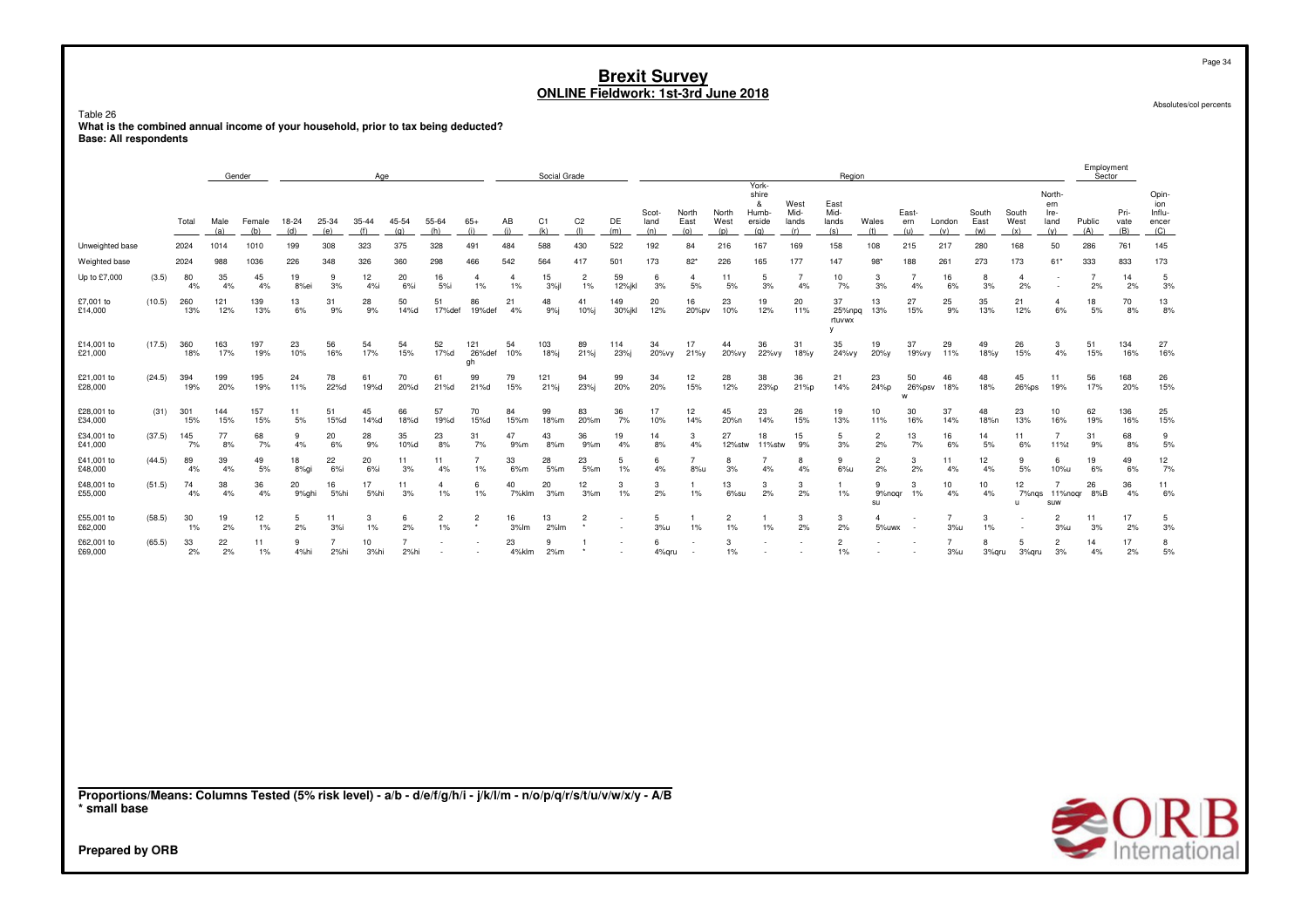Table 26

What is the combined annual income of your household, prior to tax being deducted? **Base: All respondents** 

|                         | Gender<br>Age |           |          |            |                |                    |                         |                         |          |          |              | Social Grade   |                         |               |                   |                 |                         | York-                    |                       |                              | Region |             |                  |               |                                    |                                | Employment<br>Sector |             |                                       |
|-------------------------|---------------|-----------|----------|------------|----------------|--------------------|-------------------------|-------------------------|----------|----------|--------------|----------------|-------------------------|---------------|-------------------|-----------------|-------------------------|--------------------------|-----------------------|------------------------------|--------|-------------|------------------|---------------|------------------------------------|--------------------------------|----------------------|-------------|---------------------------------------|
|                         |               | Total     | Male     | Female     | 18-24          | 25-34              | 35-44                   | 45-54                   | 55-64    | $65+$    | AB           | C <sub>1</sub> | C <sub>2</sub>          | DE            | Scot-<br>land     | North<br>East   | North<br>West           | shire<br>Humb-<br>erside | West<br>Mid-<br>lands | East<br>Mid-<br>lands<br>(ج) | Wales  | East-<br>em | London           | South<br>East | South<br>West                      | North-<br>ern<br>Ire-<br>land  | Public               | Pri-        | Opin<br>ion<br>Influ-<br>encer<br>(C) |
| Weighted base           |               | 2024      | 988      | 036        | 226            | 348                | 326                     | 360                     | 298      | 466      | 542          | 564            | 417                     | 501           | 173               | $82*$           | 226                     | 165                      | 177                   | 147                          | $98*$  | 188         | 261              | 273           | 173                                | $61*$                          | 333                  | 833         | 173                                   |
| £69,001 to<br>£76,000   | (72.5)        | 46<br>2%  | 27<br>3% | 19<br>2%   | 12<br>5%fh     | 13<br>4%h          | 6<br>2%h                | 2%h                     |          | 2%h      | 31<br>6%klm  | 11<br>2%m      | 1%m                     |               | 2%                | 6%sux           | 3%                      | $\overline{2}$<br>$1\%$  | $3%$ sx               |                              | $1\%$  | 2<br>1%     | $3%$ sx          | $3\%x$        | $\overline{\phantom{a}}$<br>$\sim$ | 5<br>8%gsux                    | 3%                   | 27<br>3%    | -11<br>6%                             |
| £76,001 to<br>£83,000   | (79.5)        | 21<br>1%  | 12<br>1% | ರ<br>$1\%$ | 10<br>5%fghi   | 2%i                | $\overline{2}$<br>$1\%$ | $\overline{c}$<br>$1\%$ | $\star$  |          | 16<br>3%klm  | ು              | $\overline{2}$<br>$1\%$ |               | 2%                | $\sim$          | $\overline{2}$<br>$1\%$ |                          |                       |                              |        | 2<br>1%     | 2%               | $1\%$         | 2%                                 | 2%                             | $\star$              | 12<br>$1\%$ | 4%                                    |
| £83,001 or more         | (86)          | 54<br>3%  | 34<br>3% | 21<br>2%   | 22<br>10%efgh  | $\frac{10}{3\%}$ i | $\frac{10}{3\%}$        | 5<br>2%                 | $1\%$    | 1%       | 38<br>7%klm  | 8<br>1%        | 6<br>1%                 | $\frac{2}{x}$ | $\frac{6}{3\%}$ s | $\frac{2}{2\%}$ | 6<br>2%                 | 5<br>3%                  | 5%s                   |                              | 3%s    | 2%          | 12<br>5%s        | 5<br>2%       | 3<br>2%                            |                                | 12<br>4%             | 25<br>3%    | 3%                                    |
| Prefer not to answer    |               | 137<br>7% | 59<br>6% | 78<br>8%   | 32<br>14%eghi  | 17<br>5%           | 29<br>9%q               | 15<br>4%                | 15<br>5% | 29<br>6% | 57<br>10%lm  | 43<br>8%m      | 22<br>5%                | 15<br>3%      | 16<br>9%          | 2<br>3%         | 9<br>4%                 | 8<br>5%                  | 13<br>7%              | 4%                           | 8%     | 12<br>6%    | 29<br>$11\%$ pgs | 20<br>7%      | 10<br>6%                           | 6%                             | 12<br>4%             | 59<br>7%    | 5%                                    |
| Average income (£000's) |               | 29.18     | 30.69b   | 27.72      | 41.81e<br>fghi | 32.68g<br>hi       | 31.24g                  | 27.93h 24.40            |          | 23.60    | 41.59k<br>Im | 29.43m         | 27.79m                  | 17.68         | 30.44s            | 27.08s          | 30.07s                  | 26.83s                   | 29.93s 21.73          |                              | 29.14s | 25.39s      | 33.61o<br>qsu    | 29.81s        | 29.36s                             | 38.59n<br>opqrst<br><b>UWX</b> | 35.34                | 32.68       | 37.31                                 |

Proportions/Means: Columns Tested (5% risk level) - a/b - d/e/f/g/h/i - j/k/l/m - n/o/p/q/r/s/t/u/v/w/x/y - A/B \* small base



Page 35

Absolutes/col percents